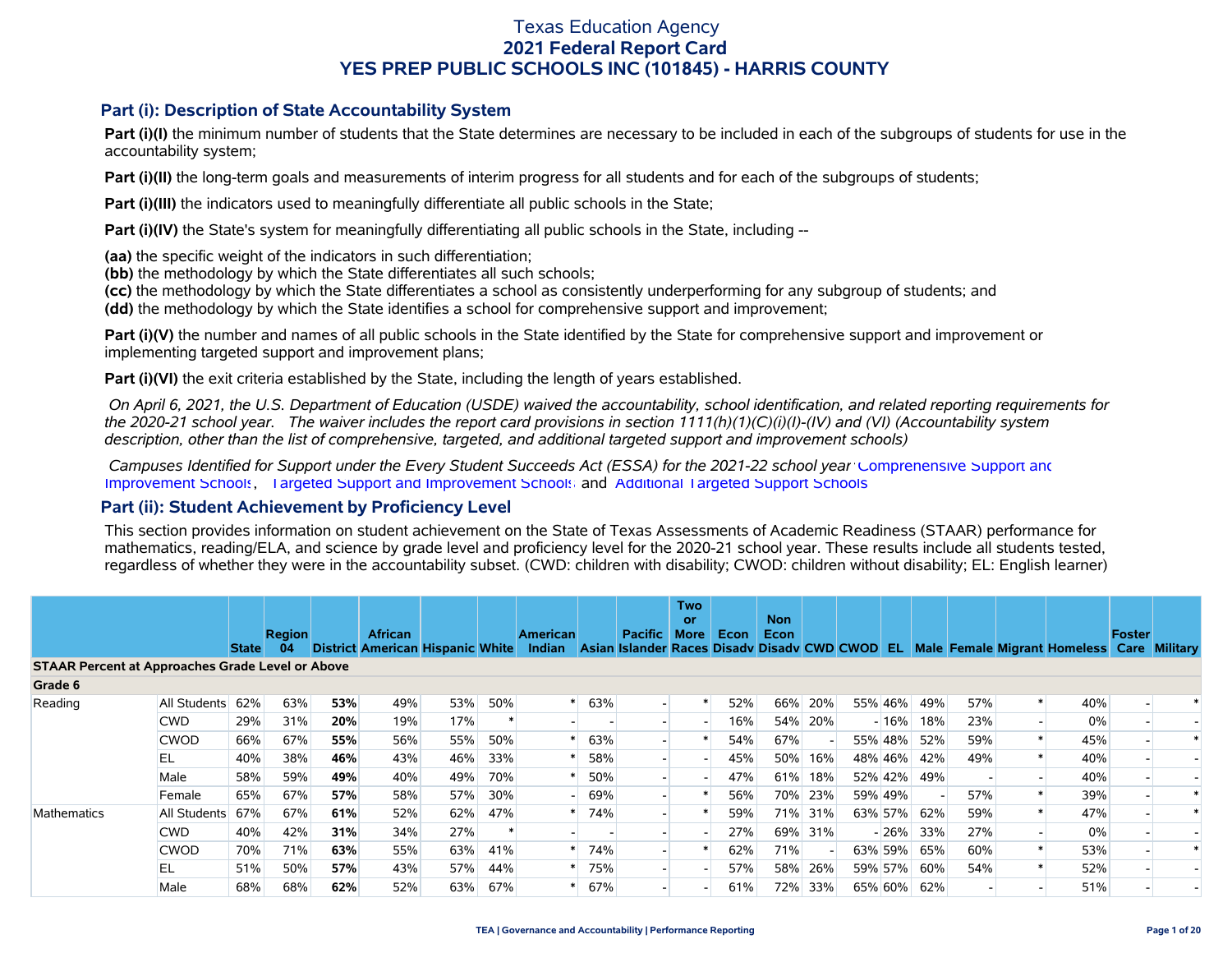|                      |                  |              |               |     |                                  |     |        |                          |          |                          | Two<br>or                |      | <b>Non</b> |         |         |        |                          |     |                              |                                                                                                  |                          |                          |
|----------------------|------------------|--------------|---------------|-----|----------------------------------|-----|--------|--------------------------|----------|--------------------------|--------------------------|------|------------|---------|---------|--------|--------------------------|-----|------------------------------|--------------------------------------------------------------------------------------------------|--------------------------|--------------------------|
|                      |                  |              | <b>Region</b> |     | <b>African</b>                   |     |        | <b>American</b>          |          | Pacific More             |                          | Econ | Econ       |         |         |        |                          |     |                              |                                                                                                  | <b>Foster</b>            |                          |
|                      |                  | <b>State</b> | 04            |     | District American Hispanic White |     |        |                          |          |                          |                          |      |            |         |         |        |                          |     |                              | Indian Asian Islander Races Disady Disady CWD CWOD EL Male Female Migrant Homeless Care Military |                          |                          |
| Mathematics          | Female           | 66%          | 66%           | 59% | 51%                              | 60% | 30%    |                          | $-77%$   |                          | $\ast$                   | 58%  |            | 70% 27% | 60% 54% |        | $\overline{a}$           | 59% | $\ast$                       | 41%                                                                                              |                          |                          |
| Grade 7              |                  |              |               |     |                                  |     |        |                          |          |                          |                          |      |            |         |         |        |                          |     |                              |                                                                                                  |                          |                          |
| Reading              | All Students 69% |              | 70%           | 63% | 58%                              | 63% | 62%    | 67%                      | 75%      | $\ast$                   | $\ast$                   | 63%  | 68%        | 26%     | 65% 51% |        | 57%                      | 68% | $\ast$                       | 56%                                                                                              | $\blacksquare$           | $\ast$                   |
|                      | <b>CWD</b>       | 34%          | 36%           | 26% | 33%                              | 24% | $\ast$ |                          |          |                          | $\overline{\phantom{a}}$ | 25%  |            | 40% 26% |         | $-19%$ | 29%                      | 20% | $\overline{\phantom{a}}$     | 20%                                                                                              |                          |                          |
|                      | <b>CWOD</b>      | 73%          | 74%           | 65% | 62%                              | 66% | 67%    | 67%                      | 75%      | $\ast$                   | $\ast$                   | 65%  | 70%        |         | 65% 53% |        | 60%                      | 70% | $\left\vert \ast\right\vert$ | 60%                                                                                              |                          | $\ast$                   |
|                      | EL               | 46%          | 44%           | 51% | $\ast$                           | 51% | 56%    |                          | 50%      | $\sim$                   | $\ast$                   | 51%  | 48%        | 19%     | 53% 51% |        | 46%                      | 56% | $\ast$                       | 42%                                                                                              |                          |                          |
|                      | Male             | 64%          | 66%           | 57% | 48%                              | 58% | 60%    | $\ast$                   | 67%      | $\ast$                   |                          | 57%  |            | 63% 29% | 60% 46% |        | 57%                      |     | $\ast$                       | 52%                                                                                              |                          | $\ast$                   |
|                      | Female           | 73%          | 74%           | 68% | 66%                              | 69% | 64%    | $\ast$                   | 79%      | $\overline{a}$           | $\ast$                   | 68%  | 73%        | 20%     | 70% 56% |        | $\overline{\phantom{a}}$ | 68% | $\ast$                       | 62%                                                                                              |                          |                          |
| Mathematics          | All Students     | 55%          | 56%           | 54% | 40%                              | 55% | 62%    | 50%                      | 75%      | $\ast$                   | $\ast$                   | 53%  | 59%        | 25%     | 56% 44% |        | 54%                      | 53% | $\ast$                       | 51%                                                                                              |                          | $\ast$                   |
|                      | <b>CWD</b>       | 31%          | 32%           | 25% | 26%                              | 23% | $\ast$ |                          |          |                          |                          | 24%  |            | 40% 25% |         | $-21%$ | 27%                      | 20% | $\sim$                       | 20%                                                                                              | $\overline{a}$           | $\overline{\phantom{a}}$ |
|                      | <b>CWOD</b>      | 58%          | 59%           | 56% | 43%                              | 56% | 63%    | 50%                      | 75%      | $\ast$                   | $\ast$                   | 55%  | 60%        |         | 56% 45% |        | 57%                      | 55% | $\ast$                       | 54%                                                                                              |                          | $\ast$                   |
|                      | ΕL               | 34%          | 35%           | 44% | $\ast$                           | 44% | 33%    |                          | 38%      | $\overline{\phantom{a}}$ | $\ast$                   | 44%  |            | 35% 21% | 45% 44% |        | 45%                      | 42% | $\ast$                       | 47%                                                                                              |                          |                          |
|                      | Male             | 54%          | 56%           | 54% | 40%                              | 55% | 60%    | $\ast$                   | 67%      | $\ast$                   | $\overline{\phantom{a}}$ | 54%  | 62%        | 27%     | 57% 45% |        | 54%                      |     | $\ast$                       | 54%                                                                                              |                          | $\ast$                   |
|                      | Female           | 55%          | 56%           | 53% | 40%                              | 54% | 64%    |                          | * 79%    |                          | $\ast$                   | 53%  |            | 56% 20% | 55% 42% |        |                          | 53% | $\ast$                       | 46%                                                                                              |                          |                          |
| Grade 8              |                  |              |               |     |                                  |     |        |                          |          |                          |                          |      |            |         |         |        |                          |     |                              |                                                                                                  |                          |                          |
| Reading              | All Students 73% |              | 73%           | 70% | 62%                              | 71% | 81%    | 75%                      | 78%      | $\ast$                   | $\overline{\phantom{a}}$ | 70%  |            | 80% 38% | 73% 60% |        | 65%                      | 76% | $\overline{a}$               | 72%                                                                                              |                          |                          |
|                      | <b>CWD</b>       | 38%          | 40%           | 38% | 33%                              | 39% | $\ast$ | $\overline{\phantom{a}}$ |          |                          |                          | 38%  |            | 45% 38% |         | $-34%$ | 33%                      | 47% | $\overline{a}$               | 20%                                                                                              | $\overline{\phantom{a}}$ | $\sim$                   |
|                      | <b>CWOD</b>      | 77%          | 77%           | 73% | 66%                              | 73% | 85%    | 75%                      | 78%      | $\ast$                   |                          | 72%  | 83%        |         | 73% 62% |        | 68%                      | 78% | $\overline{\phantom{a}}$     | 75%                                                                                              |                          |                          |
|                      | EL               | 49%          | 46%           | 60% | 80%                              | 59% | 80%    | 67%                      | 50%      | $\overline{a}$           |                          | 59%  |            | 62% 34% | 62% 60% |        | 52%                      | 68% | $\overline{a}$               | 57%                                                                                              |                          |                          |
|                      | Male             | 67%          | 68%           | 65% | 52%                              | 66% | 89%    | 100%                     | 77%      |                          | $\overline{a}$           | 64%  |            | 79% 33% | 68% 52% |        | 65%                      |     | $\sim$                       | 76%                                                                                              |                          |                          |
|                      | Female           | 78%          | 79%           | 76% | 72%                              | 77% | 75%    | 57%                      | 80%      | $\ast$                   | $\overline{\phantom{a}}$ | 76%  |            | 80% 47% | 78% 68% |        | $\overline{\phantom{a}}$ | 76% | $\overline{a}$               | 68%                                                                                              |                          |                          |
| Mathematics          | All Students 61% |              | 61%           | 56% | 38%                              | 57% | 64%    | 58%                      | 61%      | $\ast$                   |                          | 55%  |            | 58% 27% | 57% 46% |        | 53%                      | 58% | $\overline{\phantom{a}}$     | 52%                                                                                              |                          |                          |
|                      | <b>CWD</b>       | 34%          | 37%           | 27% | 19%                              | 29% | $\ast$ |                          |          |                          |                          | 26%  |            | 36% 27% |         | $-25%$ | 28%                      | 25% | $\overline{a}$               | 0%                                                                                               |                          |                          |
|                      | <b>CWOD</b>      | 64%          | 64%           | 57% | 42%                              | 59% | 67%    | 58%                      | 61%      | $\ast$                   | $\overline{a}$           | 57%  | 60%        |         | 57% 48% |        | 55%                      | 60% | $\overline{a}$               | 55%                                                                                              |                          |                          |
|                      | EL               | 41%          | 39%           | 46% | 80%                              | 46% | 50%    | 56%                      | 38%      |                          |                          | 46%  |            | 38% 25% | 48% 46% |        | 42%                      | 51% | $\overline{\phantom{a}}$     | 43%                                                                                              |                          |                          |
|                      | Male             | 59%          | 59%           | 53% | 34%                              | 55% | 70%    | 80%                      | 62%      | $\overline{a}$           |                          | 52%  | 63%        | 28%     | 55% 42% |        | 53%                      |     | $\overline{a}$               | 57%                                                                                              |                          | $\sim$                   |
|                      | Female           | 63%          | 63%           | 58% | 43%                              | 59% | 58%    | 43%                      | 60%      | $\ast$                   |                          | 58%  |            | 52% 25% | 60% 51% |        |                          | 58% | $\overline{a}$               | 46%                                                                                              |                          |                          |
| Science              | All Students 67% |              | 67%           | 56% | 44%                              | 57% | 71%    | 50%                      | 72%      | $\ast$                   |                          | 56%  | 66%        | 29%     | 58% 44% |        | 54%                      | 58% | $\overline{a}$               | 59%                                                                                              |                          | $\sim$                   |
|                      | <b>CWD</b>       | 37%          | 39%           | 29% | 15%                              | 32% | $\ast$ |                          |          | $\overline{\phantom{a}}$ | $\sim$                   | 28%  | 36%        | 29%     |         | $-30%$ | 29%                      | 29% | $\overline{\phantom{a}}$     | $0\%$                                                                                            |                          |                          |
|                      | <b>CWOD</b>      | 71%          | 70%           | 58% | 49%                              | 59% | 75%    | 50%                      | 72%      | $\ast$                   |                          | 57%  | 69%        |         | 58% 45% |        | 57%                      | 60% | $\overline{a}$               | 63%                                                                                              |                          |                          |
|                      | EL               | 40%          | 37%           | 44% | 80%                              | 44% | 60%    | 56%                      | 50%      | $\sim$                   | $\overline{a}$           | 44%  | 40%        | 30%     | 45% 44% |        | 41%                      | 47% | $\overline{a}$               | 47%                                                                                              |                          |                          |
|                      | Male             | 67%          | 67%           | 54% | 40%                              | 55% | 80%    | 80%                      | 62%      |                          |                          | 54%  |            | 65% 29% | 57% 41% |        | 54%                      |     | $\overline{\phantom{a}}$     | 65%                                                                                              |                          |                          |
|                      | Female           | 67%          | 68%           | 58% | 49%                              | 59% | 64%    |                          | 29% 100% | $\ast$                   | $\sim$                   | 58%  |            | 67% 29% | 60% 47% |        | $\blacksquare$           | 58% | $\overline{a}$               | 50%                                                                                              | $\overline{a}$           | $\overline{\phantom{a}}$ |
| <b>End of Course</b> |                  |              |               |     |                                  |     |        |                          |          |                          |                          |      |            |         |         |        |                          |     |                              |                                                                                                  |                          |                          |
| English I            | All Students 66% |              | 66%           | 62% | 48%                              | 63% | 83%    | 75%                      | 80%      | $\ast$                   | $\overline{a}$           | 62%  | 63%        | 19%     | 67% 42% |        | 55%                      | 69% | $\sim$                       | 47%                                                                                              | $\overline{a}$           |                          |
|                      | <b>CWD</b>       | 30%          | 31%           | 19% | 18%                              | 19% | $\ast$ | $\ast$                   |          |                          | $\overline{\phantom{a}}$ | 19%  |            | 14% 19% |         | $-15%$ | 18%                      | 20% | $\overline{a}$               | 10%                                                                                              |                          |                          |
|                      | <b>CWOD</b>      | 70%          | 70%           | 67% | 55%                              | 67% | 86%    | 86%                      | 80%      | $\ast$                   |                          | 66%  | 71%        |         | 67% 45% |        | 60%                      | 73% | $\overline{a}$               | 51%                                                                                              |                          |                          |
|                      | EL               | 34%          | 30%           | 42% | $\ast$                           | 42% | 57%    | $\ast$                   |          |                          | $\overline{a}$           | 42%  |            | 30% 15% | 45% 42% |        | 38%                      | 47% | $\sim$                       | 22%                                                                                              |                          |                          |
|                      | Male             | 61%          | 61%           | 55% | 45%                              | 56% | 77%    | 80%                      | $\ast$   |                          |                          | 55%  | 57%        | 18%     | 60% 38% |        | 55%                      |     | $\overline{\phantom{a}}$     | 42%                                                                                              |                          |                          |
|                      | Female           | 72%          | 72%           | 69% | 51%                              | 70% | 90%    |                          | $* 86%$  | $\ast$                   | $\overline{a}$           | 69%  |            | 69% 20% | 73% 47% |        | $\overline{\phantom{a}}$ | 69% | $\overline{a}$               | 53%                                                                                              |                          |                          |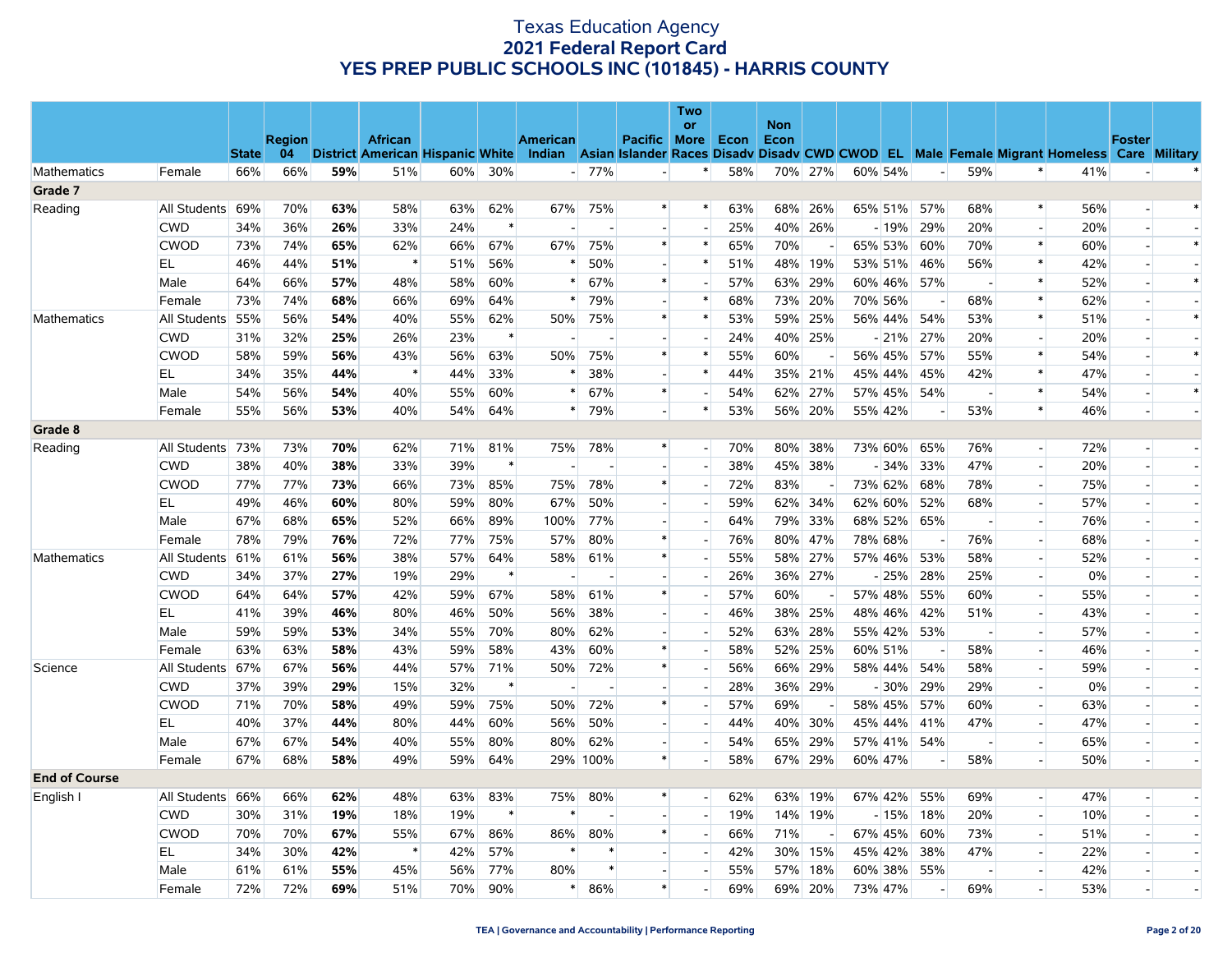|                                                    |                  |              |               |     |                                     |     |        |                              |                |                          | <b>Two</b><br>or         |      | <b>Non</b> |         |         |     |                                                                                                  |                                 |                |        |
|----------------------------------------------------|------------------|--------------|---------------|-----|-------------------------------------|-----|--------|------------------------------|----------------|--------------------------|--------------------------|------|------------|---------|---------|-----|--------------------------------------------------------------------------------------------------|---------------------------------|----------------|--------|
|                                                    |                  |              | <b>Region</b> |     | <b>African</b>                      |     |        | <b>American</b>              |                | <b>Pacific More</b>      |                          | Econ | Econ       |         |         |     |                                                                                                  |                                 | <b>Foster</b>  |        |
|                                                    |                  | <b>State</b> |               |     | 04 District American Hispanic White |     |        |                              |                |                          |                          |      |            |         |         |     | Indian Asian Islander Races Disadv Disadv CWD CWOD EL Male Female Migrant Homeless Care Military |                                 |                |        |
| English II                                         | All Students 70% |              | 70%           | 68% | 61%                                 | 69% | 67%    | 75%                          | 85%            | *                        | ∗                        | 68%  | 79%        | 26%     | 73% 43% | 61% | 75%                                                                                              | $\ast$<br>51%                   |                |        |
|                                                    | <b>CWD</b>       | 32%          | 33%           | 26% | 24%                                 | 26% | $\ast$ | $\ast$                       | $\sim$         | $\sim$                   |                          | 25%  |            | 45% 26% | $-20%$  | 25% | 27%                                                                                              | 13%<br>$\overline{\phantom{a}}$ | $\overline{a}$ |        |
|                                                    | <b>CWOD</b>      | 74%          | 74%           | 73% | 69%                                 | 73% | 73%    | 71%                          | 85%            | $\ast$                   | $\ast$                   | 72%  | 83%        |         | 73% 47% | 66% | 79%                                                                                              | $\ast$<br>61%                   |                |        |
|                                                    | EL               | 34%          | 31%           | 43% | 60%                                 | 43% | 50%    | $\ast$                       | $\ast$         | $\sim$                   | $\ast$                   | 42%  |            | 56% 20% | 47% 43% | 37% | 50%                                                                                              | 15%<br>$\sim$                   |                |        |
|                                                    | Male             | 65%          | 65%           | 61% | 58%                                 | 61% | 60%    | 86%                          | 83%            | $\overline{\phantom{a}}$ |                          | 61%  |            | 73% 25% | 66% 37% | 61% |                                                                                                  | $\ast$<br>40%                   |                |        |
|                                                    | Female           | 76%          | 76%           | 75% | 65%                                 | 77% | 71%    |                              | 86%            | $\ast$                   | $\ast$                   | 75%  |            | 84% 27% | 79% 50% |     | 75%                                                                                              | $\ast$<br>63%                   |                |        |
| Algebra I                                          | All Students 72% |              | 73%           | 66% | 57%                                 | 67% | 77%    | 83%                          | 67%            | $\ast$                   |                          | 67%  |            | 59% 31% | 70% 53% | 60% | 73%                                                                                              | 53%<br>$\blacksquare$           |                |        |
|                                                    | <b>CWD</b>       | 44%          | 46%           | 31% | 34%                                 | 31% | $\ast$ |                              | $\overline{a}$ | $\overline{a}$           | $\overline{a}$           | 31%  |            | 36% 31% | $-30%$  | 28% | 37%                                                                                              | 11%<br>$\sim$                   |                |        |
|                                                    | <b>CWOD</b>      | 75%          | 76%           | 70% | 63%                                 | 70% | 81%    | 83%                          | 67%            | $\ast$                   |                          | 70%  | 61%        |         | 70% 55% | 64% | 75%                                                                                              | 58%<br>$\overline{\phantom{a}}$ |                |        |
|                                                    | EL               | 54%          | 53%           | 53% | $\ast$                              | 53% | 67%    |                              |                | $\overline{a}$           |                          | 53%  |            | 33% 30% | 55% 53% | 47% | 59%                                                                                              | 39%<br>$\overline{a}$           |                |        |
|                                                    | Male             | 68%          | 70%           | 60% | 55%                                 | 60% | 83%    | $\ast$                       | $\ast$         | $\ast$                   |                          | 60%  |            | 44% 28% | 64% 47% | 60% |                                                                                                  | 50%<br>$\overline{\phantom{a}}$ |                |        |
|                                                    | Female           | 76%          | 77%           | 73% | 60%                                 | 74% | 70%    | $\ast$                       | 83%            | $\sim$                   | $\sim$                   | 73%  |            | 70% 37% | 75% 59% |     | 73%                                                                                              | 57%<br>$\overline{\phantom{a}}$ |                |        |
| Biology                                            | All Students 81% |              | 81%           | 81% | 75%                                 | 81% | 87%    | 100%                         | 78%            | $\overline{\phantom{a}}$ | $\overline{a}$           | 81%  | 87%        | 42%     | 84% 69% | 78% | 84%                                                                                              | 69%<br>$\blacksquare$           |                |        |
|                                                    | <b>CWD</b>       | 52%          | 54%           | 42% | 50%                                 | 41% | $\ast$ |                              | $\overline{a}$ | $\overline{a}$           | ш.                       | 40%  |            | 78% 42% | $-42%$  | 44% | 40%                                                                                              | 29%<br>$\overline{a}$           |                |        |
|                                                    | <b>CWOD</b>      | 84%          | 84%           | 84% | 80%                                 | 84% | 91%    | 100%                         | 78%            | $\overline{\phantom{a}}$ | $\overline{a}$           | 84%  | 88%        |         | 84% 71% | 81% | 87%                                                                                              | 73%<br>$\overline{\phantom{a}}$ |                |        |
|                                                    | EL               | 56%          | 53%           | 69% | $\ast$                              | 69% | 71%    |                              |                | $\sim$                   | $\overline{a}$           | 69%  |            | 65% 42% | 71% 69% | 65% | 73%                                                                                              | $\overline{a}$<br>52%           |                |        |
|                                                    | Male             | 79%          | 79%           | 78% | 72%                                 | 78% | 85%    | $\ast$                       | $\ast$         | $\overline{\phantom{a}}$ | $\overline{a}$           | 77%  |            | 81% 44% | 81% 65% | 78% |                                                                                                  | 68%<br>$\overline{\phantom{a}}$ |                |        |
|                                                    | Female           | 83%          | 84%           | 84% | 78%                                 | 85% | 90%    | $\ast$                       | 83%            | $\mathbf{r}$             | $\overline{\phantom{a}}$ | 84%  |            | 92% 40% | 87% 73% |     | 84%                                                                                              | 70%<br>$\overline{a}$           |                |        |
| <b>STAAR Percent at Meets Grade Level or Above</b> |                  |              |               |     |                                     |     |        |                              |                |                          |                          |      |            |         |         |     |                                                                                                  |                                 |                |        |
| Grade 6                                            |                  |              |               |     |                                     |     |        |                              |                |                          |                          |      |            |         |         |     |                                                                                                  |                                 |                |        |
| Reading                                            | All Students 32% |              | 33%           | 21% | 18%                                 | 21% | 30%    |                              | $*$ 21%        | $\overline{\phantom{a}}$ | $\ast$                   | 19%  | 30%        | 7%      | 22% 15% | 19% | 22%                                                                                              | $\ast$<br>14%                   |                | *      |
|                                                    | <b>CWD</b>       | 16%          | 16%           | 7%  | 6%                                  | 4%  | $\ast$ |                              |                | $\overline{\phantom{a}}$ |                          | 4%   | 31%        | 7%      | $-13%$  | 6%  | 8%                                                                                               | 0%<br>$\overline{\phantom{a}}$  |                |        |
|                                                    | <b>CWOD</b>      | 34%          | 36%           | 22% | 20%                                 | 21% | 33%    | $\ast$                       | 21%            | $\overline{a}$           | $\ast$                   | 21%  | 30%        |         | 22% 16% | 20% | 23%                                                                                              | $\ast$<br>15%                   |                | $\ast$ |
|                                                    | ΕL               | 13%          | 11%           | 15% | 29%                                 | 15% | 11%    | $\ast$                       | 25%            | $\blacksquare$           |                          | 15%  | 17%        | 3%      | 16% 15% | 15% | 15%                                                                                              | $\ast$<br>12%                   |                |        |
|                                                    | Male             | 30%          | 31%           | 19% | 13%                                 | 19% | 50%    | $\ast$                       | 17%            | $\overline{a}$           |                          | 18%  | 26%        | 6%      | 20% 15% | 19% |                                                                                                  | 15%<br>$\sim$                   |                |        |
|                                                    | Female           | 34%          | 36%           | 22% | 22%                                 | 22% | 10%    |                              | 23%            | $\overline{a}$           | $\ast$                   | 21%  | 34%        | 8%      | 23% 15% |     | 22%                                                                                              | $\ast$<br>12%                   |                | $\ast$ |
| Mathematics                                        | All Students     | 35%          | 36%           | 26% | 17%                                 | 27% | 26%    | $\left\vert \ast\right\vert$ | 37%            | $\overline{\phantom{a}}$ | $\ast$                   | 25%  |            | 37% 13% | 27% 23% | 28% | 24%                                                                                              | $\ast$<br>17%                   |                | $\ast$ |
|                                                    | <b>CWD</b>       | 19%          | 20%           | 13% | 9%                                  | 12% | $\ast$ |                              |                | $\overline{\phantom{a}}$ |                          | 10%  |            | 46% 13% | $-13%$  | 12% | 15%                                                                                              | 0%<br>$\bar{\phantom{a}}$       |                |        |
|                                                    | <b>CWOD</b>      | 37%          | 38%           | 27% | 19%                                 | 28% | 29%    | $\ast$                       | 37%            | $\overline{a}$           | $\ast$                   | 26%  | 37%        |         | 27% 24% | 29% | 25%                                                                                              | $\ast$<br>19%                   |                | $\ast$ |
|                                                    | EL               | 18%          | 17%           | 23% | 43%                                 | 23% | 22%    | $\ast$                       | 33%            | $\overline{\phantom{a}}$ |                          | 22%  |            | 33% 13% | 24% 23% | 26% | 20%                                                                                              | $\ast$<br>18%                   |                |        |
|                                                    | Male             | 37%          | 39%           | 28% | 18%                                 | 29% | 56%    |                              | $*$ 17%        | $\overline{\phantom{0}}$ |                          | 27%  |            | 41% 12% | 29% 26% | 28% |                                                                                                  | 19%<br>$\overline{\phantom{a}}$ |                |        |
|                                                    | Female           | 33%          | 34%           | 24% | 17%                                 | 25% | 0%     |                              | $-46%$         | $\blacksquare$           | $\ast$                   | 23%  |            | 34% 15% | 25% 20% |     | 24%                                                                                              | $\ast$<br>15%                   |                | $\ast$ |
| Grade 7                                            |                  |              |               |     |                                     |     |        |                              |                |                          |                          |      |            |         |         |     |                                                                                                  |                                 |                |        |
| Reading                                            | All Students     | 44%          | 46%           | 35% | 33%                                 | 35% | 31%    | 50%                          | 65%            | $\ast$                   | $\ast$                   | 34%  |            | 42% 14% | 36% 22% | 30% | 40%                                                                                              | $\ast$<br>37%                   |                | $\ast$ |
|                                                    | <b>CWD</b>       | 20%          | 21%           | 14% | 23%                                 | 10% | $\ast$ |                              | $\sim$         | $\sim$                   |                          | 12%  |            | 30% 14% | $- 6%$  | 13% | 15%                                                                                              | 0%<br>$\sim$                    |                |        |
|                                                    | <b>CWOD</b>      | 48%          | 49%           | 36% | 35%                                 | 36% | 33%    | 50%                          | 65%            | $\ast$                   | $\ast$                   | 36%  | 42%        |         | 36% 23% | 32% | 40%                                                                                              | $\ast$<br>41%                   |                | $\ast$ |
|                                                    | EL               | 20%          | 18%           | 22% | $\ast$                              | 22% | 22%    |                              | 50%            | $\sim$                   | $\ast$                   | 22%  | 21%        | 6%      | 23% 22% | 18% | 27%                                                                                              | $\ast$<br>27%                   |                |        |
|                                                    | Male             | 41%          | 43%           | 30% | 27%                                 | 30% | 20%    | $\ast$                       | 50%            | $\ast$                   |                          | 29%  |            | 39% 13% | 32% 18% | 30% |                                                                                                  | $\ast$<br>27%                   |                | $\ast$ |
|                                                    | Female           | 48%          | 50%           | 40% | 39%                                 | 39% | 45%    |                              | $*$ 71%        | $\overline{a}$           | $\ast$                   | 39%  |            | 44% 15% | 40% 27% |     | 40%                                                                                              | $\ast$<br>53%                   |                |        |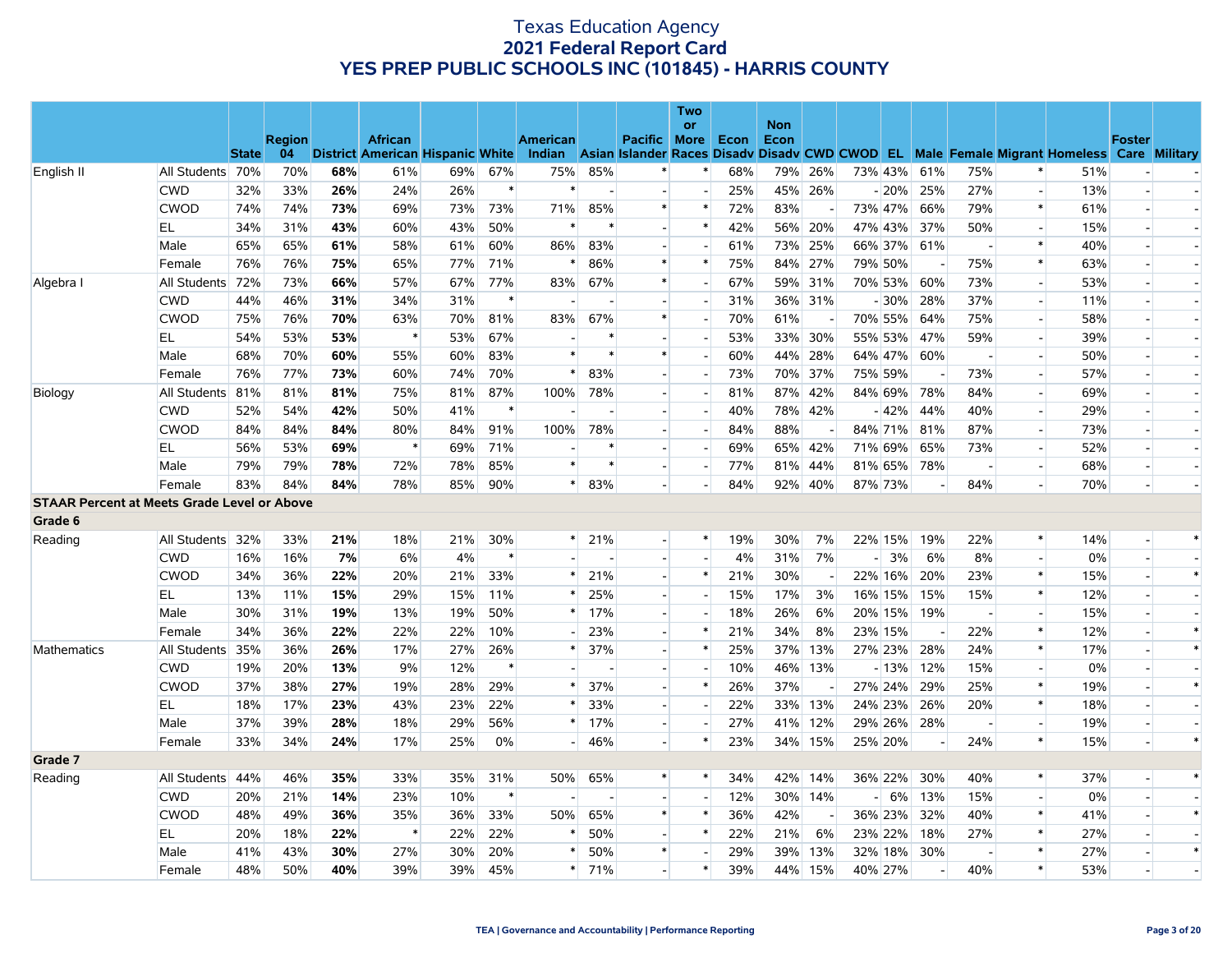|                      |                  |              |               |     |                                  |     |        |                                    |         |                          | Two<br><b>or</b> |      | <b>Non</b> |         |         |                          |        |                          |                                                               |                |        |
|----------------------|------------------|--------------|---------------|-----|----------------------------------|-----|--------|------------------------------------|---------|--------------------------|------------------|------|------------|---------|---------|--------------------------|--------|--------------------------|---------------------------------------------------------------|----------------|--------|
|                      |                  |              | <b>Region</b> |     | <b>African</b>                   |     |        | <b>American</b>                    |         | Pacific More             |                  | Econ | Econ       |         |         |                          |        |                          |                                                               | <b>Foster</b>  |        |
|                      |                  | <b>State</b> | 04            |     | District American Hispanic White |     |        | Indian Asian Islander Races Disadv |         |                          |                  |      |            |         |         |                          |        |                          | Disady CWD CWOD EL Male Female Migrant Homeless Care Military |                |        |
| <b>Mathematics</b>   | All Students 26% |              | 28%           | 24% | 15%                              | 25% | 27%    | 17%                                | 35%     | $\ast$                   | $\ast$           | 24%  | 29%        | 8%      | 25% 15% | 24%                      | 25%    | $\ast$                   | 23%                                                           |                |        |
|                      | <b>CWD</b>       | 16%          | 17%           | 8%  | 13%                              | 6%  | $\ast$ |                                    |         |                          |                  | 7%   | 20%        | 8%      | 3%      | 10%                      | 5%     | $\blacksquare$           | 0%                                                            |                |        |
|                      | <b>CWOD</b>      | 28%          | 29%           | 25% | 16%                              | 26% | 29%    | 17%                                | 35%     | $\ast$                   | $\ast$           | 25%  | 30%        |         | 25% 16% | 25%                      | 25%    | $\ast$                   | 26%                                                           |                | $\ast$ |
|                      | EL               | 10%          | 11%           | 15% | $\ast$                           | 15% | 0%     | $\ast$                             | 0%      | $\overline{\phantom{a}}$ |                  | 15%  | 11%        | 3%      | 16% 15% | 15%                      | 16%    | $\ast$                   | 15%                                                           |                |        |
|                      | Male             | 27%          | 29%           | 24% | 18%                              | 25% | 20%    | $\ast$                             | 50%     | $\ast$                   |                  | 23%  | 32%        | 10%     | 25% 15% | 24%                      |        | $\ast$                   | 23%                                                           |                | $\ast$ |
|                      | Female           | 26%          | 28%           | 25% | 13%                              | 26% | 36%    | $\ast$                             | 29%     | $\blacksquare$           | $\ast$           | 24%  | 27%        | 5%      | 25% 16% | $\overline{\phantom{a}}$ | 25%    | $\ast$                   | 23%                                                           | $\overline{a}$ |        |
| Grade 8              |                  |              |               |     |                                  |     |        |                                    |         |                          |                  |      |            |         |         |                          |        |                          |                                                               |                |        |
| Reading              | All Students 45% |              | 47%           | 37% | 27%                              | 38% | 52%    | 17%                                | 44%     | $\ast$                   | $\overline{a}$   | 36%  | 48%        | 18%     | 38% 22% | 33%                      | 42%    | $\overline{\phantom{a}}$ | 37%                                                           |                |        |
|                      | <b>CWD</b>       | 21%          | 22%           | 18% | 11%                              | 20% | $\ast$ |                                    |         | $\overline{\phantom{a}}$ |                  | 18%  | 27%        | 18%     | $-14%$  | 17%                      | 20%    | $\overline{a}$           | 0%                                                            |                |        |
|                      | <b>CWOD</b>      | 48%          | 50%           | 38% | 30%                              | 39% | 55%    | 17%                                | 44%     | $\ast$                   |                  | 37%  | 49%        |         | 38% 23% | 34%                      | 43%    | $\overline{\phantom{a}}$ | 39%                                                           |                |        |
|                      | EL               | 19%          | 17%           | 22% | 20%                              | 22% | 50%    | 11%                                | 13%     | $\sim$                   |                  | 22%  | 21%        | 14%     | 23% 22% | 17%                      | 28%    | $\overline{\phantom{a}}$ | 19%                                                           | $\overline{a}$ |        |
|                      | Male             | 40%          | 42%           | 33% | 23%                              | 33% | 67%    | 20%                                | 38%     |                          |                  | 32%  |            | 44% 17% | 34% 17% | 33%                      |        |                          | 40%                                                           |                |        |
|                      | Female           | 51%          | 52%           | 42% | 31%                              | 42% | 42%    | 14%                                | 60%     | $\ast$                   |                  | 41%  | 52%        | 20%     | 43% 28% |                          | 42%    | $\overline{a}$           | 32%                                                           |                |        |
| Mathematics          | All Students     | 36%          | 36%           | 29% | 19%                              | 29% | 27%    | 33%                                | 56%     | $\ast$                   |                  | 28%  | 39%        | 15%     | 29% 18% | 27%                      | 30%    | $\overline{\phantom{0}}$ | 23%                                                           |                |        |
|                      | <b>CWD</b>       | 20%          | 22%           | 15% | 7%                               | 16% | $\ast$ |                                    |         |                          |                  | 14%  | 27%        | 15%     | $-13%$  | 11%                      | 21%    |                          | 0%                                                            |                |        |
|                      | <b>CWOD</b>      | 38%          | 38%           | 29% | 21%                              | 30% | 29%    | 33%                                | 56%     | $\ast$                   |                  | 29%  | 40%        |         | 29% 18% | 28%                      | 30%    | $\left  - \right $       | 25%                                                           |                |        |
|                      | EL               | 17%          | 16%           | 18% | 40%                              | 18% | 10%    | 33%                                | 25%     |                          |                  | 18%  |            | 17% 13% | 18% 18% | 15%                      | 21%    |                          | 14%                                                           |                |        |
|                      | Male             | 35%          | 35%           | 27% | 15%                              | 28% | 40%    | 40%                                | 54%     | $\overline{\phantom{a}}$ |                  | 26%  | 42%        | 11%     | 28% 15% | 27%                      |        | $\overline{a}$           | 30%                                                           |                |        |
|                      | Female           | 37%          | 36%           | 30% | 23%                              | 30% | 17%    | 29%                                | 60%     | $\ast$                   |                  | 30%  |            | 36% 21% | 30% 21% |                          | 30%    | $\overline{a}$           | 16%                                                           |                |        |
| Science              | All Students 42% |              | 44%           | 29% | 20%                              | 29% | 33%    | 25%                                | 56%     | $\ast$                   |                  | 28%  | 38%        | 18%     | 29% 15% | 28%                      | 29%    | $\overline{\phantom{a}}$ | 29%                                                           |                |        |
|                      | <b>CWD</b>       | 22%          | 24%           | 18% | 7%                               | 20% | $\ast$ | $\sim$                             |         | $\blacksquare$           |                  | 17%  | 27%        | 18%     | $-16%$  | 16%                      | 21%    | $\overline{a}$           | 0%                                                            | $\overline{a}$ |        |
|                      | <b>CWOD</b>      | 45%          | 46%           | 29% | 22%                              | 30% | 35%    | 25%                                | 56%     | $\ast$                   |                  | 29%  | 39%        |         | 29% 15% | 29%                      | 30%    |                          | 31%                                                           |                |        |
|                      | EL               | 16%          | 15%           | 15% | 20%                              | 15% | 20%    | 33%                                | 25%     | $\overline{\phantom{0}}$ |                  | 15%  | 7%         | 16%     | 15% 15% | 13%                      | 18%    | $\overline{a}$           | 8%                                                            |                |        |
|                      | Male             | 43%          | 44%           | 28% | 15%                              | 29% | 50%    | 20%                                | 54%     | $\overline{\phantom{a}}$ |                  | 27%  | 40%        | 16%     | 29% 13% | 28%                      |        | $\overline{a}$           | 33%                                                           |                |        |
|                      | Female           | 42%          | 43%           | 29% | 26%                              | 29% | 18%    | 29%                                | 60%     | $\ast$                   |                  | 29%  |            | 36% 21% | 30% 18% |                          | 29%    |                          | 24%                                                           |                |        |
| <b>End of Course</b> |                  |              |               |     |                                  |     |        |                                    |         |                          |                  |      |            |         |         |                          |        |                          |                                                               |                |        |
| English I            | All Students 49% |              | 50%           | 44% | 30%                              | 45% | 70%    | 63%                                | 60%     | $\ast$                   |                  | 44%  | 47%        | 10%     | 47% 24% | 36%                      | 52%    | $\overline{a}$           | 29%                                                           |                |        |
|                      | <b>CWD</b>       | 19%          | 20%           | 10% | 12%                              | 10% | $\ast$ | $\ast$                             |         | $\overline{\phantom{a}}$ |                  | 10%  | 7%         | 10%     | $-8%$   | 10%                      | 11%    | $\overline{\phantom{a}}$ | 0%                                                            |                |        |
|                      | <b>CWOD</b>      | 53%          | 53%           | 47% | 34%                              | 48% | 73%    | 71%                                | 60%     | $\ast$                   |                  | 47%  | 53%        |         | 47% 26% | 39%                      | 55%    | $\overline{a}$           | 33%                                                           |                |        |
|                      | EL               | 16%          | 13%           | 24% | $\ast$                           | 24% | 57%    | $\ast$                             |         |                          |                  | 25%  | 13%        | 8%      | 26% 24% | 21%                      | 28%    |                          | 8%                                                            |                |        |
|                      | Male             | 44%          | 44%           | 36% | 24%                              | 36% | 62%    | 60%                                | $\ast$  | $\blacksquare$           |                  | 36%  | 37%        | 10%     | 39% 21% | 36%                      | $\sim$ | $\overline{\phantom{a}}$ | 21%                                                           |                |        |
|                      | Female           | 55%          | 57%           | 52% | 34%                              | 53% | 80%    | $\ast$                             | 57%     | $\ast$                   |                  | 52%  |            | 56% 11% | 55% 28% |                          | 52%    |                          | 40%                                                           |                |        |
| English II           | All Students 57% |              | 57%           | 52% | 43%                              | 53% | 42%    | 50%                                | 85%     | $\ast$                   | $\ast$           | 51%  | 65%        | 11%     | 57% 24% | 43%                      | 61%    | $\ast$                   | 40%                                                           |                |        |
|                      | <b>CWD</b>       | 22%          | 23%           | 11% | 12%                              | 12% | $\ast$ | $\ast$                             |         | $\blacksquare$           |                  | 12%  |            | 9% 11%  | $-17%$  | 12%                      | 11%    | $\overline{a}$           | 0%                                                            |                |        |
|                      | <b>CWOD</b>      | 60%          | 61%           | 57% | 50%                              | 57% | 45%    | 57%                                | 85%     | $\ast$                   |                  | 56%  | 71%        |         | 57% 28% | 47%                      | 65%    | $\ast$                   | 51%                                                           |                |        |
|                      | EL               | 18%          | 16%           | 24% | 40%                              | 24% | 17%    | $\ast$                             | $\ast$  | $\blacksquare$           | $\ast$           | 24%  | 33%        | 7%      | 28% 24% | 18%                      | 31%    |                          | 5%                                                            |                |        |
|                      | Male             | 51%          | 51%           | 43% | 33%                              | 44% | 20%    | 57%                                | 83%     |                          |                  | 42%  | 56%        | 12%     | 47% 18% | 43%                      |        | $\ast$                   | 30%                                                           |                |        |
|                      | Female           | 63%          | 64%           | 61% | 54%                              | 62% | 57%    |                                    | $* 86%$ | $\ast$                   | $\ast$           | 61%  |            | 72% 11% | 65% 31% |                          | 61%    | $\ast$                   | 51%                                                           |                |        |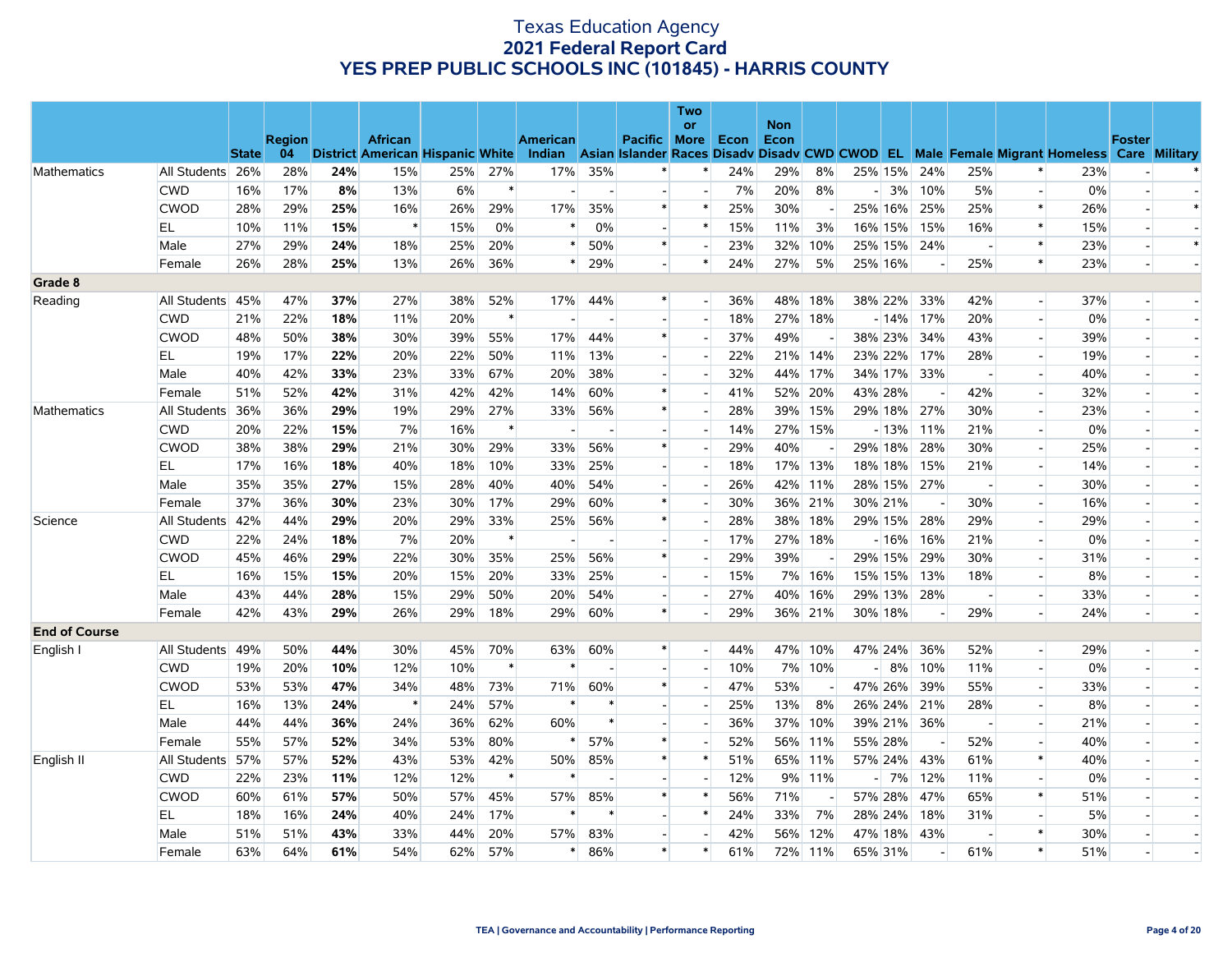|                                             |                  |              |               |     |                                  |     |        |                 |         |                          | <b>Two</b>               |      |                    |         |         |        |                          |                          |                             |                                                                                                  |                          |                |
|---------------------------------------------|------------------|--------------|---------------|-----|----------------------------------|-----|--------|-----------------|---------|--------------------------|--------------------------|------|--------------------|---------|---------|--------|--------------------------|--------------------------|-----------------------------|--------------------------------------------------------------------------------------------------|--------------------------|----------------|
|                                             |                  |              | <b>Region</b> |     | <b>African</b>                   |     |        | <b>American</b> |         | Pacific More             | <b>or</b>                | Econ | <b>Non</b><br>Econ |         |         |        |                          |                          |                             |                                                                                                  | <b>Foster</b>            |                |
|                                             |                  | <b>State</b> | 04            |     | District American Hispanic White |     |        |                 |         |                          |                          |      |                    |         |         |        |                          |                          |                             | Indian Asian Islander Races Disady Disady CWD CWOD EL Male Female Migrant Homeless Care Military |                          |                |
| Algebra I                                   | All Students 40% |              | 43%           | 34% | 18%                              | 35% | 45%    | 67%             | 44%     | $\ast$                   | $\overline{a}$           | 34%  | 40%                | 8%      | 37% 21% |        | 28%                      | 40%                      | $\mathcal{L}_{\mathcal{A}}$ | 21%                                                                                              | $\overline{a}$           |                |
|                                             | <b>CWD</b>       | 20%          | 22%           | 8%  | 10%                              | 8%  | $\ast$ |                 |         |                          |                          | 8%   | 9%                 | 8%      |         | $- 7%$ | 6%                       | 12%                      | $\overline{a}$              | 0%                                                                                               | $\overline{\phantom{a}}$ |                |
|                                             | <b>CWOD</b>      | 42%          | 45%           | 37% | 20%                              | 38% | 48%    | 67%             | 44%     | $\ast$                   | $\overline{a}$           | 36%  | 44%                |         | 37% 22% |        | 31%                      | 42%                      | $\overline{a}$              | 23%                                                                                              |                          |                |
|                                             | EL               | 20%          | 20%           | 21% | $\ast$                           | 21% | 50%    |                 |         |                          | $\overline{\phantom{a}}$ | 21%  | 10%                | 7%      | 22% 21% |        | 19%                      | 23%                      | $\overline{a}$              | 9%                                                                                               |                          |                |
|                                             | Male             | 38%          | 40%           | 28% | 13%                              | 29% | 33%    | $\ast$          | $\ast$  | $\ast$                   | $\sim$                   | 28%  | 29%                | 6%      | 31% 19% |        | 28%                      | $\overline{\phantom{a}}$ | $\overline{a}$              | 19%                                                                                              |                          |                |
|                                             | Female           | 43%          | 46%           | 40% | 23%                              | 41% | 60%    | $\ast$          | 50%     | $\overline{a}$           |                          | 39%  | 50%                | 12%     | 42% 23% |        |                          | 40%                      | $\overline{a}$              | 23%                                                                                              |                          |                |
| Biology                                     | All Students 54% |              | 57%           | 50% | 39%                              | 51% | 65%    | 67%             | 56%     | $\sim$                   | $\overline{a}$           | 50%  | 54%                | 12%     | 53% 31% |        | 47%                      | 53%                      | $\overline{a}$              | 36%                                                                                              |                          |                |
|                                             | <b>CWD</b>       | 25%          | 28%           | 12% | 17%                              | 11% | $\ast$ |                 |         |                          |                          | 12%  |                    | 11% 12% |         | $-19%$ | 13%                      | 10%                      | $\overline{a}$              | 0%                                                                                               |                          |                |
|                                             | <b>CWOD</b>      | 57%          | 59%           | 53% | 43%                              | 54% | 68%    | 67%             | 56%     | $\overline{a}$           |                          | 53%  | 59%                |         | 53% 33% |        | 50%                      | 56%                      | $\overline{\phantom{a}}$    | 39%                                                                                              |                          | $\sim$         |
|                                             | EL               | 21%          | 20%           | 31% | $\ast$                           | 31% | 43%    |                 |         |                          |                          | 32%  | 15%                | 9%      | 33% 31% |        | 32%                      | 30%                      | $\overline{a}$              | 6%                                                                                               |                          |                |
|                                             | Male             | 52%          | 55%           | 47% | 37%                              | 47% | 69%    | $\ast$          | $\ast$  | $\sim$                   | $\overline{a}$           | 46%  | 52%                | 13%     | 50% 32% |        | 47%                      | $\overline{a}$           | $\overline{a}$              | 36%                                                                                              | $\blacksquare$           | $\overline{a}$ |
|                                             | Female           | 55%          | 59%           | 53% | 40%                              | 54% | 60%    | $\ast$          | 67%     |                          |                          | 53%  |                    | 56% 10% | 56% 30% |        |                          | 53%                      |                             | 35%                                                                                              |                          |                |
| <b>STAAR Percent at Masters Grade Level</b> |                  |              |               |     |                                  |     |        |                 |         |                          |                          |      |                    |         |         |        |                          |                          |                             |                                                                                                  |                          |                |
| Grade 6                                     |                  |              |               |     |                                  |     |        |                 |         |                          |                          |      |                    |         |         |        |                          |                          |                             |                                                                                                  |                          |                |
| Reading                                     | All Students 14% |              | 15%           | 7%  | 4%                               | 8%  | 10%    |                 | $*$ 16% | $\overline{\phantom{a}}$ | $\ast$                   | 7%   | 13%                | 2%      | 8%      | 4%     | 7%                       | 8%                       | $\ast$                      | 3%                                                                                               |                          | $\ast$         |
|                                             | <b>CWD</b>       | 6%           | 5%            | 2%  | 0%                               | 2%  | $\ast$ |                 |         |                          | $\mathbf{r}$             | 2%   | 8%                 | 2%      |         | 0%     | 2%                       | 2%                       |                             | 0%                                                                                               |                          |                |
|                                             | <b>CWOD</b>      | 16%          | 17%           | 8%  | 5%                               | 8%  | 11%    | $\ast$          | 16%     | $\overline{a}$           | $\ast$                   | 7%   | 13%                |         | 8%      | 5%     | 7%                       | 9%                       | $\ast$                      | 4%                                                                                               | $\overline{\phantom{a}}$ | $\ast$         |
|                                             | ΕL               | 4%           | 3%            | 4%  | 0%                               | 4%  | 11%    | $\ast$          | 17%     |                          | $\mathbf{L}$             | 4%   | 7%                 | 0%      | 5%      | 4%     | 4%                       | 5%                       | $\ast$                      | 2%                                                                                               |                          |                |
|                                             | Male             | 13%          | 14%           | 7%  | 3%                               | 7%  | 20%    | $\ast$          | 0%      | $\sim$                   | $\sim$                   | 6%   | 13%                | 2%      | 7%      | 4%     | 7%                       | $\overline{\phantom{a}}$ | $\sim$                      | 4%                                                                                               |                          |                |
|                                             | Female           | 16%          | 17%           | 8%  | 5%                               | 9%  | 0%     | $\overline{a}$  | 23%     | $\overline{\phantom{a}}$ | $\ast$                   | 8%   | 12%                | 2%      | 9%      | 5%     | $\overline{\phantom{a}}$ | 8%                       | $\ast$                      | 2%                                                                                               |                          | $\ast$         |
| Mathematics                                 | All Students     | 15%          | 16%           | 9%  | 2%                               | 9%  | 11%    |                 | 26%     | $\overline{\phantom{a}}$ | $\ast$                   | 8%   | 14%                | 4%      | 9%      | 7%     | 10%                      | 7%                       | $\ast$                      | 5%                                                                                               |                          | $\ast$         |
|                                             | <b>CWD</b>       | 7%           | 6%            | 4%  | 0%                               | 2%  | $\ast$ |                 |         | $\overline{a}$           | $\overline{a}$           | 2%   | 23%                | 4%      |         | 3%     | 3%                       | 4%                       | $\sim$                      | 0%                                                                                               |                          |                |
|                                             | <b>CWOD</b>      | 16%          | 17%           | 9%  | 3%                               | 10% | 12%    | $\ast$          | 26%     | $\overline{\phantom{a}}$ | $\ast$                   | 9%   | 13%                |         | 9%      | 7%     | 11%                      | 7%                       | $\ast$                      | 5%                                                                                               |                          | $\ast$         |
|                                             | EL               | 5%           | 5%            | 7%  | 14%                              | 6%  | 11%    | $\ast$          | 25%     | $\overline{\phantom{a}}$ | $\overline{a}$           | 6%   | 11%                | 3%      | 7%      | 7%     | 9%                       | 4%                       | $\ast$                      | 2%                                                                                               |                          | $\sim$         |
|                                             | Male             | 16%          | 18%           | 10% | 2%                               | 11% | 22%    | $\ast$          | 17%     | $\overline{\phantom{a}}$ |                          | 9%   | 19%                | 3%      | 11%     | 9%     | 10%                      |                          | $\overline{a}$              | 6%                                                                                               |                          |                |
|                                             | Female           | 13%          | 15%           | 7%  | 2%                               | 7%  | 0%     |                 | $-$ 31% | $\sim$                   | $\ast$                   | 7%   | 10%                | 4%      | 7%      | 4%     | $\overline{a}$           | 7%                       | $\ast$                      | 2%                                                                                               | $\overline{a}$           | $\ast$         |
| Grade 7                                     |                  |              |               |     |                                  |     |        |                 |         |                          |                          |      |                    |         |         |        |                          |                          |                             |                                                                                                  |                          |                |
| Reading                                     | All Students 25% |              | 26%           | 16% | 17%                              | 16% | 23%    | 17%             | 30%     | $*$                      | $\ast$                   | 15%  | 25%                | 5%      | 17%     | 6%     | 13%                      | 19%                      | $\ast$                      | 13%                                                                                              | $\overline{a}$           | $\ast$         |
|                                             | <b>CWD</b>       | 9%           | 9%            | 5%  | 13%                              | 3%  | $\ast$ |                 |         |                          |                          | 5%   | 10%                | 5%      |         | 2%     | 5%                       | 5%                       | $\overline{a}$              | 0%                                                                                               |                          |                |
|                                             | <b>CWOD</b>      | 27%          | 28%           | 17% | 18%                              | 16% | 25%    | 17%             | 30%     | $\ast$                   | $\ast$                   | 16%  | 26%                |         | 17%     | 6%     | 14%                      | 19%                      | $\ast$                      | 15%                                                                                              |                          | $\ast$         |
|                                             | EL               | 8%           | 6%            | 6%  | $\ast$                           | 6%  | 11%    | ∗               | 25%     | $\overline{a}$           | $\ast$                   | 6%   | 10%                | 2%      | 6%      | 6%     | 4%                       | 8%                       | $\ast$                      | 9%                                                                                               |                          |                |
|                                             | Male             | 22%          | 24%           | 13% | 13%                              | 13% | 20%    | *               | 33%     | $\ast$                   |                          | 13%  | 22%                | 5%      | 14%     | 4%     | 13%                      | $\overline{a}$           | $\ast$                      | 11%                                                                                              |                          | $\ast$         |
|                                             | Female           | 28%          | 29%           | 19% | 20%                              | 18% | 27%    | $\ast$          | 29%     |                          | $\ast$                   | 18%  | 27%                | 5%      | 19%     | 8%     | $\overline{\phantom{a}}$ | 19%                      | $\ast$                      | 18%                                                                                              |                          |                |
| <b>Mathematics</b>                          | All Students     | 11%          | 12%           | 10% | 3%                               | 10% | 23%    | 0%              | 15%     | $\ast$                   | $\ast$                   | 9%   | 14%                | 3%      | 10%     | 5%     | 10%                      | 10%                      | $\ast$                      | 9%                                                                                               | $\overline{\phantom{a}}$ | $\ast$         |
|                                             | <b>CWD</b>       | 6%           | 6%            | 3%  | 3%                               | 3%  | $\ast$ |                 |         | $\overline{\phantom{a}}$ |                          | 3%   | 0%                 | 3%      |         | 3%     | 3%                       | 2%                       | $\overline{\phantom{a}}$    | $0\%$                                                                                            |                          |                |
|                                             | <b>CWOD</b>      | 12%          | 13%           | 10% | 3%                               | 11% | 25%    | $0\%$           | 15%     | $\ast$                   | $\ast$                   | 10%  | 14%                |         | 10%     | 5%     | 11%                      | 10%                      | $\ast$                      | 10%                                                                                              |                          | $\ast$         |
|                                             | EL               | 3%           | 3%            | 5%  | $\ast$                           | 5%  | 0%     | $\ast$          | 0%      | $\sim$                   | $\ast$                   | 5%   | 5%                 | 3%      | 5%      | 5%     | 5%                       | 5%                       | $\ast$                      | 6%                                                                                               |                          |                |
|                                             | Male             | 11%          | 12%           | 10% | 3%                               | 10% | 20%    | $\ast$          | 17%     | $\ast$                   |                          | 10%  | 13%                | 3%      | 11%     | 5%     | 10%                      |                          | $\ast$                      | 11%                                                                                              |                          | $\ast$         |
|                                             | Female           | 11%          | 12%           | 10% | 3%                               | 10% | 27%    |                 | $*$ 14% |                          | $\ast$                   | 9%   | 15%                | 2%      | 10%     | 5%     | $\blacksquare$           | 10%                      | $\ast$                      | 6%                                                                                               |                          |                |
| Grade 8                                     |                  |              |               |     |                                  |     |        |                 |         |                          |                          |      |                    |         |         |        |                          |                          |                             |                                                                                                  |                          |                |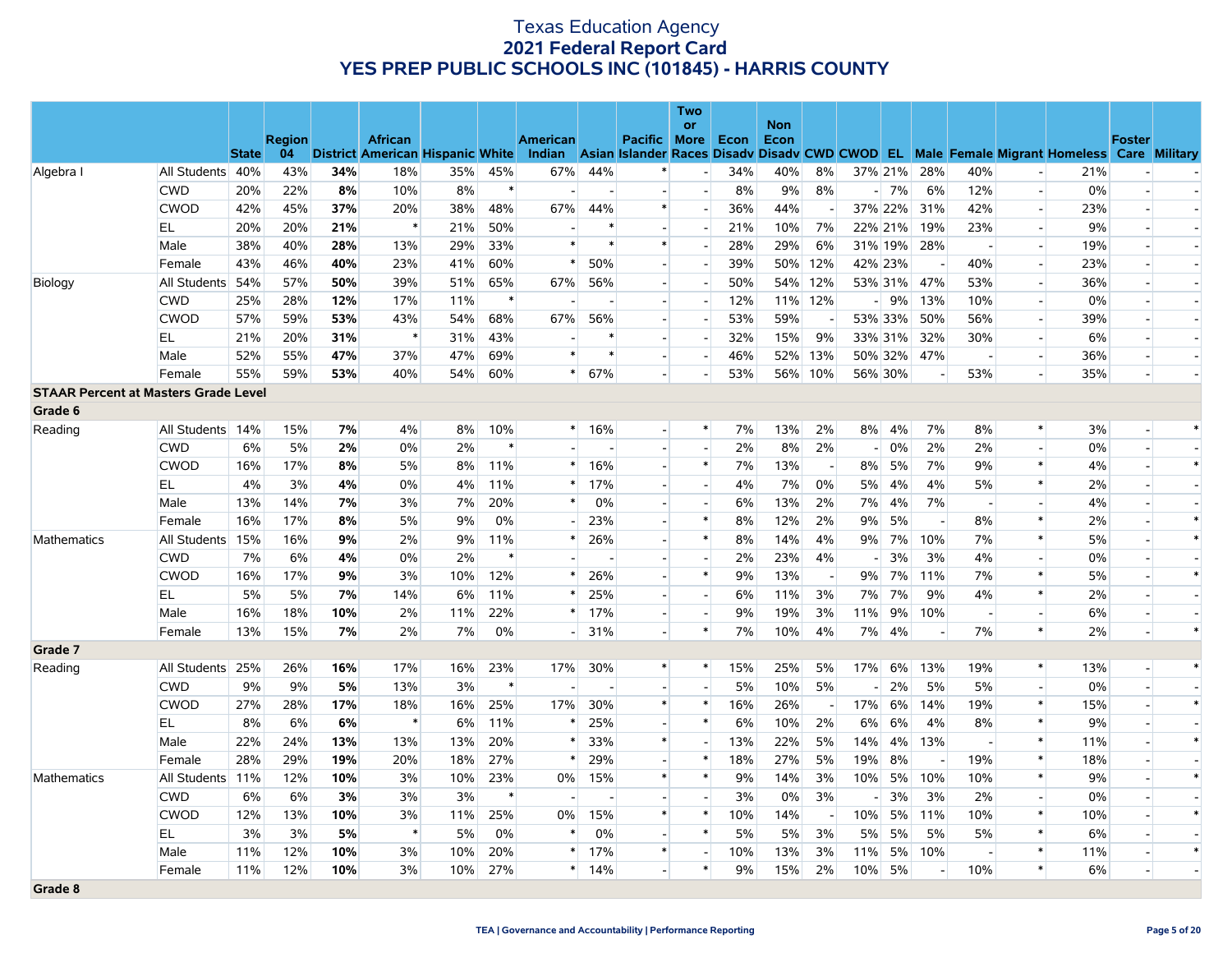|                      |                  |              |               |     |                                  |     |        |                          |                |                          | Two<br>or                |       | <b>Non</b> |                          |         |    |                          |                |                          |       |                                                                                                  |                          |
|----------------------|------------------|--------------|---------------|-----|----------------------------------|-----|--------|--------------------------|----------------|--------------------------|--------------------------|-------|------------|--------------------------|---------|----|--------------------------|----------------|--------------------------|-------|--------------------------------------------------------------------------------------------------|--------------------------|
|                      |                  |              | <b>Region</b> |     | <b>African</b>                   |     |        | <b>American</b>          |                | Pacific More             |                          | Econ  | Econ       |                          |         |    |                          |                |                          |       | <b>Foster</b>                                                                                    |                          |
|                      |                  | <b>State</b> | 04            |     | District American Hispanic White |     |        |                          |                |                          |                          |       |            |                          |         |    |                          |                |                          |       | Indian Asian Islander Races Disady Disady CWD CWOD EL Male Female Migrant Homeless Care Military |                          |
| Reading              | All Students 21% |              | 22%           | 12% | 8%                               | 13% | 24%    | $0\%$                    | 22%            |                          |                          | 12%   | 20%        | 5%                       | 13%     | 5% | 11%                      | 14%            |                          | 11%   |                                                                                                  |                          |
|                      | <b>CWD</b>       | 6%           | 6%            | 5%  | 4%                               | 4%  | $\ast$ | $\blacksquare$           | $\overline{a}$ |                          |                          | 4%    | 9%         | 5%                       |         | 3% | 1%                       | 10%            | $\overline{a}$           | 0%    | $\overline{\phantom{a}}$                                                                         |                          |
|                      | <b>CWOD</b>      | 22%          | 23%           | 13% | 8%                               | 13% | 25%    | $0\%$                    | 22%            | $\ast$                   |                          | 12%   | 20%        | $\overline{\phantom{a}}$ | 13%     | 5% | 11%                      | 14%            | $\overline{\phantom{0}}$ | 12%   |                                                                                                  |                          |
|                      | <b>EL</b>        | 5%           | 4%            | 5%  | 0%                               | 5%  | 10%    | 0%                       | 13%            | $\overline{\phantom{a}}$ |                          | 5%    | 5%         | 3%                       | 5%      | 5% | 2%                       | 7%             | $\overline{a}$           | $0\%$ |                                                                                                  |                          |
|                      | Male             | 17%          | 18%           | 11% | 6%                               | 11% | 22%    | 0%                       | 8%             | $\overline{a}$           | $\overline{\phantom{a}}$ | 10%   | 18%        | 1%                       | 11%     | 2% | 11%                      | $\overline{a}$ | $\overline{\phantom{a}}$ | 16%   |                                                                                                  | ÷.                       |
|                      | Female           | 25%          | 26%           | 14% | 9%                               | 14% | 25%    | $0\%$                    | 60%            | $\ast$                   |                          | 14%   | 21%        | 10%                      | 14%     | 7% |                          | 14%            | $\overline{\phantom{a}}$ | 5%    |                                                                                                  |                          |
| <b>Mathematics</b>   | All Students     | 10%          | 11%           | 8%  | 4%                               | 8%  | 9%     | 8%                       | 22%            | $\ast$                   |                          | 8%    | 10%        | 3%                       | 8%      | 3% | 7%                       | 9%             | $\overline{a}$           | 11%   |                                                                                                  |                          |
|                      | <b>CWD</b>       | 7%           | 7%            | 3%  | 0%                               | 3%  | $\ast$ | $\overline{\phantom{a}}$ |                |                          | $\sim$                   | 3%    | 9%         | 3%                       |         | 3% | 0%                       | 8%             | $\overline{\phantom{a}}$ | 0%    |                                                                                                  |                          |
|                      | <b>CWOD</b>      | 11%          | 11%           | 8%  | 5%                               | 8%  | 10%    | 8%                       | 22%            | $\ast$                   | $\overline{\phantom{a}}$ | 8%    | 10%        | $\overline{\phantom{a}}$ | 8%      | 3% | 8%                       | 9%             | $\overline{\phantom{a}}$ | 12%   |                                                                                                  |                          |
|                      | EL               | 3%           | 3%            | 3%  | 0%                               | 3%  | 0%     | 11%                      | 13%            |                          |                          | 3%    | 2%         | 3%                       | 3%      | 3% | 1%                       | 6%             |                          | 3%    |                                                                                                  |                          |
|                      | Male             | 10%          | 11%           | 7%  | 2%                               | 7%  | 20%    | 0%                       | 8%             | $\overline{a}$           | $\overline{a}$           | 7%    | 9%         | 0%                       | 8%      | 1% | 7%                       | $\blacksquare$ | $\overline{\phantom{a}}$ | 9%    |                                                                                                  | ٠                        |
|                      | Female           | 10%          | 11%           | 9%  | 7%                               | 9%  | 0%     | 14%                      | 60%            | $\ast$                   | $\overline{\phantom{a}}$ | 9%    | 12%        | 8%                       | 9%      | 6% | $\overline{\phantom{a}}$ | 9%             | $\overline{\phantom{a}}$ | 14%   |                                                                                                  |                          |
| Science              | All Students 23% |              | 24%           | 11% | 7%                               | 11% | 10%    | 17%                      | 28%            | $\ast$                   |                          | 10%   | 17%        | 7%                       | 11%     | 4% | 12%                      | 9%             | $\overline{\phantom{a}}$ | 10%   |                                                                                                  |                          |
|                      | <b>CWD</b>       | 10%          | 10%           | 7%  | 4%                               | 7%  | $\ast$ | ÷                        |                |                          | $\overline{\phantom{a}}$ | 7%    | 9%         | 7%                       |         | 7% | 5%                       | 10%            | $\overline{\phantom{a}}$ | 0%    |                                                                                                  |                          |
|                      | <b>CWOD</b>      | 25%          | 26%           | 11% | 7%                               | 11% | 10%    | 17%                      | 28%            | $\ast$                   | $\overline{\phantom{a}}$ | 10%   | 18%        | $\overline{\phantom{a}}$ | 11%     | 4% | 13%                      | 9%             | $\overline{\phantom{0}}$ | 11%   |                                                                                                  |                          |
|                      | EL               | 5%           | 5%            | 4%  | 0%                               | 4%  | 0%     | 22%                      | 0%             | $\overline{\phantom{a}}$ |                          | 4%    | 2%         | 7%                       | 4%      | 4% | 4%                       | 5%             | $\frac{1}{2}$            | 0%    |                                                                                                  |                          |
|                      | Male             | 24%          | 25%           | 12% | 4%                               | 13% | 20%    | 0%                       | 31%            | $\overline{a}$           |                          | 11%   | 21%        | 5%                       | 13%     | 4% | 12%                      | $\blacksquare$ | $\overline{\phantom{0}}$ | 13%   |                                                                                                  |                          |
|                      | Female           | 22%          | 23%           | 9%  | 9%                               | 9%  | 0%     | 29%                      | 20%            | $\ast$                   | $\overline{\phantom{a}}$ | 9%    | 13%        | 10%                      | 9%      | 5% | $\sim$                   | 9%             | u.                       | 6%    | $\overline{a}$                                                                                   | $\overline{\phantom{a}}$ |
| <b>End of Course</b> |                  |              |               |     |                                  |     |        |                          |                |                          |                          |       |            |                          |         |    |                          |                |                          |       |                                                                                                  |                          |
| English I            | All Students     | 12%          | 14%           | 7%  | $5\%$                            | 7%  | 9%     | $0\%$                    | 20%            | $\ast$                   | $\overline{a}$           | $7\%$ | 8%         | 2%                       | 8%      | 2% | 5%                       | 9%             | $\overline{\phantom{a}}$ | 5%    | $\blacksquare$                                                                                   |                          |
|                      | <b>CWD</b>       | 4%           | 4%            | 2%  | 6%                               | 1%  | $\ast$ | $\ast$                   | $\sim$         | $\overline{a}$           | $\overline{a}$           | 2%    | $0\%$      | 2%                       |         | 1% | 2%                       | 3%             | ۰                        | 0%    | $\overline{a}$                                                                                   |                          |
|                      | <b>CWOD</b>      | 13%          | 15%           | 8%  | 4%                               | 8%  | 9%     | $0\%$                    | 20%            | $\ast$                   | $\overline{\phantom{a}}$ | 7%    | 9%         | $\overline{\phantom{a}}$ | 8%      | 2% | 5%                       | 10%            | $\blacksquare$           | 6%    |                                                                                                  |                          |
|                      | EL               | $1\%$        | $1\%$         | 2%  | $\ast$                           | 2%  | 0%     | $\ast$                   |                |                          |                          | 2%    | $0\%$      | $1\%$                    | 2%      | 2% | 1%                       | 2%             |                          | 0%    |                                                                                                  |                          |
|                      | Male             | 9%           | 11%           | 5%  | 1%                               | 5%  | 15%    | 0%                       | $\ast$         |                          | $\overline{a}$           | 5%    | 6%         | 2%                       | 5%      | 1% | 5%                       |                | $\overline{\phantom{a}}$ | 2%    |                                                                                                  |                          |
|                      | Female           | 15%          | 17%           | 9%  | 7%                               | 9%  | 0%     |                          | 29%            | $\ast$                   | $\overline{\phantom{a}}$ | 9%    | 9%         | 3%                       | 10%     | 2% | $\sim$                   | 9%             | $\blacksquare$           | 9%    |                                                                                                  |                          |
| English II           | All Students 11% |              | 12%           | 5%  | 3%                               | 5%  | 0%     | $0\%$                    | 15%            | $\ast$                   | $\ast$                   | 5%    | 9%         | 1%                       | 5%      | 0% | 3%                       | 7%             | $\ast$                   | 4%    |                                                                                                  |                          |
|                      | <b>CWD</b>       | 5%           | 5%            | 1%  | 4%                               | 0%  | $\ast$ | $\ast$                   |                |                          | $\overline{a}$           | 1%    | 0%         | $1\%$                    |         | 0% | 0%                       | 2%             | $\overline{\phantom{a}}$ | 0%    |                                                                                                  |                          |
|                      | <b>CWOD</b>      | 11%          | 13%           | 5%  | 3%                               | 5%  | 0%     | 0%                       | 15%            | $\ast$                   | $\ast$                   | 5%    | 10%        | $\overline{\phantom{a}}$ | 5%      | 0% | 3%                       | 7%             | $\ast$                   | 5%    |                                                                                                  |                          |
|                      | EL               | $1\%$        | 0%            | 0%  | 20%                              | 0%  | 0%     | $\ast$                   |                |                          | $\ast$                   | 0%    | 0%         | 0%                       | 0%      | 0% | 0%                       | 0%             | $\overline{\phantom{a}}$ | 0%    |                                                                                                  |                          |
|                      | Male             | 8%           | 9%            | 3%  | 1%                               | 3%  | 0%     | 0%                       | 17%            |                          |                          | 3%    | 4%         | 0%                       | 3%      | 0% | 3%                       | $\blacksquare$ | $\ast$                   | 3%    |                                                                                                  |                          |
|                      | Female           | 14%          | 16%           | 7%  | 6%                               | 7%  | 0%     | *                        | 14%            | $\ast$                   | $\ast$                   | 6%    | 12%        | 2%                       | 7%      | 0% | $\overline{\phantom{a}}$ | 7%             | $\ast$                   | 6%    |                                                                                                  | H                        |
| Algebra I            | All Students     | 23%          | 25%           | 19% | 8%                               | 20% | 27%    | 50%                      | 44%            | $\ast$                   |                          | 19%   | 24%        | 2%                       | 21%     | 9% | 16%                      | 23%            | $\overline{\phantom{a}}$ | 10%   |                                                                                                  |                          |
|                      | <b>CWD</b>       | 8%           | 8%            | 2%  | 3%                               | 2%  | $\ast$ |                          |                |                          |                          | 2%    | 0%         | 2%                       |         | 1% | 3%                       | 0%             | $\overline{\phantom{0}}$ | 0%    |                                                                                                  |                          |
|                      | <b>CWOD</b>      | 24%          | 27%           | 21% | 9%                               | 22% | 29%    | 50%                      | 44%            | $\ast$                   | $\mathbf{u}^{(1)}$       | 21%   | 27%        |                          | 21% 10% |    | 18%                      | 24%            | $\overline{\phantom{a}}$ | 11%   |                                                                                                  |                          |
|                      | EL.              | 9%           | 9%            | 9%  | $\ast$                           | 9%  | 17%    |                          |                |                          |                          | 10%   | 0%         | $1\%$                    | 10%     | 9% | 9%                       | 9%             | $\blacksquare$           | 3%    |                                                                                                  |                          |
|                      | Male             | 21%          | 23%           | 16% | 4%                               | 17% | 33%    | $\ast$                   | $\ast$         | $\ast$                   |                          | 16%   | 13%        | 3%                       | 18%     | 9% | 16%                      |                |                          | 10%   |                                                                                                  |                          |
|                      | Female           | 25%          | 27%           | 23% | 11%                              | 24% | 20%    |                          | $\ast$<br>50%  | $\overline{\phantom{a}}$ |                          | 22%   | 33%        | $0\%$                    | 24%     | 9% |                          | 23%            | $\overline{a}$           | 9%    |                                                                                                  | $\overline{\phantom{0}}$ |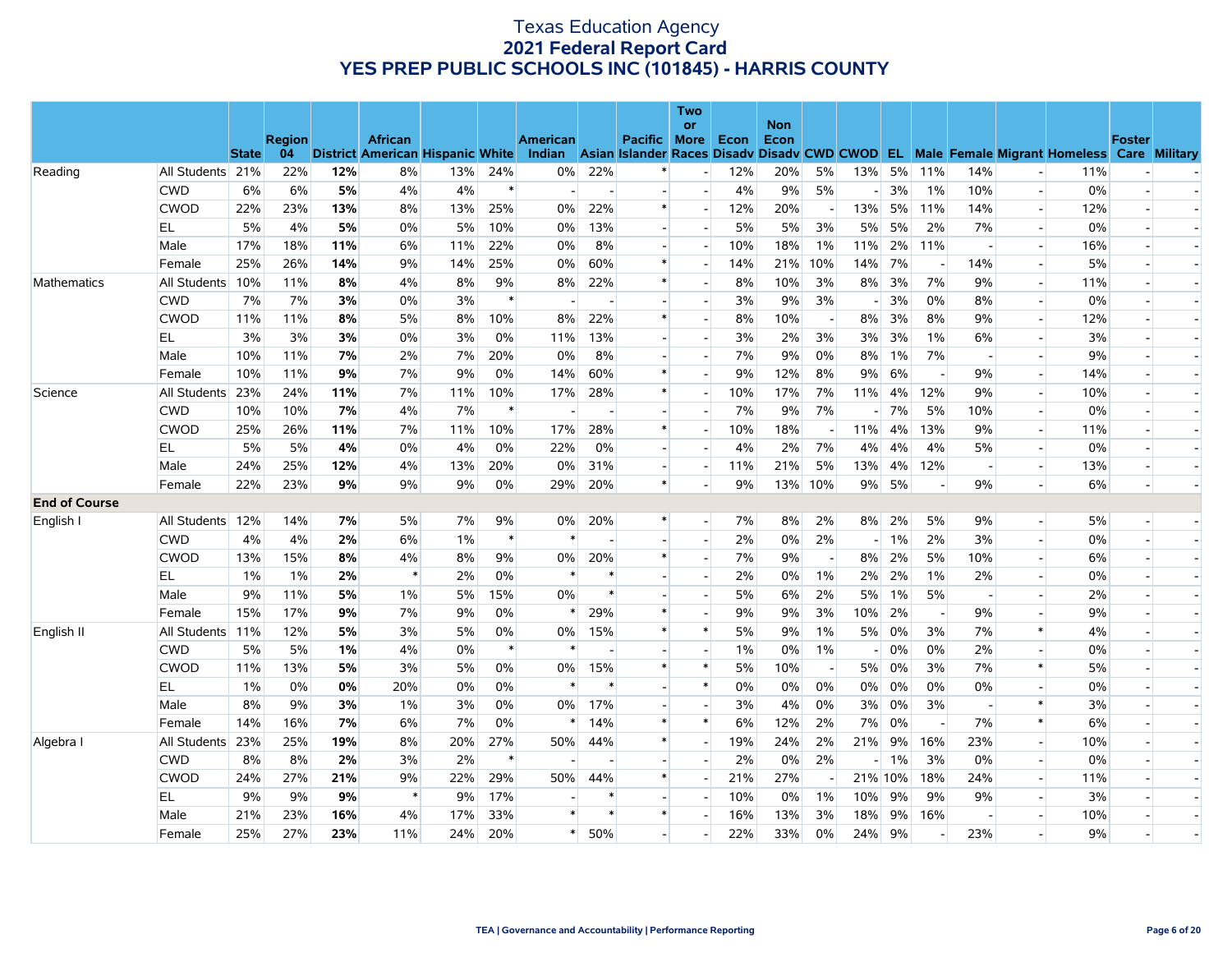|                                                         |                  |              |               |      |                                  |      |        |                          |        |                          | Two            |      |                    |         |         |         |         |                          |                |                                                                                                  |                          |        |
|---------------------------------------------------------|------------------|--------------|---------------|------|----------------------------------|------|--------|--------------------------|--------|--------------------------|----------------|------|--------------------|---------|---------|---------|---------|--------------------------|----------------|--------------------------------------------------------------------------------------------------|--------------------------|--------|
|                                                         |                  |              | <b>Region</b> |      | <b>African</b>                   |      |        | <b>American</b>          |        | Pacific More             | or             | Econ | <b>Non</b><br>Econ |         |         |         |         |                          |                |                                                                                                  | <b>Foster</b>            |        |
|                                                         |                  | <b>State</b> | 04            |      | District American Hispanic White |      |        |                          |        |                          |                |      |                    |         |         |         |         |                          |                | Indian Asian Islander Races Disady Disady CWD CWOD EL Male Female Migrant Homeless Care Military |                          |        |
| Biology                                                 | All Students 21% |              | 25%           | 19%  | 9%                               | 20%  | 39%    | 17%                      | 33%    |                          |                | 19%  | 21%                | 3%      | 20%     | 8%      | 17%     | 21%                      | $\overline{a}$ | 11%                                                                                              |                          |        |
|                                                         | <b>CWD</b>       | 7%           | 8%            | 3%   | 4%                               | 3%   | $\ast$ | $\blacksquare$           |        | $\overline{\phantom{a}}$ |                | 3%   | 0%                 | 3%      |         | 2%      | 4%      | 2%                       | $\overline{a}$ | 0%                                                                                               | $\overline{\phantom{a}}$ |        |
|                                                         | <b>CWOD</b>      | 23%          | 27%           | 20%  | 10%                              | 21%  | 41%    | 17%                      | 33%    |                          |                | 20%  | 23%                |         | 20%     | 8%      | 18%     | 22%                      | $\sim$         | 13%                                                                                              |                          |        |
|                                                         | EL               | 4%           | 4%            | 8%   | $\ast$                           | 7%   | 29%    |                          |        |                          |                | 8%   | 5%                 | 2%      | 8%      | 8%      | 7%      | 9%                       | $\sim$         | 0%                                                                                               | $\overline{a}$           |        |
|                                                         | Male             | 21%          | 25%           | 17%  | 3%                               | 17%  | 38%    | $\ast$                   | $\ast$ |                          |                | 17%  | 19%                | 4%      | 18%     | 7%      | 17%     |                          |                | 9%                                                                                               |                          |        |
|                                                         | Female           | 22%          | 26%           | 21%  | 15%                              | 22%  | 40%    | $\ast$                   | 33%    | $\sim$                   |                | 21%  | 22%                | 2%      | 22%     | 9%      |         | 21%                      | $\sim$         | 14%                                                                                              |                          |        |
| <b>STAAR Percent at Approaches Grade Level or Above</b> |                  |              |               |      |                                  |      |        |                          |        |                          |                |      |                    |         |         |         |         |                          |                |                                                                                                  |                          |        |
| <b>All Grades</b>                                       |                  |              |               |      |                                  |      |        |                          |        |                          |                |      |                    |         |         |         |         |                          |                |                                                                                                  |                          |        |
| All Subjects                                            | All Students 67% |              | 67%           | 62%  | 53%                              | 63%  | 69%    | 65%                      | 73%    | 88%                      | 20%            | 62%  | 68%                | 28%     |         | 65% 50% | 59%     | 66%                      | 82%            | 54%                                                                                              |                          | $\ast$ |
|                                                         | <b>CWD</b>       | 38%          | 39%           | 28%  | 27%                              | 28%  | 27%    | $\ast$                   |        |                          |                | 27%  |                    | 44% 28% |         | $-25%$  | 28%     | 29%                      |                | 11%                                                                                              |                          |        |
|                                                         | <b>CWOD</b>      | 71%          | 71%           | 65%  | 58%                              | 65%  | 71%    | 65%                      | 73%    | 88%                      | 20%            | 65%  | 70%                |         |         | 65% 52% | 62%     | 68%                      | 82%            | 59%                                                                                              | $\overline{a}$           | $\ast$ |
|                                                         | EL               | 47%          | 47%           | 50%  | 63%                              | 50%  | 54%    | 50%                      | 50%    |                          |                | 50%  | 47%                | 25%     |         | 52% 50% | 47%     | 54%                      | $\ast$         | 43%                                                                                              |                          |        |
|                                                         | Male             | 65%          | 65%           | 59%  | 48%                              | 59%  | 73%    | 76%                      | 65%    | $\ast$                   |                | 58%  | 66%                | 28%     |         | 62% 47% | 59%     | $\overline{\phantom{a}}$ | $\ast$         | 54%                                                                                              |                          | $\ast$ |
|                                                         | Female           | 69%          | 70%           | 66%  | 57%                              | 67%  | 64%    | 48%                      | 79%    | 100%                     | 20%            | 66%  | 70%                | 29%     |         | 68% 54% |         | 66%                      | 71%            | 54%                                                                                              |                          | $\ast$ |
| Reading                                                 | All Students 68% |              | 68%           | 63%  | 55%                              | 64%  | 69%    | 70%                      | 75%    | $\ast$                   |                | 63%  | 71%                | 25%     |         | 66% 49% | 57%     | 69%                      | 86%            | 53%                                                                                              |                          | $\ast$ |
|                                                         | <b>CWD</b>       | 35%          | 36%           | 25%  | 25%                              | 25%  | 14%    | ∗                        |        |                          |                | 24%  |                    | 39% 25% |         | $-21%$  | 24%     | 27%                      | $\sim$         | 12%                                                                                              |                          |        |
|                                                         | <b>CWOD</b>      | 72%          | 72%           | 66%  | 61%                              | 66%  | 73%    | 71%                      | 75%    | $\ast$                   | $\ast$         | 66%  | 73%                |         |         | 66% 52% | 61%     | 71%                      | 86%            | 58%                                                                                              |                          | $\ast$ |
|                                                         | EL               | 46%          | 45%           | 49%  | 57%                              | 49%  | 56%    | 58%                      | 53%    |                          | $\ast$         | 49%  |                    | 50% 21% |         | 52% 49% | 44%     | 54%                      | $\ast$         | 38%                                                                                              |                          |        |
|                                                         | Male             | 63%          | 64%           | 57%  | 48%                              | 58%  | 71%    | 79%                      | 71%    | $\ast$                   | $\sim$         | 57%  | 66%                | 24%     |         | 61% 44% | 57%     | $\overline{a}$           | $\ast$         | 50%                                                                                              | $\blacksquare$           | $\ast$ |
|                                                         | Female           | 72%          | 73%           | 69%  | 62%                              | 69%  | 66%    | 54%                      | 78%    | $\ast$                   | $\ast$         | 68%  |                    | 74% 27% |         | 71% 54% |         | 69%                      | $\ast$         | 56%                                                                                              |                          | $\ast$ |
| Mathematics                                             | All Students 65% |              | 65%           | 59%  | 46%                              | 60%  | 63%    | 56%                      | 70%    | $\ast$                   |                | 59%  |                    | 63% 29% |         | 61% 50% | 57%     | 60%                      | $\ast$         | 51%                                                                                              | $\overline{\phantom{a}}$ | $\ast$ |
|                                                         | <b>CWD</b>       | 39%          | 40%           | 29%  | 29%                              | 28%  | 50%    | $\overline{a}$           |        |                          |                | 27%  |                    | 47% 29% |         | $-25%$  | 29%     | 28%                      | $\overline{a}$ | 9%                                                                                               |                          |        |
|                                                         | <b>CWOD</b>      | 68%          | 68%           | 61%  | 50%                              | 62%  | 64%    | 56%                      | 70%    | $\ast$                   | $\ast$         | 61%  | 64%                |         |         | 61% 52% | 60%     | 62%                      | $\ast$         | 55%                                                                                              |                          | $\ast$ |
|                                                         | EL               | 49%          | 49%           | 50%  | 59%                              | 50%  | 47%    | 36%                      | 48%    | $\blacksquare$           | $\ast$         | 50%  | 44%                | 25%     |         | 52% 50% | 49%     | 51%                      | $\ast$         | 46%                                                                                              |                          |        |
|                                                         | Male             | 65%          | 65%           | 57%  | 45%                              | 58%  | 70%    | 63%                      | 61%    | $\ast$                   |                | 57%  | 63%                | 29%     |         | 60% 49% | 57%     | $\overline{\phantom{a}}$ | $\ast$         | 53%                                                                                              |                          | $\ast$ |
|                                                         | Female           | 65%          | 65%           | 60%  | 48%                              | 61%  | 56%    | 45%                      | 76%    | $\ast$                   | $\ast$         | 60%  | 62%                | 28%     | 62% 51% |         |         | 60%                      | $\ast$         | 48%                                                                                              |                          | $\ast$ |
| Science                                                 | All Students 70% |              | 70%           | 68%  | 58%                              | 68%  | 80%    | 67%                      | 74%    | $\ast$                   |                | 67%  | 74%                | 36%     |         | 70% 54% | 65%     | 71%                      |                | 64%                                                                                              |                          |        |
|                                                         | <b>CWD</b>       | 42%          | 44%           | 36%  | 31%                              | 37%  | $\ast$ |                          |        | $\overline{a}$           |                | 34%  | 55%                | 36%     |         | - 36%   | 37%     | 35%                      | $\sim$         | 17%                                                                                              |                          |        |
|                                                         | <b>CWOD</b>      | 74%          | 73%           | 70%  | 63%                              | 71%  | 83%    | 67%                      | 74%    | $\ast$                   |                | 70%  | 76%                |         |         | 70% 56% | 68%     | 73%                      |                | 68%                                                                                              |                          |        |
|                                                         | EL               | 47%          | 44%           | 54%  | 88%                              | 54%  | 65%    | 56%                      | 45%    | $\blacksquare$           |                | 55%  | 48%                | 36%     |         | 56% 54% | 51%     | 58%                      | $\overline{a}$ | 49%                                                                                              |                          |        |
|                                                         | Male             | 70%          | 70%           | 65%  | 53%                              | 66%  | 83%    | 89%                      | 63%    |                          |                | 65%  |                    | 71% 37% |         | 68% 51% | 65%     | $\overline{a}$           |                | 67%                                                                                              |                          |        |
|                                                         | Female           | 71%          | 71%           | 71%  | 63%                              | 71%  | 76%    | 44%                      | 91%    | $\ast$                   |                | 70%  |                    | 78% 35% |         | 73% 58% |         | 71%                      | $\sim$         | 61%                                                                                              |                          |        |
| SAT/ACT All Subjects All Students 95%                   |                  |              | 96%           | 100% | $\overline{\phantom{a}}$         | 100% |        |                          |        |                          | $\sim$         | 100% | $\ast$             |         | 100%    |         | * 100%  | 100%                     |                |                                                                                                  |                          |        |
|                                                         | <b>CWD</b>       | 80%          | 83%           |      | $\overline{a}$                   |      |        | $\blacksquare$           |        |                          |                |      |                    | $\ast$  |         |         |         |                          |                |                                                                                                  |                          |        |
|                                                         | <b>CWOD</b>      | 95%          | 96%           | 100% | $\overline{\phantom{a}}$         | 100% |        | $\blacksquare$           |        |                          | $\overline{a}$ | 100% | $\ast$             |         | 100%    | $\ast$  |         | 100%                     |                |                                                                                                  |                          |        |
|                                                         | EL               | 74%          | 71%           |      | $\sim$                           |      |        | $\overline{\phantom{a}}$ |        |                          |                |      |                    |         |         |         |         |                          |                |                                                                                                  |                          |        |
|                                                         | Male             | 95%          | 96%           | 100% | $\sim$                           | 100% |        | $\overline{a}$           |        | $\blacksquare$           | н.             | 100% |                    | $\ast$  | $\ast$  |         | $-100%$ |                          |                | $\overline{a}$                                                                                   |                          |        |
|                                                         | Female           | 94%          | 96%           | 100% | $\sim$                           | 100% |        | $\blacksquare$           |        |                          |                |      | $\ast$             |         | 100%    | $\ast$  |         | 100%                     |                | $\blacksquare$                                                                                   |                          |        |
| <b>STAAR Percent at Meets Grade Level or Above</b>      |                  |              |               |      |                                  |      |        |                          |        |                          |                |      |                    |         |         |         |         |                          |                |                                                                                                  |                          |        |
| <b>All Grades</b>                                       |                  |              |               |      |                                  |      |        |                          |        |                          |                |      |                    |         |         |         |         |                          |                |                                                                                                  |                          |        |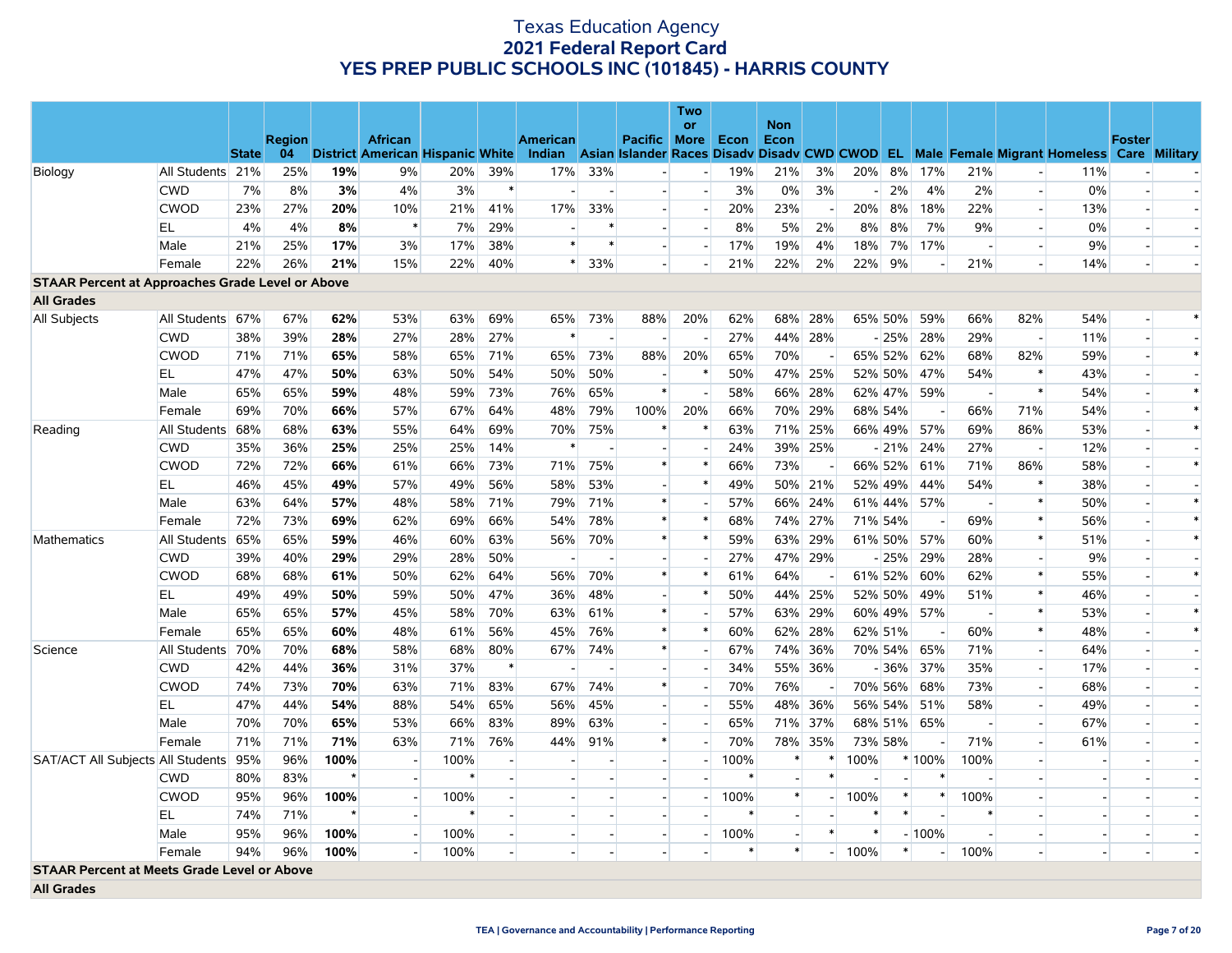|                                             |                  |              |               |         |                                  |        |                          |                          |                |                          | Two<br>or |        | <b>Non</b>               |         |         |         |        |                          |                          |                          |                                                                                                  |                          |
|---------------------------------------------|------------------|--------------|---------------|---------|----------------------------------|--------|--------------------------|--------------------------|----------------|--------------------------|-----------|--------|--------------------------|---------|---------|---------|--------|--------------------------|--------------------------|--------------------------|--------------------------------------------------------------------------------------------------|--------------------------|
|                                             |                  |              | <b>Region</b> |         | <b>African</b>                   |        |                          | <b>American</b>          |                | <b>Pacific More</b>      |           | Econ   | Econ                     |         |         |         |        |                          |                          |                          | <b>Foster</b>                                                                                    |                          |
|                                             |                  | <b>State</b> | 04            |         | District American Hispanic White |        |                          |                          |                |                          |           |        |                          |         |         |         |        |                          |                          |                          | Indian Asian Islander Races Disady Disady CWD CWOD EL Male Female Migrant Homeless Care Military |                          |
| All Subjects                                | All Students 41% |              | 42%           | 34%     | 25%                              | 35%    | 41%                      | 37%                      | 49%            | 50%                      | 20%       | 33%    | 41%                      | 12%     |         | 36% 20% | 31%    | 37%                      | 36%                      | 27%                      |                                                                                                  |                          |
|                                             | <b>CWD</b>       | 21%          | 22%           | 12%     | 12%                              | 11%    | 0%                       | $\ast$                   |                |                          |           | 11%    |                          | 23% 12% |         | $-$ 9%  | 11%    | 13%                      | $\overline{\phantom{a}}$ | 0%                       |                                                                                                  |                          |
|                                             | <b>CWOD</b>      | 44%          | 45%           | 36%     | 27%                              | 36%    | 44%                      | 38%                      | 49%            | 50%                      | 20%       | 35%    | 42%                      |         |         | 36% 21% | 33%    | 38%                      | 36%                      | 31%                      |                                                                                                  | $\ast$                   |
|                                             | EL               | 20%          | 19%           | 20%     | 33%                              | 20%    | 26%                      | 24%                      | 24%            |                          |           | 20%    | 19%                      | 9%      |         | 21% 20% | 19%    | 22%                      | $\ast$                   | 13%                      |                                                                                                  |                          |
|                                             | Male             | 40%          | 41%           | 31%     | 21%                              | 31%    | 44%                      | 37%                      | 46%            | $\ast$                   |           | 30%    | 39%                      | 11%     |         | 33% 19% | 31%    | $\sim$                   | $\ast$                   | 26%                      |                                                                                                  | $\ast$                   |
|                                             | Female           | 42%          | 44%           | 37%     | 28%                              | 38%    | 38%                      | 36%                      | 52%            | 80%                      | 20%       | 37%    | 42%                      | 13%     |         | 38% 22% | $\sim$ | 37%                      | 29%                      | 29%                      |                                                                                                  | $\ast$                   |
| Reading                                     | All Students     | 44%          | 45%           | 37%     | 30%                              | 37%    | 45%                      | 38%                      | 53%            | $\ast$                   |           | 36%    | 44%                      | 12%     |         | 39% 21% | 32%    | 42%                      | 29%                      | 31%                      |                                                                                                  | $\ast$                   |
|                                             | <b>CWD</b>       | 20%          | 21%           | 12%     | 13%                              | 11%    | 0%                       | $\ast$                   | $\overline{a}$ | $\overline{\phantom{a}}$ |           | 11%    | 20%                      | 12%     |         | $-8%$   | 11%    | 13%                      | $\sim$                   | 0%                       |                                                                                                  |                          |
|                                             | <b>CWOD</b>      | 47%          | 48%           | 39%     | 33%                              | 39%    | 48%                      | 40%                      | 53%            | $\ast$                   |           | 38%    | 46%                      |         |         | 39% 22% | 34%    | 44%                      | 29%                      | 35%                      |                                                                                                  | $\ast$                   |
|                                             | EL               | 20%          | 19%           | 21%     | 35%                              | 21%    | 32%                      | 21%                      | 31%            |                          |           | 21%    | 20%                      | 8%      |         | 22% 21% | 18%    | 25%                      | $\ast$                   | 15%                      |                                                                                                  |                          |
|                                             | Male             | 40%          | 41%           | 32%     | 24%                              | 32%    | 44%                      | 42%                      | 47%            | $\ast$                   |           | 31%    | 39%                      | 11%     |         | 34% 18% | 32%    | $\sim$                   | $\ast$                   | 26%                      |                                                                                                  | $\ast$                   |
|                                             | Female           | 48%          | 49%           | 42%     | 35%                              | 43%    | 46%                      | 31%                      | 57%            | $\ast$                   | $\ast$    | 42%    |                          | 48% 13% | 44% 25% |         |        | 42%                      | $\ast$                   | 37%                      |                                                                                                  | $\ast$                   |
| <b>Mathematics</b>                          | All Students 37% |              | 38%           | 28%     | 17%                              | 29%    | 31%                      | 33%                      | 42%            | $\ast$                   | $\ast$    | 27%    | 36%                      | 11%     |         | 29% 19% | 27%    | 29%                      | $\ast$                   | 21%                      |                                                                                                  | $\ast$                   |
|                                             | <b>CWD</b>       | 21%          | 22%           | 11%     | 10%                              | 10%    | 0%                       | $\overline{\phantom{a}}$ |                | $\overline{\phantom{a}}$ |           | 9%     |                          | 27% 11% |         | - 9%    | 10%    | 13%                      | $\overline{a}$           | 0%                       |                                                                                                  |                          |
|                                             | <b>CWOD</b>      | 39%          | 40%           | 29%     | 19%                              | 30%    | 34%                      | 33%                      | 42%            | $\ast$                   |           | 29%    | 37%                      |         |         | 29% 20% | 28%    | 30%                      | $\ast$                   | 23%                      |                                                                                                  | $\ast$                   |
|                                             | EL               | 20%          | 21%           | 19%     | 29%                              | 19%    | 18%                      | 21%                      | 19%            | $\overline{\phantom{a}}$ | $\ast$    | 19%    | 20%                      | 9%      |         | 20% 19% | 19%    | 20%                      | $\ast$                   | 14%                      |                                                                                                  |                          |
|                                             | Male             | 37%          | 39%           | 27%     | 16%                              | 28%    | 35%                      | 31%                      | 43%            | $\ast$                   |           | 26%    | 37%                      | 10%     |         | 28% 19% | 27%    |                          | $\ast$                   | 23%                      |                                                                                                  | $\ast$                   |
|                                             | Female           | 36%          | 37%           | 29%     | 18%                              | 30%    | 28%                      | 36%                      | 42%            | $\ast$                   |           | 29%    | 35%                      | 13%     |         | 30% 20% |        | 29%                      | $\ast$                   | 19%                      |                                                                                                  | $\ast$                   |
| Science                                     | All Students 43% |              | 45%           | 39%     | 28%                              | 39%    | 50%                      | 39%                      | 56%            | $\ast$                   |           | 38%    | 44%                      | 15%     |         | 40% 22% | 37%    | 41%                      | $\overline{a}$           | 32%                      |                                                                                                  |                          |
|                                             | <b>CWD</b>       | 22%          | 24%           | 15%     | 12%                              | 15%    | $\ast$                   |                          |                |                          |           | 14%    |                          | 20% 15% |         | $-13%$  | 14%    | 15%                      | $\overline{a}$           | 0%                       |                                                                                                  |                          |
|                                             | <b>CWOD</b>      | 46%          | 47%           | 40%     | 31%                              | 41%    | 52%                      | 39%                      | 56%            | $\ast$                   |           | 40%    | 46%                      |         |         | 40% 23% | 39%    | 42%                      | $\overline{a}$           | 35%                      |                                                                                                  |                          |
|                                             | EL               | 17%          | 16%           | 22%     | 38%                              | 22%    | 29%                      | 33%                      | 18%            | $\overline{\phantom{a}}$ |           | 22%    |                          | 10% 13% |         | 23% 22% | 21%    | 23%                      | $\overline{a}$           | 7%                       |                                                                                                  |                          |
|                                             | Male             | 44%          | 45%           | 37%     | 24%                              | 37%    | 61%                      | 33%                      | 50%            | $\overline{\phantom{a}}$ |           | 36%    | 44%                      | 14%     |         | 39% 21% | 37%    |                          | $\overline{\phantom{a}}$ | 34%                      |                                                                                                  |                          |
|                                             | Female           | 42%          | 44%           | 41%     | 33%                              | 41%    | 38%                      | 44%                      | 64%            | $\ast$                   |           | 40%    | 44%                      | 15%     |         | 42% 23% |        | 41%                      | $\overline{a}$           | 30%                      |                                                                                                  |                          |
| SAT/ACT All Subjects All Students           |                  | 69%          | 75%           | 50%     |                                  | 50%    |                          |                          |                |                          |           | 63%    | $\ast$                   |         | 56%     |         | 60%    | 40%                      | $\sim$                   |                          |                                                                                                  |                          |
|                                             | <b>CWD</b>       | 50%          | 54%           | $\star$ | $\sim$                           | $\ast$ |                          | $\overline{a}$           |                |                          |           | $\ast$ |                          |         |         |         |        |                          | $\overline{a}$           |                          |                                                                                                  |                          |
|                                             | <b>CWOD</b>      | 69%          | 75%           | 56%     | $\overline{\phantom{a}}$         | 56%    |                          | $\blacksquare$           |                |                          |           | 71%    | $\ast$                   |         | 56%     |         |        | 40%                      |                          |                          |                                                                                                  |                          |
|                                             | EL               | 21%          | 21%           | $\star$ | $\mathbf{r}$                     | $\ast$ |                          |                          |                |                          |           | $\ast$ |                          |         |         |         |        |                          |                          |                          |                                                                                                  |                          |
|                                             | Male             | 73%          | 78%           | 60%     | $\overline{\phantom{a}}$         | 60%    | $\overline{\phantom{a}}$ | $\overline{\phantom{a}}$ |                | $\overline{\phantom{a}}$ |           | 60%    | $\overline{\phantom{a}}$ |         | $\ast$  |         | 60%    | $\overline{\phantom{a}}$ | $\overline{\phantom{a}}$ | $\overline{\phantom{a}}$ | $\overline{\phantom{a}}$                                                                         | $\overline{\phantom{a}}$ |
|                                             | Female           | 65%          | 71%           | 40%     |                                  | 40%    |                          |                          |                |                          |           | $\ast$ | $\ast$                   |         | 40%     | $\ast$  |        | 40%                      |                          |                          |                                                                                                  |                          |
| <b>STAAR Percent at Masters Grade Level</b> |                  |              |               |         |                                  |        |                          |                          |                |                          |           |        |                          |         |         |         |        |                          |                          |                          |                                                                                                  |                          |
| <b>All Grades</b>                           |                  |              |               |         |                                  |        |                          |                          |                |                          |           |        |                          |         |         |         |        |                          |                          |                          |                                                                                                  |                          |
| All Subjects                                | All Students 18% |              | 19%           | 11%     | 6%                               | 11%    | 18%                      | 10%                      | 24%            | 38%                      | 20%       | 11%    | 16%                      | 3%      | 12%     | 5%      | 10%    | 12%                      | 0%                       | 8%                       |                                                                                                  | $\ast$                   |
|                                             | <b>CWD</b>       | 7%           | 7%            | 3%      | 4%                               | 2%     | 0%                       | $\ast$                   | $\sim$         |                          |           | 3%     | 6%                       | 3%      |         | 2%      | 3%     | 4%                       | $\sim$                   | 0%                       |                                                                                                  |                          |
|                                             | <b>CWOD</b>      | 19%          | 21%           | 12%     | 7%                               | 12%    | 19%                      | 10%                      | 24%            | 38%                      | 20%       | 11%    | 17%                      |         | 12%     | $5\%$   | 11%    | 13%                      | 0%                       | 9%                       |                                                                                                  | $\ast$                   |
|                                             | EL               | 7%           | 7%            | 5%      | 6%                               | 5%     | 8%                       | 10%                      | 12%            |                          |           | 5%     | 6%                       | 2%      | 5%      | 5%      | 4%     | 5%                       | $\ast$                   | 2%                       |                                                                                                  |                          |
|                                             | Male             | 17%          | 18%           | 10%     | 4%                               | 10%    | 22%                      | 6%                       | 17%            | $\ast$                   |           | 10%    | 15%                      | 3%      | 11%     | 4%      | 10%    | $\overline{\phantom{a}}$ | $\ast$                   | 9%                       |                                                                                                  | $\ast$                   |
|                                             | Female           | 19%          | 20%           | 12%     | 8%                               | 12%    | 13%                      | 15%                      | 29%            | 60%                      | 20%       | 12%    | 17%                      | 4%      | 13%     | 5%      |        | 12%                      | 0%                       | 8%                       |                                                                                                  | $\ast$                   |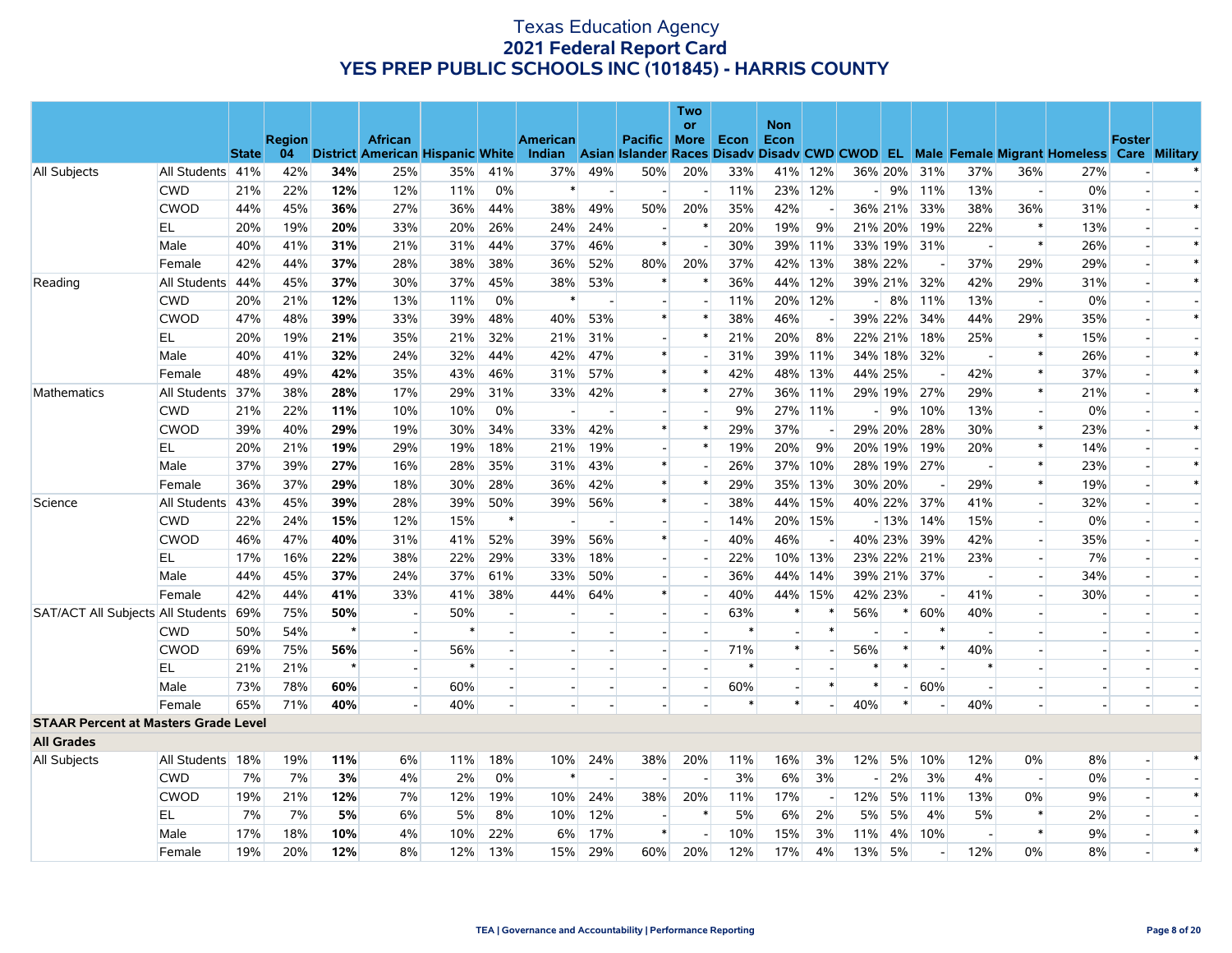|                                   |              |              |               |         |                                         |       |     |                 |     |                | <b>Two</b><br>or |             | <b>Non</b> |       |        |    |       |       |        |                                                                                                  |               |        |
|-----------------------------------|--------------|--------------|---------------|---------|-----------------------------------------|-------|-----|-----------------|-----|----------------|------------------|-------------|------------|-------|--------|----|-------|-------|--------|--------------------------------------------------------------------------------------------------|---------------|--------|
|                                   |              |              | <b>Region</b> |         | <b>African</b>                          |       |     | <b>American</b> |     | <b>Pacific</b> | <b>More</b>      | <b>Econ</b> | Econ       |       |        |    |       |       |        |                                                                                                  | <b>Foster</b> |        |
|                                   |              | <b>State</b> | 04            |         | <b>District American Hispanic White</b> |       |     |                 |     |                |                  |             |            |       |        |    |       |       |        | Indian Asian Islander Races Disadv Disadv CWD CWOD EL Male Female Migrant Homeless Care Military |               |        |
| Reading                           | All Students | 18%          | 19%           | 10%     | 7%                                      | 10%   | 15% | 3%              | 21% |                |                  | 9%          | 16%        | 3%    | 10%    | 4% | 8%    | 12%   | $0\%$  | 7%                                                                                               |               |        |
|                                   | <b>CWD</b>   | 6%           | 6%            | 3%      | 5%                                      | 2%    | 0%  | $\ast$          |     |                |                  | 3%          | 5%         | 3%    |        | 1% | 2%    | 4%    |        | 0%                                                                                               |               |        |
|                                   | <b>CWOD</b>  | 20%          | 21%           | 10%     | 8%                                      | 10%   | 16% | 3%              | 21% | $\ast$         |                  | 10%         | 17%        |       | 10%    | 4% | 9%    | 12%   | 0%     | 8%                                                                                               |               | $\ast$ |
|                                   | EL           | 7%           | 7%            | 4%      | 4%                                      | 4%    | 7%  | 5%              | 14% |                | $\ast$           | 4%          | 6%         | $1\%$ | 4%     | 4% | 3%    | 5%    | $\ast$ | 2%                                                                                               |               |        |
|                                   | Male         | 16%          | 17%           | 8%      | 5%                                      | 8%    | 17% | 0%              | 12% | $\ast$         |                  | 8%          | 14%        | 2%    | 9%     | 3% | 8%    |       |        | 7%                                                                                               |               | $\ast$ |
|                                   | Female       | 21%          | 22%           | 12%     | 9%                                      | 12%   | 12% | 8%              | 28% | $\ast$         | ∗                | 11%         | 17%        | 4%    | 12%    | 5% |       | 12%   | $*$    | 8%                                                                                               |               | $*$    |
| Mathematics                       | All Students | 17%          | 18%           | 11%     | 4%                                      | 12%   | 18% | 15%             | 24% | $\ast$         |                  | 11%         | 15%        | 3%    | 12%    | 6% | 11%   | 12%   |        | 9%                                                                                               |               | $\ast$ |
|                                   | <b>CWD</b>   | 8%           | 8%            | 3%      | 2%                                      | 2%    | 0%  |                 |     |                |                  | 2%          | 9%         | 3%    |        | 3% | 2%    | 4%    |        | 0%                                                                                               |               |        |
|                                   | <b>CWOD</b>  | 18%          | 20%           | 12%     | 5%                                      | 12%   | 19% | 15%             | 24% | $\ast$         | $\ast$           | 12%         | 15%        |       | 12%    | 6% | 12%   | 12%   | $\ast$ | 9%                                                                                               |               | $\ast$ |
|                                   | EL           | 8%           | 8%            | 6%      | 6%                                      | 6%    | 6%  | 7%              | 13% |                | $\ast$           | 6%          | 6%         | 3%    | 6%     | 6% | 6%    | 6%    |        | 3%                                                                                               |               |        |
|                                   | Male         | 18%          | 19%           | 11%     | 3%                                      | 11%   | 24% | 13%             | 14% | $\ast$         |                  | 10%         | 14%        | 2%    | 12%    | 6% | 11%   |       |        | 9%                                                                                               |               | $\ast$ |
|                                   | Female       | 16%          | 17%           | 12%     | 5%                                      | 12%   | 12% | 18%             | 32% | $\ast$         |                  | 12%         | 15%        | 4%    | 12%    | 6% |       | 12%   | $\ast$ | 8%                                                                                               |               | $\ast$ |
| Science                           | All Students | 19%          | 21%           | 15%     | 8%                                      | 15%   | 25% | 17%             | 30% | $\ast$         |                  | 14%         | 18%        | 5%    | 15%    | 6% | 14%   | 15%   |        | 11%                                                                                              |               |        |
|                                   | <b>CWD</b>   | 8%           | 8%            | 5%      | 4%                                      | 5%    |     |                 |     |                |                  | 5%          | 5%         | 5%    |        | 4% | 4%    | 6%    |        | 0%                                                                                               |               |        |
|                                   | <b>CWOD</b>  | 20%          | 23%           | 15%     | 9%                                      | 16%   | 26% | 17%             | 30% | $\ast$         |                  | 15%         | 20%        |       | 15%    | 6% | 15%   | 15%   |        | 12%                                                                                              |               |        |
|                                   | EL           | 4%           | 4%            | 6%      | 13%                                     | 6%    | 12% | 22%             | 0%  |                |                  | 6%          | 3%         | 4%    | 6%     | 6% | 5%    | 6%    |        | 0%                                                                                               |               |        |
|                                   | Male         | 20%          | 22%           | 14%     | 4%                                      | 15%   | 30% | 11%             | 31% |                | $\sim$           | 14%         | 20%        | 4%    | 15%    | 5% | 14%   |       |        | 11%                                                                                              |               |        |
|                                   | Female       | 18%          | 21%           | 15%     | 12%                                     | 15%   | 19% | 22%             | 27% |                |                  | 15%         | 17%        | 6%    | 15%    | 6% |       | 15%   |        | 10%                                                                                              |               |        |
| SAT/ACT All Subjects All Students |              | 14%          | 18%           | 0%      |                                         | 0%    |     |                 |     |                |                  | 0%          |            |       | 0%     |    | $0\%$ | $0\%$ |        |                                                                                                  |               |        |
|                                   | <b>CWD</b>   | 11%          | 17%           | $\star$ |                                         |       |     |                 |     |                |                  |             |            |       |        |    |       |       |        |                                                                                                  |               |        |
|                                   | <b>CWOD</b>  | 14%          | 18%           | 0%      |                                         | 0%    |     |                 |     |                |                  | $0\%$       |            |       | $0\%$  |    |       | $0\%$ |        |                                                                                                  |               |        |
|                                   | EL           | 1%           | 2%            | $\star$ |                                         |       |     |                 |     |                |                  |             |            |       |        |    |       |       |        |                                                                                                  |               |        |
|                                   | Male         | 18%          | 22%           | 0%      |                                         | 0%    |     |                 |     |                |                  | $0\%$       |            |       | $\ast$ |    | 0%    |       |        |                                                                                                  |               |        |
|                                   | Female       | 11%          | 14%           | 0%      |                                         | $0\%$ |     |                 |     |                |                  | $\ast$      |            |       | $0\%$  |    |       | $0\%$ |        |                                                                                                  |               |        |

- Indicates there are no students in the group.

\* Indicates results are masked due to small numbers to protect student confidentiality.

#### **Part (iii): Academic Growth and Graduation Rate**

#### **Part (iii)(I): Academic Growth**

This section provides information on students' academic growth for mathematics and reading/ELA for public elementary schools and secondary schools which don't have a graduation rate, for the 2020-21 school year. These results include all students tested, regardless of whether they were in the accountability subset. (CWD: children with disability; CWOD: children without disability; EL: English learner)

 *USDE waived reporting requirements in Section 1111(h)(1)(C)(iii)(I) (other academic indicator results for schools that are not high schools) for the 2020-21 school year.*

#### **Part (iii)(II): Graduation Rate**

This section provides information on high school graduation rates for the class of 2020.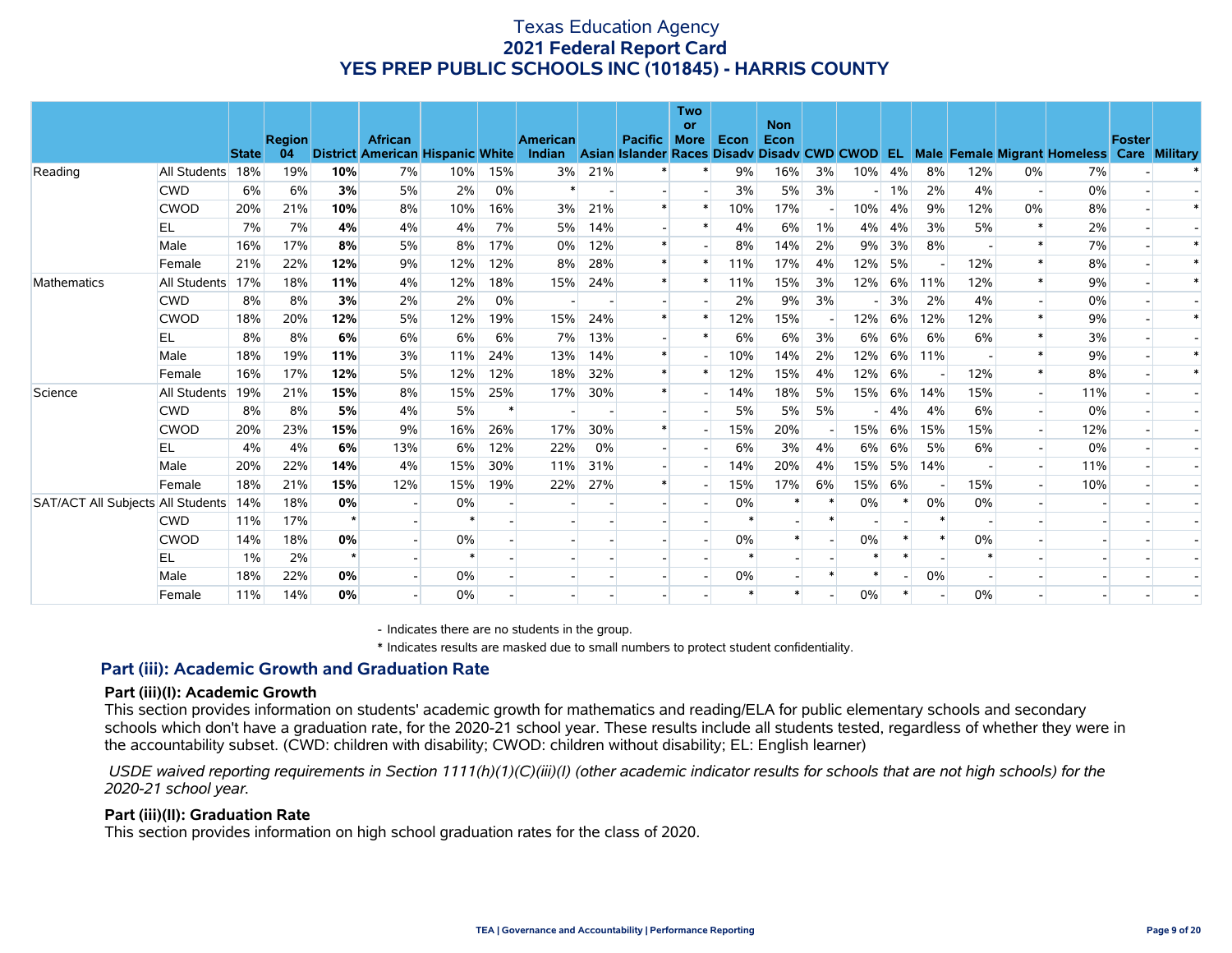|                                                                     | All   | <b>African</b><br><b>Students American Hispanic White</b> |       |              | <b>American</b><br><b>Indian</b> | <b>Asian</b> | <b>Pacific</b><br><b>Islander Races Disady CWD</b> | <b>Two</b><br>or<br><b>More</b> | Econ              | EL⊹       | <b>Homeless</b><br>$\Leftrightarrow$ | <b>Foster</b><br>Care<br>$\Leftrightarrow$ |
|---------------------------------------------------------------------|-------|-----------------------------------------------------------|-------|--------------|----------------------------------|--------------|----------------------------------------------------|---------------------------------|-------------------|-----------|--------------------------------------|--------------------------------------------|
| <b>Federal Graduation Rates</b>                                     |       |                                                           |       |              |                                  |              |                                                    |                                 |                   |           |                                      |                                            |
| 4-year Longitudinal Cohort Graduation Rate (Gr 9-12): Class of 2020 |       |                                                           |       |              |                                  |              |                                                    |                                 |                   |           |                                      |                                            |
| <b>All Students</b>                                                 | 95.7% | 92.4%                                                     |       | 96.0% 100.0% |                                  | $*100.0\%$   |                                                    | $\ast$                          | 95.6% 86.3% 88.0% |           | 92.1%                                | $\ast$                                     |
| <b>CWD</b>                                                          | 86.3% | 89.5%                                                     | 85.2% |              |                                  |              |                                                    |                                 | 83.8% 86.3% 76.9% |           | 90.9%                                |                                            |
| <b>CWOD</b>                                                         | 96.4% | 93.2%                                                     |       | 96.7% 100.0% |                                  | $*100.0\%$   |                                                    | $\ast$                          | 96.5%             | $-90.0\%$ | 92.2%                                | $\ast$                                     |
| $EL \diamondsuit$                                                   | 88.0% |                                                           | 87.5% |              |                                  | $-100.0\%$   |                                                    | $\overline{\phantom{a}}$        | 88.4% 76.9% 88.0% |           | 79.3%                                |                                            |
| Male                                                                | 93.5% | 91.4%                                                     | 93.6% |              |                                  | $*100.0\%$   |                                                    |                                 | 93.3% 85.1% 83.0% |           | 88.6%                                | $\ast$                                     |
| Female                                                              | 97.9% | 93.0%                                                     | 98.3% |              |                                  | $-100.0\%$   |                                                    | $\ast$                          | 97.7% 87.9% 93.6% |           | 95.3%                                | $\ast$                                     |

- Indicates there are no students in the group.

\* Indicates results are masked due to small numbers to protect student confidentiality.

 $\diamond$  Ever in grades 9-12.

#### **Part (iv): English Language Proficiency**

This section provides information on the number and percentage of English learners achieving English language proficiency based on the 2021 Texas English Language Proficiency Assessment System (TELPAS) data. (EL: English learner)

| <b>Total</b> |                          |                    |
|--------------|--------------------------|--------------------|
|              | <b>EL in Proficiency</b> | Rate of            |
| <b>Class</b> | of EL                    | <b>Proficiency</b> |
| 3.981        | 604                      | 15%                |

- Indicates there are no students in the group.
- \* Indicates results are masked due to small numbers to protect student confidentiality.

 $\diamond$  Indicates data reporting does not meet for Minimum Size.

#### **Part (v): School Quality or Student Success (SQSS)**

This section provides information on school quality or student success, which is college, career and military readiness (CCMR) for high schools and average performance rate of the three STAAR performance levels of all students, regardless of whether they were in the accountability subset, for elementary and secondary schools without a graduation rate. (CWD: children with disability; EL: English learner)

|                                                                             | All | <b>African</b><br><b>Students American Hispanic White</b> |     |     | <b>American</b><br>Indian |     | <b>Pacific</b><br>Asian Islander Races Disady CWD | <b>Two</b><br>or<br><b>More</b> | Econ |     | EL  |
|-----------------------------------------------------------------------------|-----|-----------------------------------------------------------|-----|-----|---------------------------|-----|---------------------------------------------------|---------------------------------|------|-----|-----|
| Student Success (Student Achievement Domain Score: STAAR Component Only)    |     |                                                           |     |     |                           |     |                                                   |                                 |      |     |     |
| <b>STAAR Component Score</b>                                                | 36  | 28                                                        | 36  | 43  | 37                        | 49  | 59                                                | 20                              | 35   | 14  | -25 |
| <b>School Quality (College, Career, and Military Readiness Performance)</b> |     |                                                           |     |     |                           |     |                                                   |                                 |      |     |     |
| %Students meeting CCMR                                                      | 75% | 51%                                                       | 77% | 86% |                           | 58% | -                                                 | *                               | 74%  | 87% | 56% |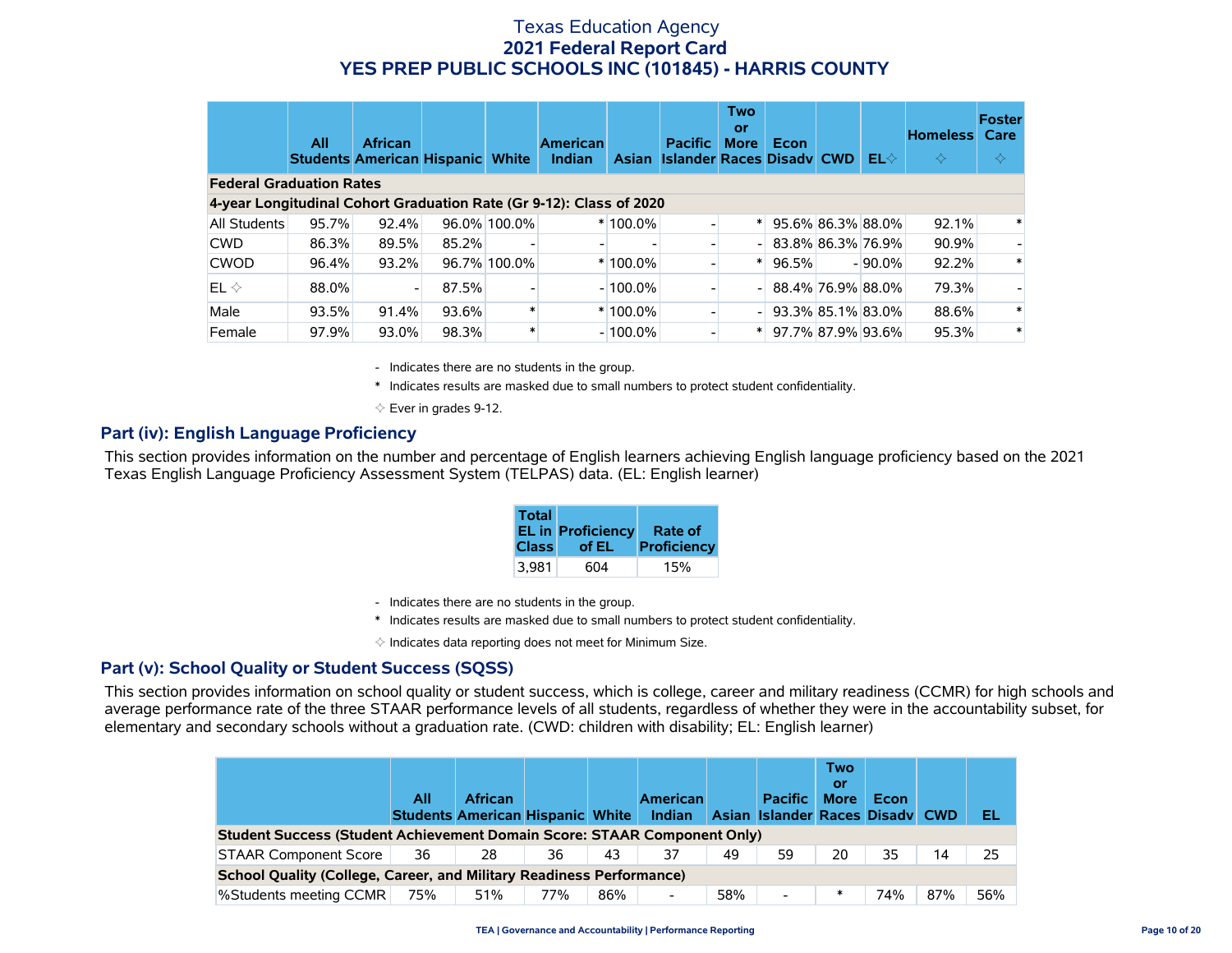- Indicates there are no students in the group.

\* Indicates results are masked due to small numbers to protect student confidentiality.

#### **Part (vi): Goal Meeting Status**

This section provides information on the progress of all students and each student group toward meeting the long-term goals or interim objectives on STAAR academic performance, federal graduation rate, and English learners' language proficiency. (CWD: children with disability; EL: English learner)

 *USDE waived reporting requirements in Section 1111(h)(1)(C)(vi) (progress toward meeting long-term goals and measurements of interim progress) for the 2020-21 school year.*

#### **Part (vii): STAAR Participation**

This section provides the percentage of students assessed and not assessed on STAAR for mathematics, reading/ELA, and science. (CWD: children with disability; CWOD: children without disability; EL: English learner)

|                           |                     |     |                                                           |     |        |                                                                                              |           |                          | Two<br>or   |      | <b>Non</b> |     |         |     |     |        |
|---------------------------|---------------------|-----|-----------------------------------------------------------|-----|--------|----------------------------------------------------------------------------------------------|-----------|--------------------------|-------------|------|------------|-----|---------|-----|-----|--------|
|                           |                     |     | <b>African</b><br><b>District American Hispanic White</b> |     |        | <b>American</b><br>Indian Asian Islander Races Disady Disady CWD CWOD EL Male Female Migrant |           | <b>Pacific</b>           | <b>More</b> | Econ | Econ       |     |         |     |     |        |
| <b>Participation Rate</b> |                     |     |                                                           |     |        |                                                                                              |           |                          |             |      |            |     |         |     |     |        |
| <b>All Subjects</b>       | <b>All Students</b> | 97% | 92%                                                       | 97% | 93%    | 99%                                                                                          | 99%       | 80%                      | 100%        | 96%  | 98%        | 93% | 97% 98% | 97% | 97% | 100%   |
|                           | <b>CWD</b>          | 93% | 92%                                                       | 93% | 100%   |                                                                                              |           |                          |             | 92%  | 95%        | 93% | $-96%$  | 93% | 92% |        |
|                           | <b>CWOD</b>         | 97% | 92%                                                       | 97% | 93%    | 99%                                                                                          | 99%       | 80%                      | 100%        | 97%  | 98%        |     | 97% 98% | 97% | 97% | 100%   |
|                           | EL                  | 98% | 100%                                                      | 98% | 99%    | 100%                                                                                         | 98%       |                          |             | 98%  | 99%        | 96% | 98% 98% | 97% | 98% |        |
|                           | Male                | 97% | 92%                                                       | 97% | 97%    | 98%                                                                                          | 99%       | 60%                      |             | 96%  | 99%        | 93% | 97% 97% | 97% |     |        |
|                           | Female              | 97% | 92%                                                       | 97% | 90%    | 100%                                                                                         | 99%       | 100%                     | 100%        | 97%  | 97%        | 92% | 97% 98% |     | 97% | 100%   |
| Reading                   | <b>All Students</b> | 97% | 92%                                                       | 97% | 94%    | 98%                                                                                          | 99%       | 80%                      |             | 97%  | 98%        | 94% | 97% 98% | 97% | 97% | 100%   |
|                           | <b>CWD</b>          | 94% | 92%                                                       | 94% | 100%   | $\ast$                                                                                       |           |                          |             | 94%  | 95%        | 94% | - 98%   | 94% | 94% |        |
|                           | <b>CWOD</b>         | 97% | 92%                                                       | 98% | 93%    | 97%                                                                                          | 99%       | 80%                      |             | 97%  | 98%        |     | 97% 98% | 97% | 97% | 100%   |
|                           | <b>EL</b>           | 98% | 100%                                                      | 98% | 98%    | 100%                                                                                         | 97%       |                          |             | 98%  | 99%        | 98% | 98% 98% | 97% | 98% |        |
|                           | Male                | 97% | 92%                                                       | 97% | 98%    | 96%                                                                                          | 97%       | $\ast$                   |             | 97%  | 99%        | 94% | 97% 97% | 97% |     | $\ast$ |
|                           | Female              | 97% | 92%                                                       | 97% | 89%    |                                                                                              | 100% 100% | $\ast$                   | $\ast$      | 97%  | 98%        | 94% | 97% 98% |     | 97% | $\ast$ |
| <b>Mathematics</b>        | <b>All Students</b> | 97% | 92%                                                       | 97% | 94%    | 100%                                                                                         | 99%       | $\ast$                   |             | 97%  | 98%        | 92% | 97% 98% | 97% | 97% | $\ast$ |
|                           | <b>CWD</b>          | 92% | 93%                                                       | 91% | 100%   |                                                                                              |           |                          |             | 92%  | 94%        | 92% | $-94%$  | 92% | 90% |        |
|                           | <b>CWOD</b>         | 97% | 92%                                                       | 98% | 93%    | 100%                                                                                         | 99%       | $\ast$                   |             | 97%  | 99%        |     | 97% 98% | 97% | 97% | $\ast$ |
|                           | EL                  | 98% | 100%                                                      | 98% | 100%   | 100%                                                                                         | 97%       |                          |             | 98%  | 99%        | 94% | 98% 98% | 98% | 98% | $\ast$ |
|                           | Male                | 97% | 91%                                                       | 97% | 96%    | 100%                                                                                         | 100%      | $\ast$                   |             | 97%  | 99%        | 92% | 97% 98% | 97% |     | $\ast$ |
|                           | Female              | 97% | 92%                                                       | 97% | 91%    | 100%                                                                                         | 97%       | $\ast$                   | $\ast$      | 97%  | 98%        | 90% | 97% 98% |     | 97% | $\ast$ |
| <b>Science</b>            | All Students        | 96% | 91%                                                       | 96% | 92%    |                                                                                              | 100% 100% | $\ast$                   |             | 96%  | 97%        | 91% | 96% 97% | 96% | 96% |        |
|                           | <b>CWD</b>          | 91% | 93%                                                       | 90% | $\ast$ |                                                                                              |           |                          |             | 90%  | 100%       | 91% | - 96%   | 93% | 88% |        |
|                           | <b>CWOD</b>         | 96% | 91%                                                       | 97% | 91%    |                                                                                              | 100% 100% | $\ast$                   |             | 96%  | 96%        |     | 96% 97% | 96% | 96% |        |
|                           | EL                  | 97% | 100%                                                      | 97% | 100%   |                                                                                              | 100% 100% | $\overline{\phantom{a}}$ |             | 97%  | 98%        | 96% | 97% 97% | 96% | 97% |        |
|                           | Male                | 96% | 92%                                                       | 96% | 96%    |                                                                                              | 100% 100% | $\ast$                   |             | 96%  | 98%        | 93% | 96% 96% | 96% |     |        |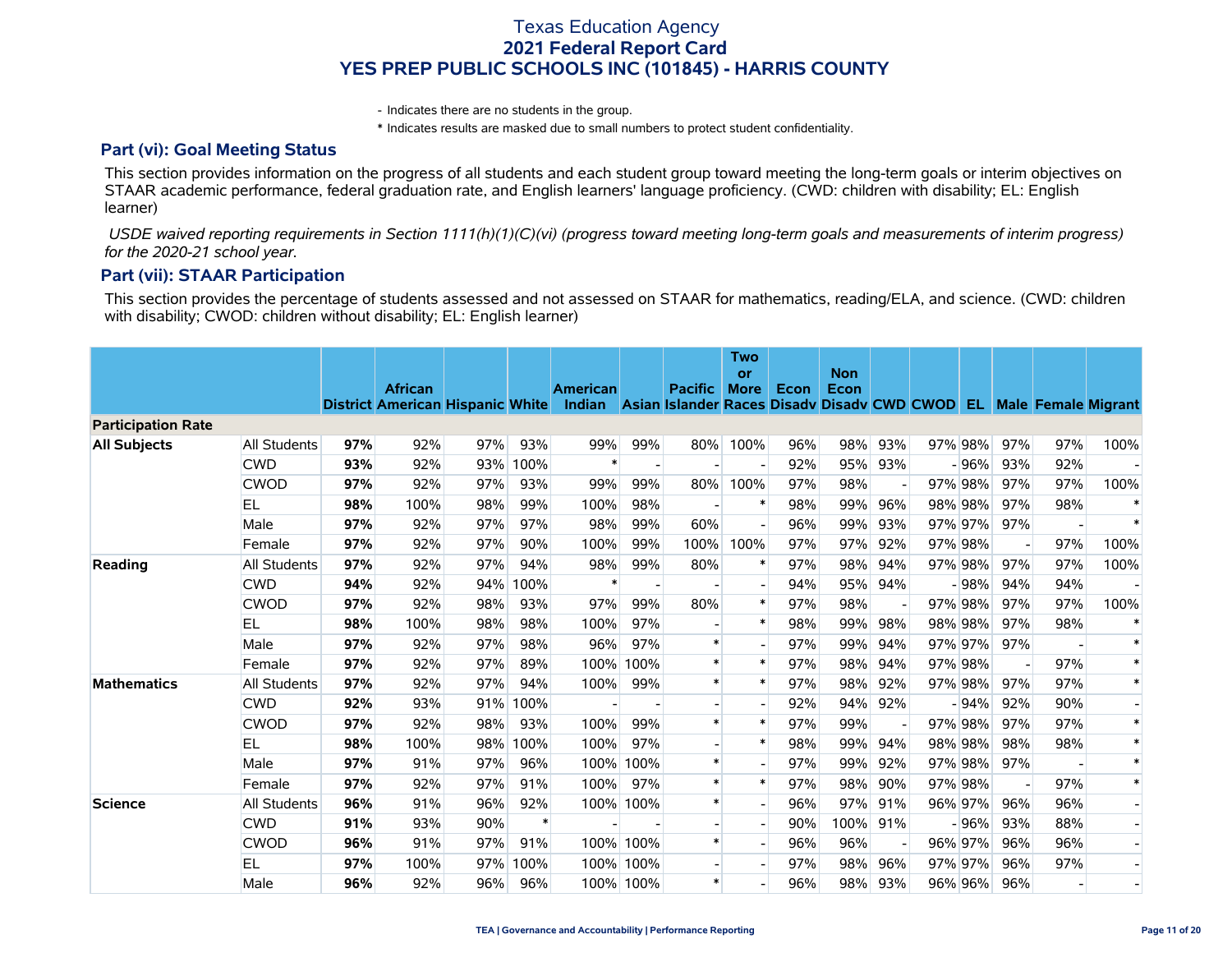|                                          |                     |         |                                                    |        |        |                                                                                              |                          |                          | Two                      |        |                |                          |        |                          |                          |                          |                          |
|------------------------------------------|---------------------|---------|----------------------------------------------------|--------|--------|----------------------------------------------------------------------------------------------|--------------------------|--------------------------|--------------------------|--------|----------------|--------------------------|--------|--------------------------|--------------------------|--------------------------|--------------------------|
|                                          |                     |         |                                                    |        |        |                                                                                              |                          |                          | <b>or</b>                |        | <b>Non</b>     |                          |        |                          |                          |                          |                          |
|                                          |                     |         | <b>African</b><br>District American Hispanic White |        |        | <b>American</b><br>Indian Asian Islander Races Disady Disady CWD CWOD EL Male Female Migrant |                          | <b>Pacific</b>           | <b>More</b>              | Econ   | Econ           |                          |        |                          |                          |                          |                          |
| <b>Science</b>                           | Female              | 96%     | 90%                                                | 96%    | 88%    |                                                                                              | 100% 100%                | $\ast$                   |                          | 96%    | 96%            | 88%                      |        | 96% 97%                  | $\overline{a}$           | 96%                      |                          |
| <b>SAT/ACT All Subjects All Students</b> |                     | 100%    | $\sim$                                             | 100%   |        |                                                                                              |                          | $\sim$                   | $\overline{a}$           | 100%   | $\ast$         | $\ast$                   | 100%   |                          | * 100%                   | 100%                     | $\overline{\phantom{a}}$ |
|                                          | <b>CWD</b>          | $\star$ | $\overline{\phantom{a}}$                           | $\ast$ |        |                                                                                              |                          | $\overline{\phantom{a}}$ |                          |        | $\overline{a}$ | $\ast$                   |        | $\overline{\phantom{a}}$ | $\ast$                   |                          |                          |
|                                          | <b>CWOD</b>         | 100%    | $\overline{\phantom{a}}$                           | 100%   |        |                                                                                              |                          | $\overline{\phantom{a}}$ |                          | 100%   | $\pmb{\ast}$   |                          | 100%   | $\pmb{\ast}$             | $\ast$                   | 100%                     |                          |
|                                          | EL.                 | $\star$ |                                                    |        |        |                                                                                              |                          | ÷                        |                          |        |                |                          |        | $\ast$                   |                          | $\ast$                   |                          |
|                                          | Male                | 100%    | $\overline{\phantom{a}}$                           | 100%   |        |                                                                                              |                          | $\overline{\phantom{a}}$ |                          | 100%   | $\overline{a}$ | $\ast$                   | $\ast$ |                          | $-100%$                  |                          |                          |
|                                          | Female              | 100%    | $\sim$                                             | 100%   |        |                                                                                              |                          | $\overline{\phantom{a}}$ |                          | $\ast$ | $\ast$         |                          | 100%   | $\ast$                   | $\blacksquare$           | 100%                     |                          |
| <b>Non-Participation Rate</b>            |                     |         |                                                    |        |        |                                                                                              |                          |                          |                          |        |                |                          |        |                          |                          |                          |                          |
| <b>All Subjects</b>                      | All Students        | 3%      | 8%                                                 | 3%     | 7%     | $1\%$                                                                                        | $1\%$                    | 20%                      | $0\%$                    | 4%     | 2%             | 7%                       | 3%     | 2%                       | 3%                       | 3%                       | 0%                       |
|                                          | <b>CWD</b>          | 7%      | 8%                                                 | 7%     | 0%     | $\ast$                                                                                       |                          |                          |                          | 8%     | 5%             | 7%                       |        | 4%                       | 7%                       | 8%                       |                          |
|                                          | <b>CWOD</b>         | 3%      | 8%                                                 | 3%     | 7%     | 1%                                                                                           | 1%                       | 20%                      | 0%                       | 3%     | 2%             | $\overline{a}$           | 3%     | 2%                       | 3%                       | 3%                       | 0%                       |
|                                          | EL.                 | 2%      | 0%                                                 | 2%     | 1%     | 0%                                                                                           | 2%                       | $\overline{\phantom{a}}$ | $\ast$                   | 2%     | $1\%$          | 4%                       | 2%     | 2%                       | 3%                       | 2%                       | $\ast$                   |
|                                          | Male                | 3%      | 8%                                                 | 3%     | 3%     | 2%                                                                                           | $1\%$                    | 40%                      | $\overline{\phantom{a}}$ | 4%     | $1\%$          | 7%                       | 3%     | 3%                       | 3%                       | $\overline{\phantom{a}}$ | $\ast$                   |
|                                          | Female              | 3%      | 8%                                                 | 3%     | 10%    | 0%                                                                                           | 1%                       | 0%                       | $0\%$                    | 3%     | 3%             | 8%                       | 3%     | 2%                       | $\overline{\phantom{a}}$ | 3%                       | 0%                       |
| Reading                                  | All Students        | 3%      | 8%                                                 | 3%     | 6%     | 2%                                                                                           | $1\%$                    | 20%                      | $\ast$                   | 3%     | 2%             | 6%                       | 3%     | 2%                       | 3%                       | 3%                       | 0%                       |
|                                          | <b>CWD</b>          | 6%      | 8%                                                 | 6%     | 0%     | $\ast$                                                                                       | $\overline{\phantom{a}}$ |                          |                          | 6%     | 5%             | 6%                       |        | 2%                       | 6%                       | 6%                       |                          |
|                                          | <b>CWOD</b>         | 3%      | 8%                                                 | 2%     | 7%     | 3%                                                                                           | $1\%$                    | 20%                      | $\ast$                   | 3%     | 2%             | $\overline{\phantom{a}}$ | 3%     | 2%                       | 3%                       | 3%                       | 0%                       |
|                                          | EL                  | 2%      | 0%                                                 | 2%     | 2%     | 0%                                                                                           | 3%                       |                          | $\ast$                   | 2%     | $1\%$          | 2%                       | 2%     | 2%                       | 3%                       | 2%                       | $\ast$                   |
|                                          | Male                | 3%      | 8%                                                 | 3%     | 2%     | 4%                                                                                           | 3%                       | $\ast$                   |                          | 3%     | $1\%$          | 6%                       | 3%     | 3%                       | 3%                       |                          | $\ast$                   |
|                                          | Female              | 3%      | 8%                                                 | 3%     | 11%    | 0%                                                                                           | 0%                       | $\ast$                   | $\ast$                   | 3%     | 2%             | 6%                       | 3%     | 2%                       | $\mathbf{L}$             | 3%                       | $\ast$                   |
| <b>Mathematics</b>                       | <b>All Students</b> | 3%      | 8%                                                 | 3%     | 6%     | 0%                                                                                           | $1\%$                    | $\ast$                   | $\ast$                   | 3%     | 2%             | 8%                       | 3%     | 2%                       | 3%                       | 3%                       | $\ast$                   |
|                                          | <b>CWD</b>          | 8%      | 7%                                                 | 9%     | 0%     | $\overline{\phantom{a}}$                                                                     |                          | $\overline{\phantom{a}}$ | $\overline{\phantom{a}}$ | 8%     | 6%             | 8%                       |        | 6%                       | 8%                       | 10%                      |                          |
|                                          | <b>CWOD</b>         | 3%      | 8%                                                 | 2%     | 7%     | 0%                                                                                           | 1%                       | $\ast$                   | $\ast$                   | 3%     | $1\%$          | $\sim$                   | 3%     | 2%                       | 3%                       | 3%                       | $\ast$                   |
|                                          | EL                  | 2%      | 0%                                                 | 2%     | 0%     | 0%                                                                                           | 3%                       | $\overline{a}$           | $\ast$                   | 2%     | $1\%$          | 6%                       | 2%     | 2%                       | 2%                       | 2%                       | $\ast$                   |
|                                          | Male                | 3%      | 9%                                                 | 3%     | 4%     | 0%                                                                                           | 0%                       | $\ast$                   |                          | 3%     | 1%             | 8%                       | 3%     | 2%                       | 3%                       | $\overline{a}$           | $\ast$                   |
|                                          | Female              | 3%      | 8%                                                 | 3%     | 9%     | 0%                                                                                           | 3%                       | $\ast$                   | $\ast$                   | 3%     | 2%             | 10%                      | 3%     | 2%                       | $\overline{\phantom{a}}$ | 3%                       | $\ast$                   |
| <b>Science</b>                           | All Students        | 4%      | 9%                                                 | 4%     | 8%     | 0%                                                                                           | 0%                       | $\ast$                   |                          | 4%     | 3%             | 9%                       | 4%     | 3%                       | 4%                       | 4%                       |                          |
|                                          | <b>CWD</b>          | 9%      | 7%                                                 | 10%    | $\ast$ | $\blacksquare$                                                                               |                          |                          |                          | 10%    | $0\%$          | 9%                       |        | 4%                       | 7%                       | 12%                      |                          |
|                                          | <b>CWOD</b>         | 4%      | 9%                                                 | 3%     | 9%     | 0%                                                                                           | 0%                       | $\ast$                   |                          | 4%     | 4%             |                          | 4%     | 3%                       | 4%                       | 4%                       |                          |
|                                          | <b>EL</b>           | 3%      | 0%                                                 | 3%     | 0%     | 0%                                                                                           | 0%                       | $\overline{\phantom{a}}$ | $\overline{a}$           | 3%     | 2%             | 4%                       | 3%     | 3%                       | 4%                       | 3%                       | $\overline{\phantom{a}}$ |
|                                          | Male                | 4%      | 8%                                                 | 4%     | 4%     | 0%                                                                                           | 0%                       | $\ast$                   | $\overline{\phantom{a}}$ | 4%     | 2%             | 7%                       | 4%     | 4%                       | 4%                       | $\blacksquare$           | $\overline{\phantom{a}}$ |
|                                          | Female              | 4%      | 10%                                                | 4%     | 12%    | 0%                                                                                           | $0\%$                    | $\ast$                   |                          | 4%     | 4%             | 12%                      | 4%     | 3%                       | $\overline{\phantom{a}}$ | 4%                       |                          |
| <b>SAT/ACT All Subjects All Students</b> |                     | 0%      |                                                    | $0\%$  |        |                                                                                              |                          |                          |                          | 0%     | $\ast$         | $\ast$                   | 0%     | $\ast$                   | 0%                       | 0%                       |                          |
|                                          | <b>CWD</b>          | $\star$ | $\overline{a}$                                     | $\ast$ |        |                                                                                              |                          | $\overline{\phantom{a}}$ |                          | $\ast$ | $\overline{a}$ | $\ast$                   |        | $\overline{a}$           | $\ast$                   |                          |                          |
|                                          | <b>CWOD</b>         | 0%      | $\overline{a}$                                     | 0%     |        |                                                                                              |                          | $\blacksquare$           | $\overline{a}$           | 0%     | $\ast$         | $\overline{a}$           | 0%     | $\ast$                   | $\ast$                   | 0%                       |                          |
|                                          | EL                  | $\star$ |                                                    | $\ast$ |        |                                                                                              |                          |                          |                          | $\ast$ |                |                          | $\ast$ | $\ast$                   |                          | $\ast$                   |                          |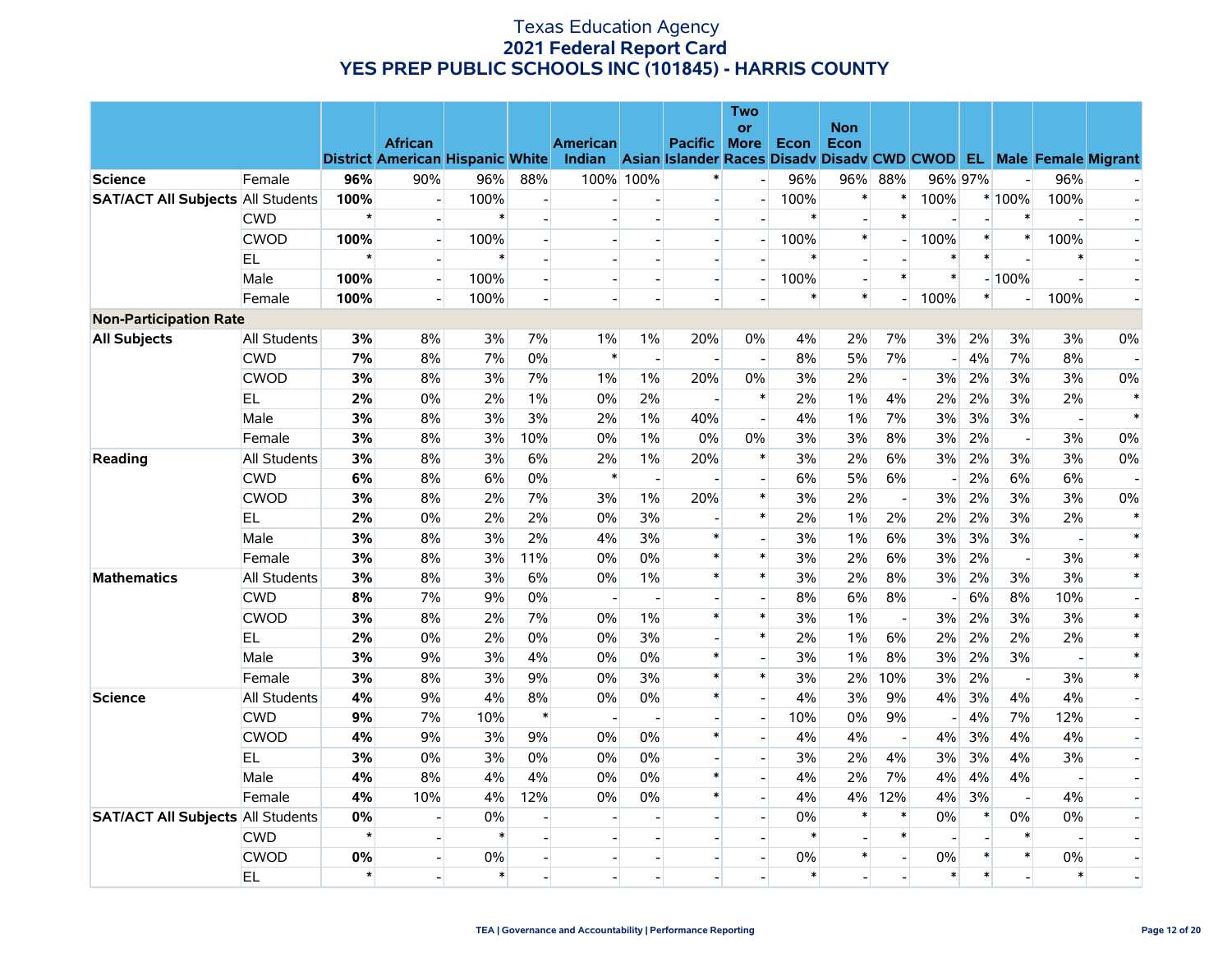|                                  |        |    | <b>African</b><br>District American Hispanic White |       | <b>American</b><br>Indian Asian Islander Races Disady Disady CWD CWOD EL Male Female Migrant | <b>Pacific More</b> | <b>Two</b><br>or | Econ | <b>Non</b><br>Econ |       |       |       |  |
|----------------------------------|--------|----|----------------------------------------------------|-------|----------------------------------------------------------------------------------------------|---------------------|------------------|------|--------------------|-------|-------|-------|--|
| <b>SAT/ACT All Subjects Male</b> |        | 0% |                                                    | $0\%$ |                                                                                              |                     |                  | 0%   |                    |       | $0\%$ |       |  |
|                                  | Female | 0% |                                                    | 0%    |                                                                                              |                     |                  |      |                    | $0\%$ |       | $0\%$ |  |

- Indicates there are no students in the group.

\* Indicates results are masked due to small numbers to protect student confidentiality.

#### **Part (viii): Civil Rights Data**

Part (viii)(I) This section provides information from the 2017-18 CRDC surveys, submitted by school districts to the Office for Civil Rights on measures of school quality, climate, and safety, including counts of in-school suspensions, out-of-school suspensions, expulsions, school related arrests, referrals to law enforcement, chronic absenteeism (including both excused and unexcused absences), incidences of violence, including bullying and harassment. (EL: English learner)

|                                      |        | <b>Total</b> | <b>African</b> |          |                         | <b>Indian</b><br>or<br><b>Alaska</b> |                | <b>Pacific</b> | <b>Two</b><br><b>or</b><br><b>More</b> |                  | <b>Students</b><br>with<br>students American Hispanic White Native Asian Islander Races EL Disabilities | <b>Students</b><br>with<br><b>Disabilities</b><br>(Section<br>504) |
|--------------------------------------|--------|--------------|----------------|----------|-------------------------|--------------------------------------|----------------|----------------|----------------------------------------|------------------|---------------------------------------------------------------------------------------------------------|--------------------------------------------------------------------|
| <b>Students Without Disabilities</b> |        |              |                |          |                         |                                      |                |                |                                        |                  |                                                                                                         |                                                                    |
| <b>In-School Suspensions</b>         |        |              |                |          |                         |                                      |                |                |                                        |                  |                                                                                                         |                                                                    |
|                                      | Male   | 776          | 133            | 625      | 4                       | 3                                    | $\overline{7}$ | $\overline{0}$ |                                        | 4 186            |                                                                                                         |                                                                    |
|                                      | Female | 415          | 92             | 313      | $\overline{\mathbf{4}}$ | $\overline{2}$                       | 4              | $\overline{0}$ | 0                                      | 78               |                                                                                                         |                                                                    |
|                                      | Total  | 1,191        | 225            | 938      | 8                       | $\overline{5}$                       | 11             | $\overline{0}$ |                                        | 4 2 6 4          |                                                                                                         |                                                                    |
| <b>Out-of-School Suspensions</b>     |        |              |                |          |                         |                                      |                |                |                                        |                  |                                                                                                         |                                                                    |
|                                      | Male   | 530          | 81             | 434      | 5                       | 1 <sub>1</sub>                       | $\overline{4}$ | $\mathbf{1}$   |                                        | 4 1 1 6          |                                                                                                         |                                                                    |
|                                      | Female | 272          | 59             | 207      | 3                       | 0                                    | $\overline{2}$ | $\overline{0}$ | 1 <sup>1</sup>                         | 48               |                                                                                                         |                                                                    |
|                                      | Total  | 802          | 140            | 641      | 8                       |                                      | 6              | 1              |                                        | 5 164            |                                                                                                         |                                                                    |
| <b>Expulsions</b>                    |        |              |                |          |                         |                                      |                |                |                                        |                  |                                                                                                         |                                                                    |
| <b>With Educational Services</b>     | Male   | 35           | 7              | 27       | 0                       | 0                                    | $\mathbf{1}$   | $\overline{0}$ | 0                                      | $\overline{4}$   |                                                                                                         |                                                                    |
|                                      | Female | 10           | $\overline{2}$ | 8        | 0                       | 0                                    | $\Omega$       | $\mathbf 0$    | $\pmb{0}$                              | $\overline{2}$   |                                                                                                         |                                                                    |
|                                      | Total  | 45           | 9              | 35       | 0                       | 0                                    | 1              | $\Omega$       | 0                                      | $6 \overline{6}$ |                                                                                                         |                                                                    |
| <b>Without Educational Services</b>  | Male   | 0            | 0              | 0        | 0                       | 0                                    | 0              | 0              | 0                                      | 0                |                                                                                                         |                                                                    |
|                                      | Female | 0            | 0              | 0        | 0                       | 0                                    | $\Omega$       | $\Omega$       | 0                                      | $\Omega$         |                                                                                                         |                                                                    |
|                                      | Total  | 0            | 0              | $\Omega$ | 0                       | 0                                    | $\Omega$       | 0              | 0                                      | 0                |                                                                                                         |                                                                    |
| Under Zero Tolerance Policies Male   |        | 0            | 0              | 0        | 0                       | 0                                    | 0              | 0              | $\pmb{0}$                              | $\mathbf 0$      |                                                                                                         |                                                                    |
|                                      | Female | 0            | 0              | 0        | 0                       | 0                                    | $\overline{0}$ | $\overline{0}$ | 0                                      | $\overline{0}$   |                                                                                                         |                                                                    |
|                                      | Total  | 0            | 0              | 0        | 0                       | 0                                    | $\mathbf{0}$   | $\overline{0}$ | $\pmb{0}$                              | $\pmb{0}$        |                                                                                                         |                                                                    |
| <b>School-Related Arrests</b>        |        |              |                |          |                         |                                      |                |                |                                        |                  |                                                                                                         |                                                                    |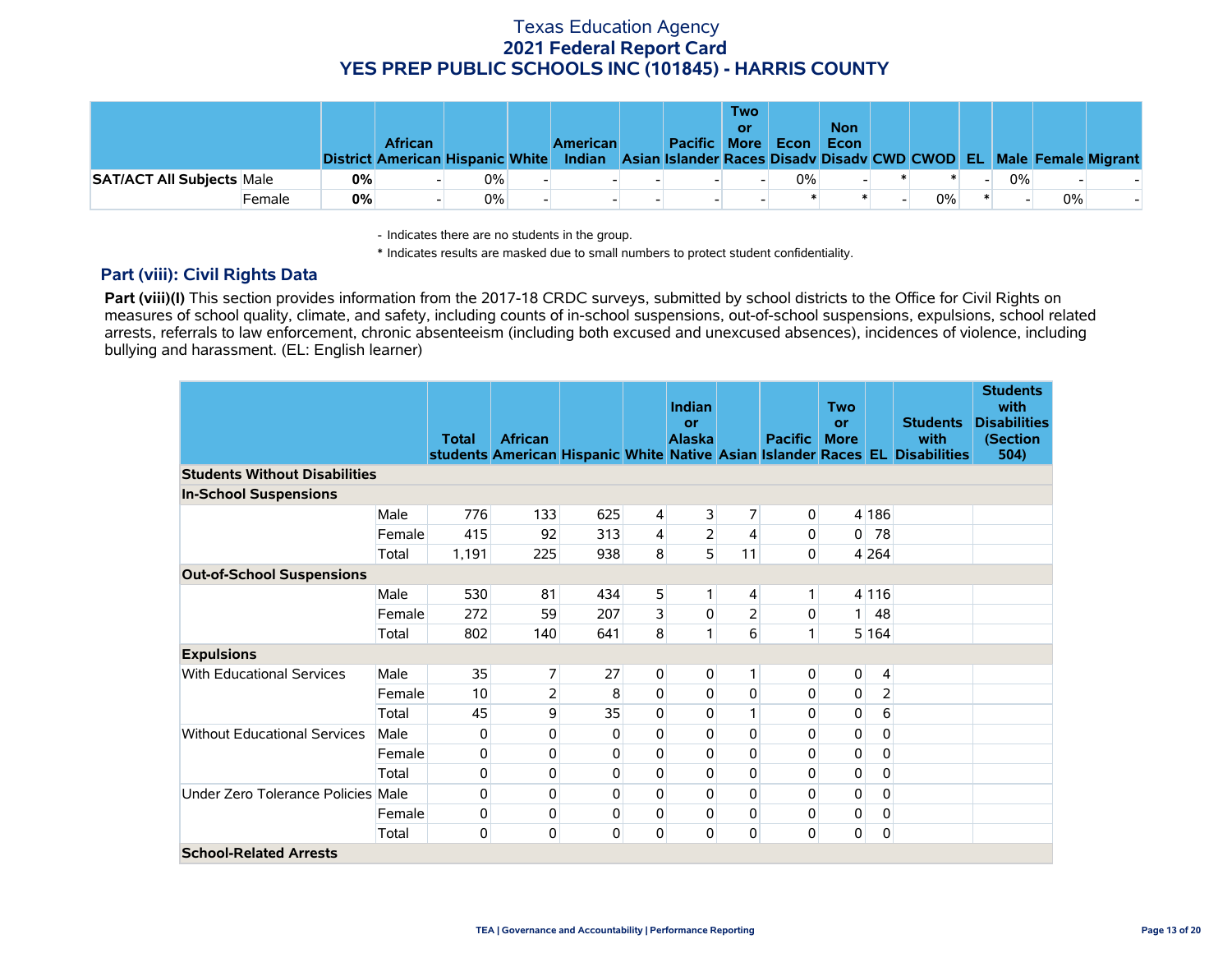|                                     |        | <b>Total</b>   | <b>African</b> |                |                | Indian<br><b>or</b><br><b>Alaska</b> |                | <b>Pacific</b> | <b>Two</b><br><b>or</b><br><b>More</b> |                | <b>Students</b><br>with<br>students American Hispanic White Native Asian Islander Races EL Disabilities | <b>Students</b><br>with<br><b>Disabilities</b><br>(Section<br>504) |
|-------------------------------------|--------|----------------|----------------|----------------|----------------|--------------------------------------|----------------|----------------|----------------------------------------|----------------|---------------------------------------------------------------------------------------------------------|--------------------------------------------------------------------|
|                                     | Male   | 0              | 0              | 0              | 0              | 0                                    | $\overline{0}$ | $\overline{0}$ | 0                                      | $\mathbf 0$    |                                                                                                         |                                                                    |
|                                     | Female | 0              | 0              | 0              | 0              | 0                                    | 0              | $\overline{0}$ | 0                                      | $\pmb{0}$      |                                                                                                         |                                                                    |
|                                     | Total  | 0              | $\Omega$       | $\Omega$       | $\overline{0}$ | $\Omega$                             | $\overline{0}$ | $\Omega$       | $\mathbf{0}$                           | $\pmb{0}$      |                                                                                                         |                                                                    |
| <b>Referrals to Law Enforcement</b> |        |                |                |                |                |                                      |                |                |                                        |                |                                                                                                         |                                                                    |
|                                     | Male   | $\overline{7}$ | $\vert$        | 6              | 0              | $\mathbf{0}$                         | $\mathbf 0$    | $\overline{0}$ | $\overline{0}$                         | 5              |                                                                                                         |                                                                    |
|                                     | Female | $\overline{2}$ | $\mathbf{1}$   | $\mathbf{1}$   | 0              | $\mathbf 0$                          | $\mathbf{0}$   | $\mathbf{0}$   | $\overline{0}$                         | $\overline{0}$ |                                                                                                         |                                                                    |
|                                     | Total  | 9              | $\overline{2}$ | $\overline{7}$ | 0              | 0                                    | $\overline{0}$ | $\overline{0}$ | $\overline{0}$                         | 5              |                                                                                                         |                                                                    |
| <b>Students With Disabilities</b>   |        |                |                |                |                |                                      |                |                |                                        |                |                                                                                                         |                                                                    |
| <b>In-School Suspensions</b>        |        |                |                |                |                |                                      |                |                |                                        |                |                                                                                                         |                                                                    |
|                                     | Male   | 139            | 33             | 106            | 0              | $\mathbf{0}$                         | 0              | $\overline{0}$ | $\overline{0}$                         | 53             |                                                                                                         | 33                                                                 |
|                                     | Female | 49             | 25             | 24             | 0              | 0                                    | $\mathbf 0$    | 0              | 0                                      | 7              |                                                                                                         | 9                                                                  |
|                                     | Total  | 188            | 58             | 130            | 0              | 0                                    | $\mathbf{0}$   | $\overline{0}$ | $\overline{0}$                         | 60             |                                                                                                         | 42                                                                 |
| <b>Out-of-School Suspensions</b>    |        |                |                |                |                |                                      |                |                |                                        |                |                                                                                                         |                                                                    |
|                                     | Male   | 73             | 18             | 55             | 0              | $\mathbf{0}$                         | $\overline{0}$ | $\overline{0}$ | $\overline{0}$                         | 39             |                                                                                                         | 29                                                                 |
|                                     | Female | 36             | 18             | 18             | 0              | 0                                    | $\Omega$       | $\mathbf 0$    | 0                                      | 6              |                                                                                                         | 12                                                                 |
|                                     | Total  | 109            | 36             | 73             | 0              | 0                                    | 0              | 0              | $\overline{0}$                         | 45             |                                                                                                         | 41                                                                 |
| <b>Expulsions</b>                   |        |                |                |                |                |                                      |                |                |                                        |                |                                                                                                         |                                                                    |
| With Educational Services           | Male   | $\overline{2}$ | $\overline{0}$ | 2              | 0              | $\mathbf{0}$                         | $\overline{0}$ | $\overline{0}$ | 0                                      | $\mathbf{1}$   |                                                                                                         | 3                                                                  |
|                                     | Female | 1              | $\mathbf{1}$   | 0              | 0              | 0                                    | 0              | $\mathbf 0$    | 0                                      | $\mathbf 0$    |                                                                                                         | 1                                                                  |
|                                     | Total  | 3              | $\mathbf{1}$   | $\overline{2}$ | 0              | 0                                    | $\Omega$       | 0              | 0                                      | $\mathbf{1}$   |                                                                                                         | 4                                                                  |
| <b>Without Educational Services</b> | Male   | 0              | 0              | $\Omega$       | 0              | 0                                    | 0              | $\mathbf 0$    | $\mathbf 0$                            | $\Omega$       |                                                                                                         | $\mathbf 0$                                                        |
|                                     | Female | 0              | 0              | 0              | 0              | 0                                    | 0              | 0              | 0                                      | $\pmb{0}$      |                                                                                                         | $\mathbf 0$                                                        |
|                                     | Total  | 0              | 0              | 0              | 0              | 0                                    | 0              | $\mathbf 0$    | $\mathbf 0$                            | $\pmb{0}$      |                                                                                                         | $\mathbf 0$                                                        |
| Under Zero Tolerance Policies Male  |        | 0              | 0              | 0              | 0              | 0                                    | 0              | 0              | 0                                      | $\mathbf 0$    |                                                                                                         | 0                                                                  |
|                                     | Female | 0              | 0              | $\Omega$       | 0              | 0                                    | 0              | 0              | 0                                      | $\mathbf 0$    |                                                                                                         | 0                                                                  |
|                                     | Total  | 0              | 0              | $\Omega$       | 0              | 0                                    | 0              | 0              | 0                                      | $\pmb{0}$      |                                                                                                         | $\mathbf 0$                                                        |
| <b>School-Related Arrests</b>       |        |                |                |                |                |                                      |                |                |                                        |                |                                                                                                         |                                                                    |
|                                     | Male   | 0              | 0              | 0              | 0              | 0                                    | 0              | 0              | 0                                      | 0              |                                                                                                         | 0                                                                  |
|                                     | Female | 0              | $\overline{0}$ | 0              | 0              | 0                                    | $\mathbf{0}$   | $\mathbf{0}$   | $\pmb{0}$                              | $\pmb{0}$      |                                                                                                         | $\mathbf 0$                                                        |
|                                     | Total  | 0              | $\overline{0}$ | $\Omega$       | 0              | 0                                    | $\overline{0}$ | $\Omega$       | $\overline{0}$                         | $\pmb{0}$      |                                                                                                         | $\mathbf 0$                                                        |
| <b>Referrals to Law Enforcement</b> |        |                |                |                |                |                                      |                |                |                                        |                |                                                                                                         |                                                                    |
|                                     | Male   | $\mathbf{1}$   | 0              | $\mathbf{1}$   | 0              | 0                                    | 0              | $\overline{0}$ | 0                                      | $\mathbf 0$    |                                                                                                         | $\mathbf 0$                                                        |
|                                     | Female | $\mathbf{1}$   | $\mathbf{1}$   | 0              | 0              | 0                                    | $\mathbf 0$    | 0              | $\pmb{0}$                              | 0              |                                                                                                         | 1                                                                  |
|                                     | Total  | $\overline{2}$ | $\mathbf{1}$   | 1              | 0              | 0                                    | 0              | $\overline{0}$ | $\overline{0}$                         | $\pmb{0}$      |                                                                                                         | 1                                                                  |
| <b>All Students</b>                 |        |                |                |                |                |                                      |                |                |                                        |                |                                                                                                         |                                                                    |
| <b>Chronic Absenteeism</b>          |        |                |                |                |                |                                      |                |                |                                        |                |                                                                                                         |                                                                    |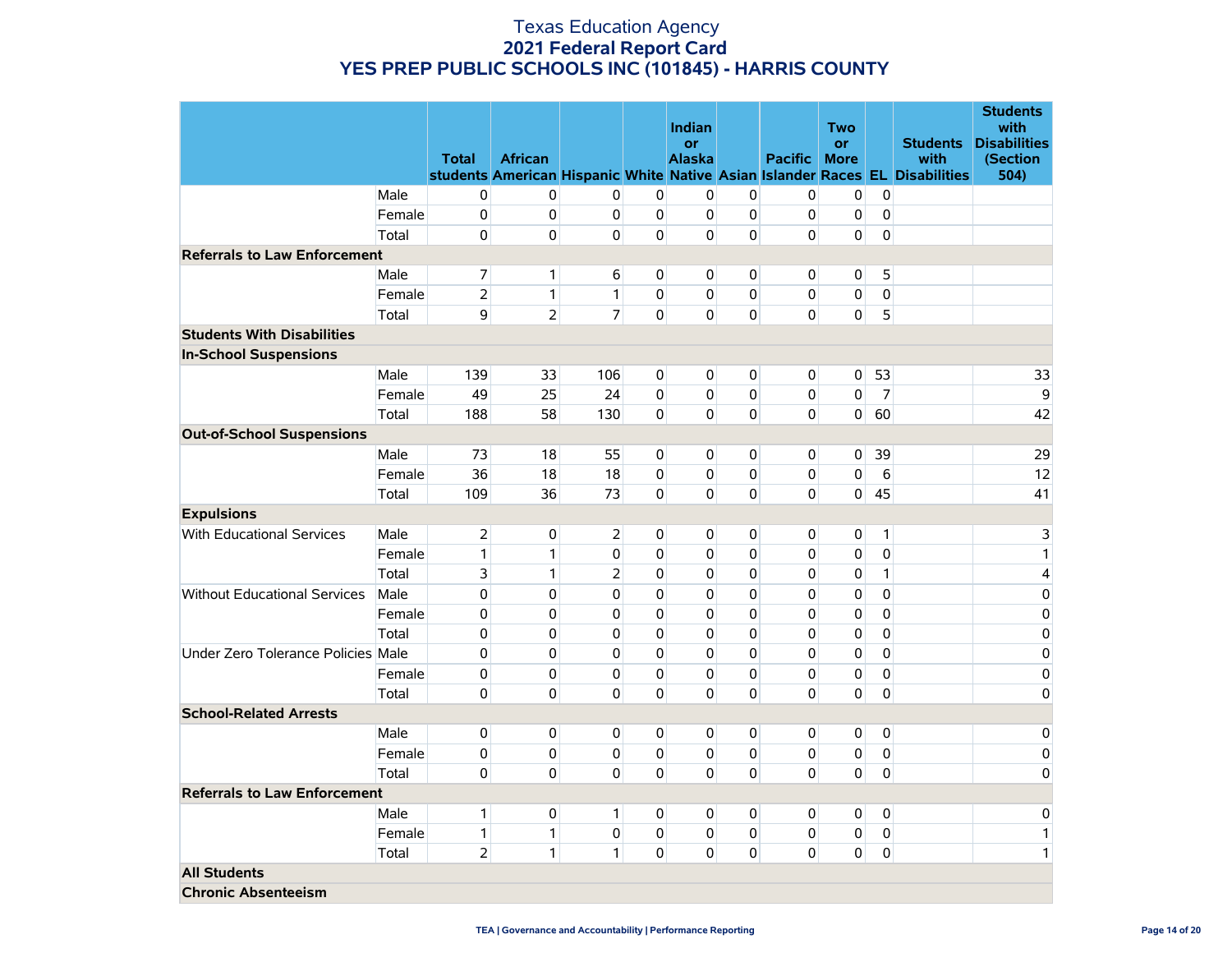|        | Total | <b>African</b> |     |                 | <b>Indian</b><br>or<br>Alaska | <b>Pacific</b> | <b>Two</b><br>or<br><b>More</b> |         | <b>Students</b><br>with<br>students American Hispanic White Native Asian Islander Races EL Disabilities | <b>Students</b><br>with<br><b>Disabilities</b><br>(Section<br>504) |
|--------|-------|----------------|-----|-----------------|-------------------------------|----------------|---------------------------------|---------|---------------------------------------------------------------------------------------------------------|--------------------------------------------------------------------|
| Male   | 389   | 75             | 301 | 6               |                               |                |                                 | 81      | 43                                                                                                      |                                                                    |
| Female | 463   | 84             | 365 |                 |                               |                |                                 | 57      | 33                                                                                                      |                                                                    |
| Total  | 852   | 159            | 666 | 13 <sub>1</sub> |                               |                |                                 | 2 1 3 8 | 76                                                                                                      |                                                                    |

|                                                                            | <b>Total</b> |
|----------------------------------------------------------------------------|--------------|
| Incidents of Violence                                                      |              |
| Incidents of rape or attempted rape                                        |              |
| Incidents of sexual assault (other than rape)                              |              |
| Incidents of robbery with a weapon                                         |              |
| Incidents of robbery with a firearm or explosive device                    |              |
| Incidents of robbery without a weapon                                      |              |
| Incidents of physical attack or fight with a weapon                        |              |
| Incidents of physical attack or fight with a firearm or explosive device   |              |
| Incidents of physical attack or fight without a weapon                     | 193          |
| Incidents of threats of physical attack with a weapon                      | 10           |
| Incidents of threats of physical attack with a firearm or explosive device | 0            |
| Incidents of threats of physical attack without a weapon                   | 38           |
| Incidents of possession of a firearm or explosive device                   | 0            |
| Allegations of Harassment or bullying                                      |              |
| On the basis of sex                                                        |              |
| On the basis of race                                                       |              |
| On the basis of disability                                                 |              |
| On the basis of sexual orientation                                         |              |
| On the basis of religion                                                   | 0            |

Part (viii)(II) This section provides information from the 2017-18 CRDC surveys, submitted by school districts to the Office for Civil Rights, on the number of students enrolled in preschool programs and accelerated coursework to earn postsecondary credit while still in high school.

|                           |              |                |  | Indian        |                     | <b>Two</b> |                                                                              |
|---------------------------|--------------|----------------|--|---------------|---------------------|------------|------------------------------------------------------------------------------|
|                           |              |                |  | or            |                     | <b>Or</b>  | <b>Students</b>                                                              |
|                           | <b>Total</b> | <b>African</b> |  | <b>Alaska</b> | <b>Pacific More</b> |            | with                                                                         |
|                           |              |                |  |               |                     |            | students American Hispanic White Native Asian Islander Races EL Disabilities |
| <b>Preschool Programs</b> |              |                |  |               |                     |            |                                                                              |

**TEA | Governance and Accountability | Performance Reporting Page 15 of 20**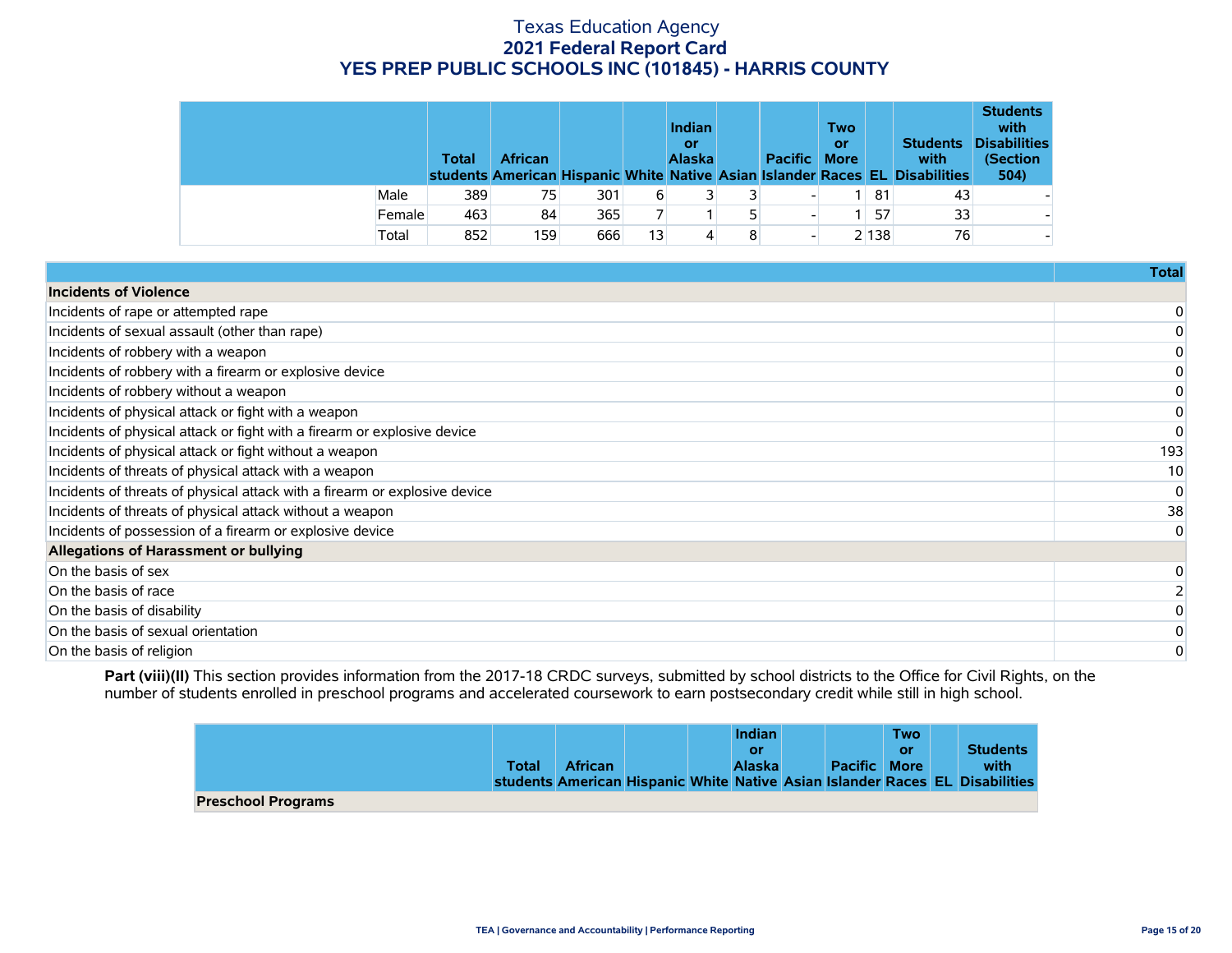|                                           |        | <b>Total</b> | <b>African</b> |       |                | Indian<br>or<br><b>Alaska</b> |    | <b>Pacific</b> | <b>Two</b><br><b>or</b><br><b>More</b> |       | <b>Students</b><br>with<br>students American Hispanic White Native Asian Islander Races EL Disabilities |
|-------------------------------------------|--------|--------------|----------------|-------|----------------|-------------------------------|----|----------------|----------------------------------------|-------|---------------------------------------------------------------------------------------------------------|
|                                           | Male   |              |                |       |                |                               |    |                |                                        |       |                                                                                                         |
|                                           | Female |              |                |       |                |                               |    |                |                                        |       |                                                                                                         |
|                                           | Total  |              |                |       |                |                               |    |                |                                        |       |                                                                                                         |
| <b>Accelerated Coursework</b>             |        |              |                |       |                |                               |    |                |                                        |       |                                                                                                         |
| <b>Advanced Placement Courses</b>         | Male   | 1,137        | 64             | 1,048 | $\overline{4}$ | 6                             | 13 | 0              | 2                                      | 68    | 37                                                                                                      |
|                                           | Female | 1,479        | 73             | 1,375 | 12             |                               | 16 | 0              | 2                                      | 82    | 17                                                                                                      |
|                                           | Total  | 2,616        | 137            | 2,423 | 16             |                               | 29 | 0              |                                        | 4 150 | 54                                                                                                      |
| International Baccalaureate Courses       | Male   |              |                |       |                |                               |    |                |                                        |       |                                                                                                         |
|                                           | Female |              |                |       |                |                               |    |                |                                        |       |                                                                                                         |
|                                           | Total  |              |                |       |                |                               |    |                |                                        |       |                                                                                                         |
| Dual Enrollment/Dual Credit Programs Male |        |              |                |       |                |                               |    |                |                                        |       |                                                                                                         |
|                                           | Female |              |                |       |                |                               |    |                |                                        |       |                                                                                                         |
|                                           | Total  |              |                |       |                |                               |    |                |                                        |       |                                                                                                         |

- Indicates there are no data available in the group.

-3 Indicates skip logic failure.

-8 Indicates EDFacts missing data.

-9 Indicates not applicable / skipped.

-11 Indicates suppressed data.

Blank cell indicates the student group is not applicable to this report.

#### **Part (ix): Teacher Quality Data**

This section provides information on the professional qualifications of teachers, including information disaggregated by high- and low-poverty schools on the number and percentage of (I) inexperienced teacher, principals, and other school leaders; (II) teachers teaching with emergency or provisional credentials; and (III) teachers who are not teaching in the subject or field for which the teacher is certified or licensed.

|                                                                                                        | <b>All School</b>                            |       | <b>High-Poverty</b> | <b>Schools</b> | <b>Schools</b> | <b>Low-Poverty</b> |
|--------------------------------------------------------------------------------------------------------|----------------------------------------------|-------|---------------------|----------------|----------------|--------------------|
|                                                                                                        | Number Percent Number Percent Number Percent |       |                     |                |                |                    |
| Inexperienced Teachers, Principals, and Other School Leaders                                           | 366.9                                        | 43.3% | 305.6               | 44.3%          |                |                    |
| Teachers Teaching with Emergency or Provisional Credentials                                            | 186.3                                        | 23.2% | 149.3               | 22.5%          |                |                    |
| Teacher Who Are Not Teaching in the Subject or Field for Which<br>the Teacher is Certified or Licensed | 0.0                                          |       | 0.0                 |                |                |                    |

- Indicates there are no data available in the group.

Blank cell indicates there are no data available in the group.

#### **Part (x): Per-pupil Expenditure**

This section provides information on the per-pupil expenditures of federal, state, and local funds, including actual personnel expenditures and actual non-personnel expenditures, disaggregated by source of funds, for each school district and campus for the 2020-21 fiscal year.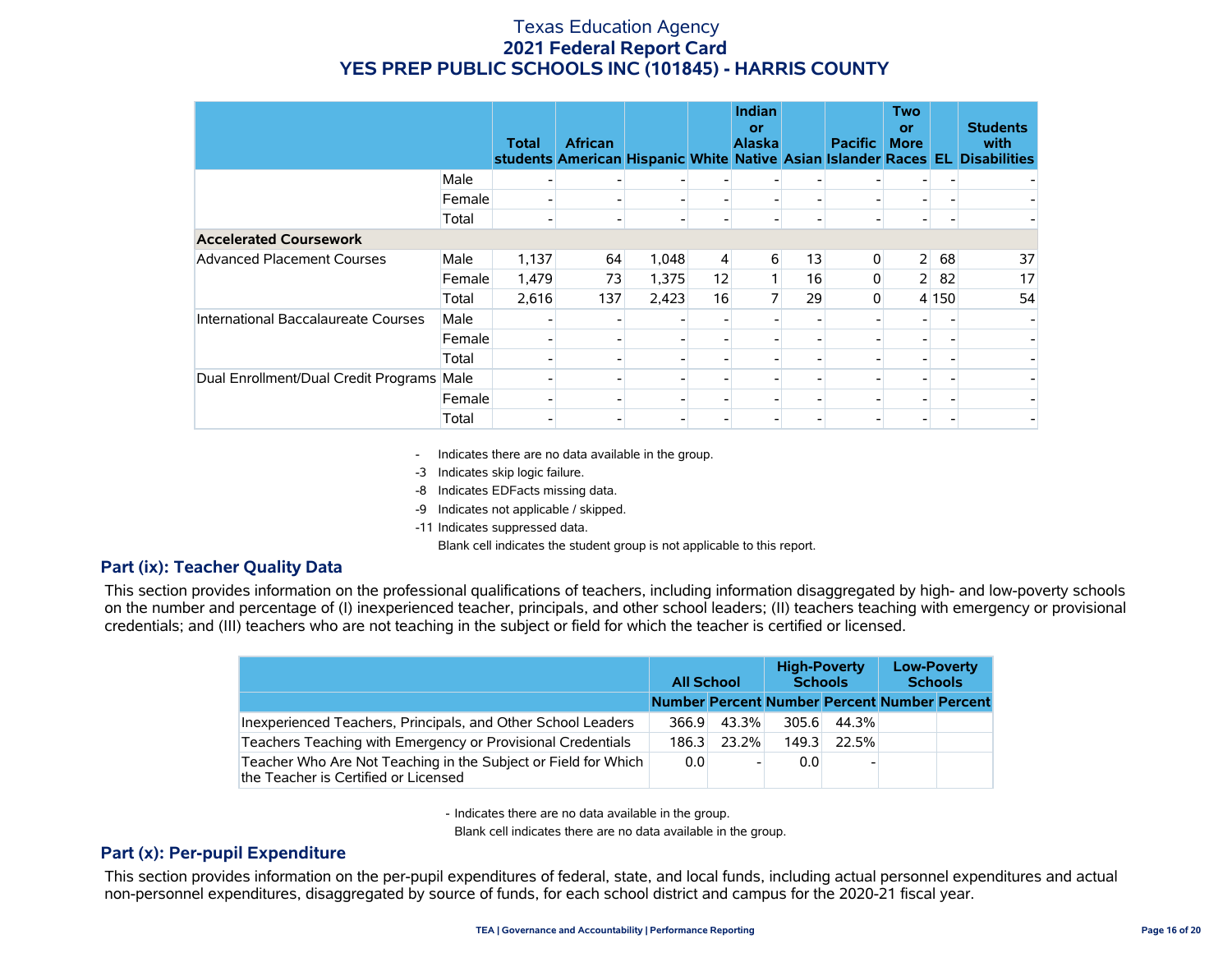#### **Part (xi): STAAR Alternate 2 Participation**

This section provides information on the number and percentage of students with the most significant cognitive disabilities who take STAAR Alternate 2, by grade and subject for the 2020-21 school year.

|                      | <b>State</b><br><b>Number</b> | Rate<br>of | <b>State Region</b><br>04<br><b>Number</b><br>of ALT2 ALT2 of ALT2 | <b>Region</b><br>04<br>Rate<br><b>of</b><br>ALT <sub>2</sub> | <b>Number Rate of</b><br>of ALT <sub>2</sub> | <b>District District</b><br>ALT <sub>2</sub> |
|----------------------|-------------------------------|------------|--------------------------------------------------------------------|--------------------------------------------------------------|----------------------------------------------|----------------------------------------------|
| Grade 3              |                               |            |                                                                    |                                                              |                                              |                                              |
| Reading              | 4,966                         | $1\%$      | 1,056                                                              | $1\%$                                                        | -                                            |                                              |
| <b>Mathematics</b>   | 4,961                         | 1%         | 1,057                                                              | $1\%$                                                        |                                              |                                              |
| Grade 4              |                               |            |                                                                    |                                                              |                                              |                                              |
| Reading              | 5,046                         | $1\%$      | 1,103                                                              | $1\%$                                                        |                                              |                                              |
| Mathematics          | 5,040                         | $1\%$      | 1,101                                                              | $1\%$                                                        |                                              |                                              |
| Grade 5              |                               |            |                                                                    |                                                              |                                              |                                              |
| Reading              | 5,133                         | $1\%$      | 1,156                                                              | 1%                                                           |                                              |                                              |
| Mathematics          | 5,138                         | $1\%$      | 1,157                                                              | $1\%$                                                        |                                              |                                              |
| Science              | 5,130                         | $1\%$      | 1,155                                                              | 1%                                                           |                                              |                                              |
| Grade 6              |                               |            |                                                                    |                                                              |                                              |                                              |
| Reading              | 4,925                         | $1\%$      | 1,043                                                              | $1\%$                                                        | 8                                            | $0\%$                                        |
| <b>Mathematics</b>   | 4,923                         | 1%         | 1,039                                                              | 1%                                                           | 8                                            | 0%                                           |
| Grade 7              |                               |            |                                                                    |                                                              |                                              |                                              |
| Reading              | 4,586                         | $1\%$      | 997                                                                | $1\%$                                                        | 7                                            | 0%                                           |
| <b>Mathematics</b>   | 4,581                         | $1\%$      | 995                                                                | $1\%$                                                        | 7                                            | 0%                                           |
| Grade 8              |                               |            |                                                                    |                                                              |                                              |                                              |
| Reading              | 4,513                         | $1\%$      | 970                                                                | 1%                                                           | 10                                           | 0%                                           |
| <b>Mathematics</b>   | 4,507                         | $1\%$      | 967                                                                | $1\%$                                                        | 10                                           | 0%                                           |
| Science              | 4,492                         | $1\%$      | 965                                                                | $1\%$                                                        | 11                                           | 1%                                           |
| <b>End of Course</b> |                               |            |                                                                    |                                                              |                                              |                                              |
| English I            | 4,504                         | 1%         | 1,012                                                              | $1\%$                                                        | 10                                           | 0%                                           |
| English II           | 4,092                         | $1\%$      | 888                                                                | 1%                                                           | 9                                            | $1\%$                                        |
| Algebra I            | 4,514                         | $1\%$      | 1,021                                                              | $1\%$                                                        | 10                                           | $1\%$                                        |
| Biology              | 4,424                         | $1\%$      | 1,003                                                              | $1\%$                                                        | 11                                           | $1\%$                                        |
| <b>All Grades</b>    |                               |            |                                                                    |                                                              |                                              |                                              |
| All Subjects         | 85,481                        | $1\%$      | 18,687                                                             | 1%                                                           | 101                                          | 0%                                           |
| Reading              | 37,771                        | $1\%$      | 8,227                                                              | 1%                                                           | 44                                           | $0\%$                                        |
| Mathematics          | 33,664                        | $1\%$      | 7,337                                                              | $1\%$                                                        | 35                                           | $0\%$                                        |
| Science              | 14,046                        | $1\%$      | 3,123                                                              | 1%                                                           | 22                                           | $1\%$                                        |

- Indicates there are no students in the group.

\* Indicates results are masked due to small numbers to protect student confidentiality.

**Part (xii): Statewide National Assessment of Educational Progress (NAEP)**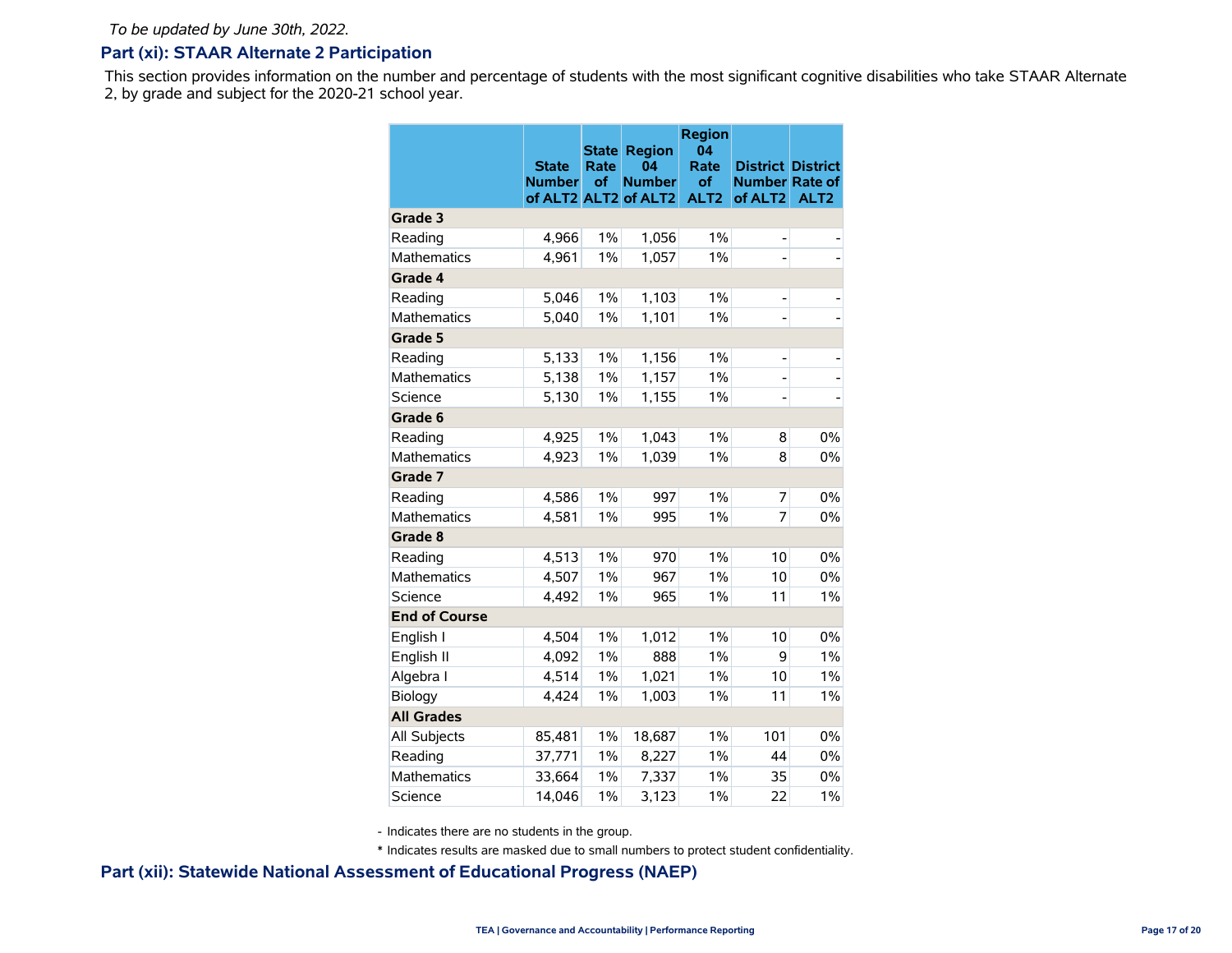This section provides results on the state academic assessments in reading and mathematics in grades 4 and 8 of the 2019 National Assessment of Educational Progress, compared to the national average of such results.

|       | State Level: 2019 Percentages at NAEP Achievement Levels<br>%<br>℅ |                                   |        |                              |                    |                              |              |           |                                  |                         |  |  |  |
|-------|--------------------------------------------------------------------|-----------------------------------|--------|------------------------------|--------------------|------------------------------|--------------|-----------|----------------------------------|-------------------------|--|--|--|
|       |                                                                    |                                   |        |                              |                    |                              |              |           |                                  |                         |  |  |  |
|       |                                                                    |                                   |        | %                            |                    | At or                        | At or        |           | %                                |                         |  |  |  |
|       |                                                                    |                                   |        | <b>Below</b><br><b>Basic</b> |                    | <b>Above</b><br><b>Basic</b> | <b>Above</b> |           | At<br><b>Proficient Advanced</b> |                         |  |  |  |
| Grade | <b>Subject</b>                                                     | <b>Student Group</b>              |        |                              | <b>TX US TX US</b> |                              | <b>TX</b>    | <b>US</b> | <b>TX</b>                        | US.                     |  |  |  |
|       | Grade 4 Reading                                                    | Overall                           | 39     | 34                           | 61                 | 66                           | 30           | 35        | 7                                | 9                       |  |  |  |
|       |                                                                    | <b>Black</b>                      | 52     | 52                           | 48                 | 48                           | 16           | 18        | $\overline{2}$                   | 3                       |  |  |  |
|       |                                                                    | Hispanic                          | 48     | 45                           | 52                 | 55                           | 21           | 23        | 3                                | $\overline{4}$          |  |  |  |
|       |                                                                    | White                             | 22     | 23                           | 78                 | 77                           | 48           | 45        | 12                               | 12                      |  |  |  |
|       |                                                                    | American Indian                   | $\ast$ | 50                           | $\ast$             | 50                           | $\ast$       | 19        | $\ast$                           | 3                       |  |  |  |
|       |                                                                    | Asian                             | 11     | 18                           | 89                 | 82                           | 65           | 57        | 25                               | 22                      |  |  |  |
|       |                                                                    | Pacific Islander                  | $\ast$ | 42                           | $\ast$             | 58                           | $\ast$       | 25        | $\ast$                           | $\overline{4}$          |  |  |  |
|       |                                                                    | Two or More Races                 | 26     | 28                           | 74                 | 72                           | 38           | 40        | 6                                | 11                      |  |  |  |
|       |                                                                    | <b>Econ Disadv</b>                | 50     | 47                           | 50                 | 53                           | 19           | 21        | 3                                | 3                       |  |  |  |
|       |                                                                    | Students with Disabilities        | 79     | 73                           | 21                 | 27                           | 8            | 10        | 1                                | $\overline{2}$          |  |  |  |
|       |                                                                    | English Language Learners         | 61     | 65                           | 39                 | 35                           | 12           | 10        | $\overline{2}$                   | $\mathbf{1}$            |  |  |  |
|       | Mathematics Overall                                                |                                   | 16     | 19                           | 84                 | 81                           | 44           | 41        | 9                                | $\mathsf{g}$            |  |  |  |
|       |                                                                    | <b>Black</b>                      | 24     | 35                           | 76                 | 65                           | 32           | 20        | 3                                | $\overline{2}$          |  |  |  |
|       |                                                                    | Hispanic                          | 19     | 27                           | 81                 | 73                           | 35           | 28        | 4                                | 3                       |  |  |  |
|       |                                                                    | White                             | 8      | 11                           | 92                 | 89                           | 59           | 52        | 16                               | 12                      |  |  |  |
|       |                                                                    | American Indian                   | $\ast$ | 33                           | $\ast$             | 67                           | $\ast$       | 24        | $\ast$                           | 4                       |  |  |  |
|       |                                                                    | Asian                             | 4      | 7                            | 96                 | 93                           | 82           | 69        | 45                               | 28                      |  |  |  |
|       |                                                                    | Pacific Islander                  | $\ast$ | 36                           | $\ast$             | 64                           | $\ast$       | 28        | $\ast$                           | 6                       |  |  |  |
|       |                                                                    | Two or More Races                 | 9      | 16                           | 91                 | 84                           | 51           | 44        | 9                                | 10                      |  |  |  |
|       |                                                                    | <b>Econ Disadv</b>                | 21     | 29                           | 79                 | 71                           | 32           | 26        | 3                                | 3                       |  |  |  |
|       |                                                                    | Students with Disabilities        | 55     | 54                           | 45                 | 46                           | 13           | 14        | 1                                | $\overline{2}$          |  |  |  |
|       |                                                                    | English Language Learners         | 24     | 41                           | 76                 | 59                           | 29           | 16        | 2                                | 1                       |  |  |  |
|       | Grade 8 Reading                                                    | Overall                           | 33     | 27                           | 67                 | 73                           | 25           | 34        | $\overline{2}$                   | $\overline{\mathbf{4}}$ |  |  |  |
|       |                                                                    | <b>Black</b>                      | 53     | 46                           | 47                 | 54                           | 41           | 15        | n/a                              | 1                       |  |  |  |
|       |                                                                    | Hispanic                          | 38     | 37                           | 62                 | 63                           | 19           | 22        | 1                                | $\overline{2}$          |  |  |  |
|       |                                                                    | White                             | 20     | 18                           | 80                 | 82                           | 35           | 42        | 3                                | 5                       |  |  |  |
|       |                                                                    | American Indian                   | $\ast$ | 41                           | $\ast$             | 59                           | $\ast$       | 19        | $\ast$                           | 1                       |  |  |  |
|       |                                                                    | Asian                             | 8      | 13                           | 92                 | 87                           | 59           | 57        | 11                               | 13                      |  |  |  |
|       |                                                                    | Pacific Islander                  | $\ast$ | 37                           | $\ast$             | 63                           | $\ast$       | 25        | $\ast$                           | 2                       |  |  |  |
|       |                                                                    | Two or More Races                 | 26     | 24                           | 74                 | 76                           | 25           | 37        | 1                                | 5                       |  |  |  |
|       |                                                                    | Econ Disadv                       | 43     | 40                           | 57                 | 60                           | 15           | 20        | n/a                              | 1                       |  |  |  |
|       |                                                                    | <b>Students with Disabilities</b> | 81     | 68                           | 19                 | 32                           | 3            | 7         | n/a                              | n/a                     |  |  |  |
|       |                                                                    | English Language Learners         | 66     | 72                           | 34                 | 28                           | 4            | 4         | n/a                              | n/a                     |  |  |  |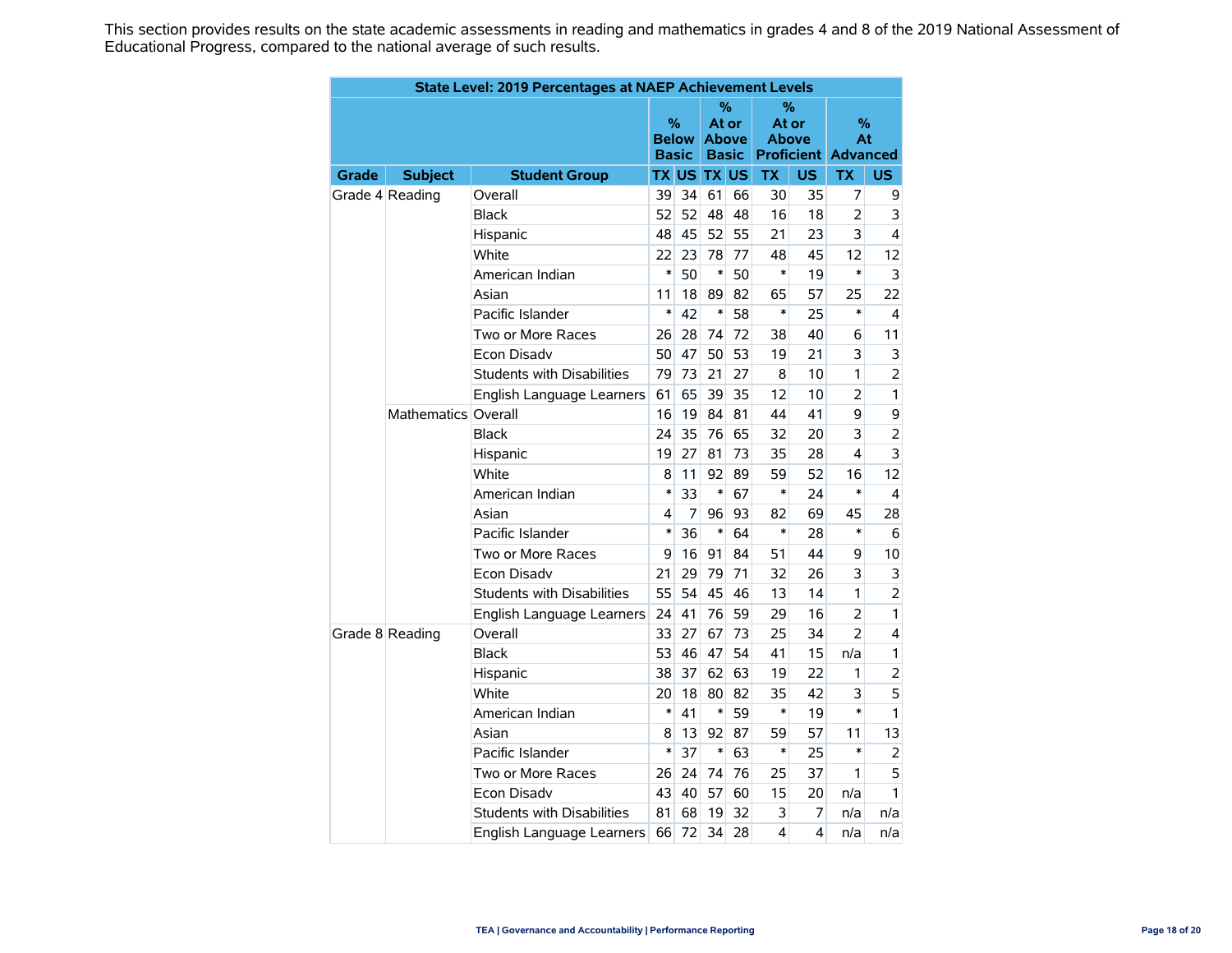| <b>State Level: 2019 Percentages at NAEP Achievement Levels</b> |                             |                                   |    |                                   |        |                                            |    |                     |                |                                       |    |    |
|-----------------------------------------------------------------|-----------------------------|-----------------------------------|----|-----------------------------------|--------|--------------------------------------------|----|---------------------|----------------|---------------------------------------|----|----|
|                                                                 |                             |                                   |    | %<br><b>Below</b><br><b>Basic</b> |        | %<br>At or<br><b>Above</b><br><b>Basic</b> |    | %<br>At or<br>Above |                | %<br>At<br><b>Proficient Advanced</b> |    |    |
| Grade                                                           | <b>Subject</b>              | <b>Student Group</b>              |    | <b>TX US</b>                      |        | <b>TX US</b>                               | ТX | <b>US</b>           | ТX             | <b>US</b>                             |    |    |
|                                                                 | Grade 8 Mathematics Overall |                                   | 32 | 31                                | 68     | 69                                         | 30 | 34                  | 7              | 10                                    |    |    |
|                                                                 |                             | Black                             | 48 | 53                                | 52     | 47                                         | 16 | 14                  | $\overline{2}$ | 2                                     |    |    |
|                                                                 |                             | Hispanic                          | 37 | 43                                | 63     | 57                                         | 21 | 20                  | 3              | 4                                     |    |    |
|                                                                 |                             |                                   |    | White                             | 20     | 20                                         | 80 | 80                  | 44             | 44                                    | 13 | 13 |
|                                                                 |                             | American Indian                   | ∗  | 49                                | *      | 51                                         | ∗  | 15                  | $\ast$         | 3                                     |    |    |
|                                                                 |                             | Asian                             | 10 | 12                                | 90     | 88                                         | 71 | 64                  | 36             | 33                                    |    |    |
|                                                                 |                             | Pacific Islander                  | ∗  | 45                                | $\ast$ | 55                                         | *  | 21                  | *              | 4                                     |    |    |
|                                                                 |                             | Two or More Races                 | 25 | 27                                | 75     | 73                                         | 41 | 38                  | 11             | 12                                    |    |    |
|                                                                 |                             | Econ Disady                       |    | 46                                | 59     | 54                                         | 19 | 18                  | 2              | 3                                     |    |    |
|                                                                 |                             | <b>Students with Disabilities</b> | 73 | 73                                | 27     | 27                                         | 5  | 6                   | 1              | 2                                     |    |    |
|                                                                 |                             | English Language Learners         | 60 | 72                                | 40     | 28                                         | 8  | 5                   | 1              | 1                                     |    |    |

\* Indicates reporting standards not met.

n/a Indicates data reporting is not applicable for this group.

| <b>State Level:</b><br>2019 NAEP Participation Rates for Students with<br><b>Disabilities and English Learners</b> |                 |                                        |      |  |  |  |  |  |  |  |
|--------------------------------------------------------------------------------------------------------------------|-----------------|----------------------------------------|------|--|--|--|--|--|--|--|
| Grade                                                                                                              | <b>Subject</b>  | <b>Student Group</b>                   | Rate |  |  |  |  |  |  |  |
|                                                                                                                    | Grade 4 Reading | Students with Disabilities             | 77%  |  |  |  |  |  |  |  |
|                                                                                                                    |                 | English Learners                       | 94%  |  |  |  |  |  |  |  |
|                                                                                                                    |                 | Mathematics Students with Disabilities | 79%  |  |  |  |  |  |  |  |
|                                                                                                                    |                 | <b>English Learners</b>                | 97%  |  |  |  |  |  |  |  |
|                                                                                                                    | Grade 8 Reading | Students with Disabilities             | 83%  |  |  |  |  |  |  |  |
|                                                                                                                    |                 | <b>English Learners</b>                | 96%  |  |  |  |  |  |  |  |
|                                                                                                                    |                 | Mathematics Students with Disabilities | 88%  |  |  |  |  |  |  |  |
|                                                                                                                    |                 | <b>English Learners</b>                | 97%  |  |  |  |  |  |  |  |

#### **Part (xiii): Post-Secondary Enrollment**

This section provides information on the cohort rate at which students who graduated from high school in the 2018-19 school year enrolled in the 2019-20 academic year in (I) programs of public postsecondary education in Texas; (II) programs of private postsecondary education in Texas; and (III) programs of postsecondary education outside Texas. (CWD: children with disability; EL: English learner)

|                               | All | <b>African</b><br><b>Students American Hispanic White</b> |     |        | <b>American</b><br>Indian |     | <b>Pacific</b><br>Asian Islander Races Disady CWD EL | Two<br>Οľ<br><b>More</b> | Econ  |                          |    |
|-------------------------------|-----|-----------------------------------------------------------|-----|--------|---------------------------|-----|------------------------------------------------------|--------------------------|-------|--------------------------|----|
| In-State Public Institutions  | 59% | 62%                                                       | 59% | 64%    | ∗                         | 50% | $\overline{\phantom{0}}$                             | *                        | 57%   | 37% 46%                  |    |
| In-State Private Institutions | 4%  | $\ast$                                                    | 4%  | $\ast$ | $\overline{a}$            | ∗   | $\overline{\phantom{0}}$                             | $\overline{\phantom{0}}$ | $4\%$ | $\overline{\phantom{0}}$ |    |
| Out-of-State Institutions     | 9%  | 15%                                                       | 8%  |        | $\overline{\phantom{a}}$  | 25% |                                                      | *                        | 9%    | $\ast$                   | 5% |